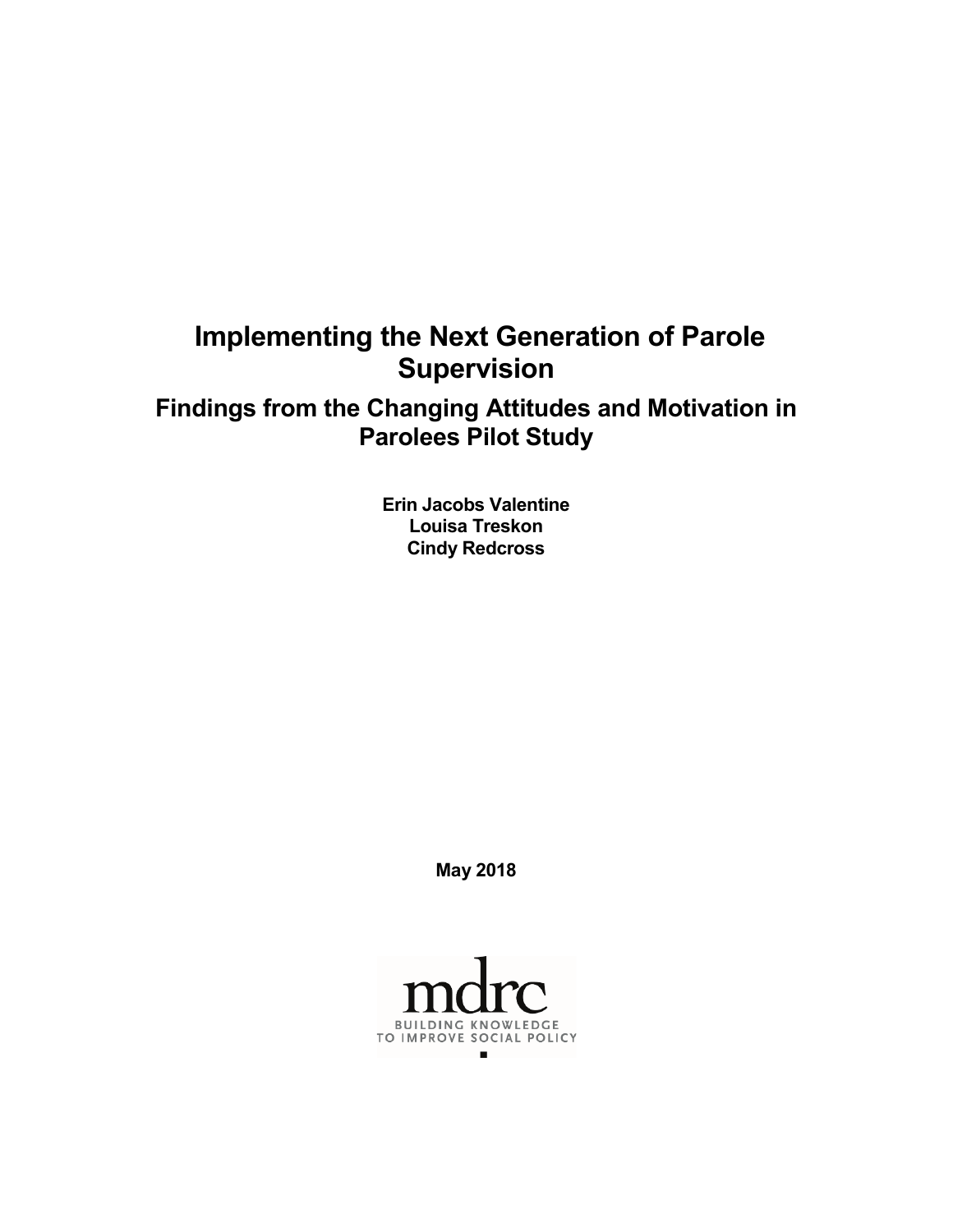This project was supported by Award No. 2010-RY-BX-0002, awarded by the National Institute of Justice, Office of Justice Programs, U.S. Department of Justice. The opinions, findings, and conclusions or recommendations expressed in this publication are those of the authors and do not necessarily reflect those of the Department of Justice.

Dissemination of MDRC publications is supported by the following funders that help finance MDRC's public policy outreach and expanding efforts to communicate the results and implications of our work to policymakers, practitioners, and others: The Annie E. Casey Foundation, Charles and Lynn Schusterman Family Foundation, EMCF, Ford Foundation, The George Gund Foundation, Daniel and Corinne Goldman, The Harry and Jeanette Weinberg Foundation, Inc., The JBP Foundation, The Joyce Foundation, The Kresge Foundation, Laura and John Arnold Foundation, Sandler Foundation, and The Starr Foundation.

In addition, earnings from the MDRC Endowment help sustain our dissemination efforts. Contributors to the MDRC Endowment include Alcoa Foundation, The Ambrose Monell Foundation, Anheuser-Busch Foundation, Bristol-Myers Squibb Foundation, Charles Stewart Mott Foundation, Ford Foundation, The George Gund Foundation, The Grable Foundation, The Lizabeth and Frank Newman Charitable Foundation, The New York Times Company Foundation, Jan Nicholson, Paul H. O'Neill Charitable Foundation, John S. Reed, Sandler Foundation, and The Stupski Family Fund, as well as other individual contributors.

The findings and conclusions in this publication do not necessarily represent the official positions or policies of the funders.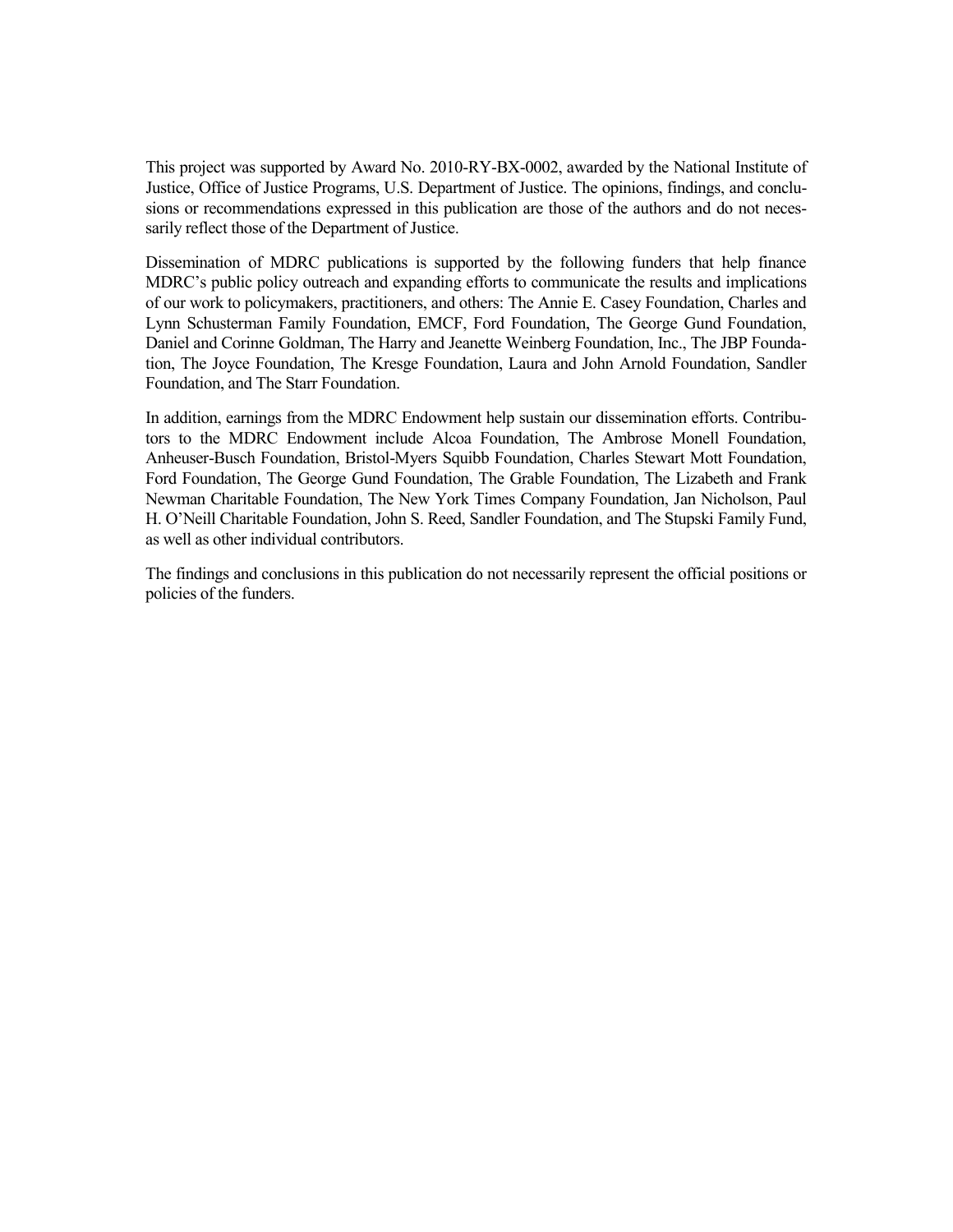# **Abstract**

One strategy for addressing persistently high recidivism rates among individuals leaving prison is to incorporate interventions into the parole supervision process. This paper presents findings from the Changing Attitudes and Motivation in Parolees (CHAMPS) study, which examined the implementation of a pilot of one parole-based intervention, known as the Next Generation of Parole Supervision (NG), in three sites: Dallas, Denver, and Des Moines.

NG is intended to improve parolee outcomes by enhancing parole officers' knowledge and the strategies they use during their regular supervision meetings with parolees. The study uses a range of qualitative and quantitative data, including assessments of the knowledge and skills of parole officers who were trained in NG and a second group of officers who represented business-as-usual supervision, to assess the implementation of NG.

Results from the study show that, while there was some variation across sites, parole officers in the CHAMPS sites generally already knew many of the concepts that were part of NG, and changes to officers' supervision practices were limited. Only in Dallas did NG-trained parole officers exhibit practices that were substantially different from those observed among untrained officers, perhaps because the Dallas parole agency's supervision culture and parole officer training started out least aligned with NG, allowing more room for change.

The results in Dallas also suggest that coaching may be important to successfully implementing an intervention that involves changing parole officers' skills and practices. While NG-trained parole officers exhibited small changes in their supervision practices early in the study period, there were more noticeable changes once coaching was introduced. However, despite coaching for the entire study period in Des Moines and Denver, little change was observed there, suggesting that the presence of a coach is not sufficient to lead to change.

Overall, this study shows that parole officers are amenable to training and coaching to help them improve their supervision practices, but that consistent implementation can be challenging.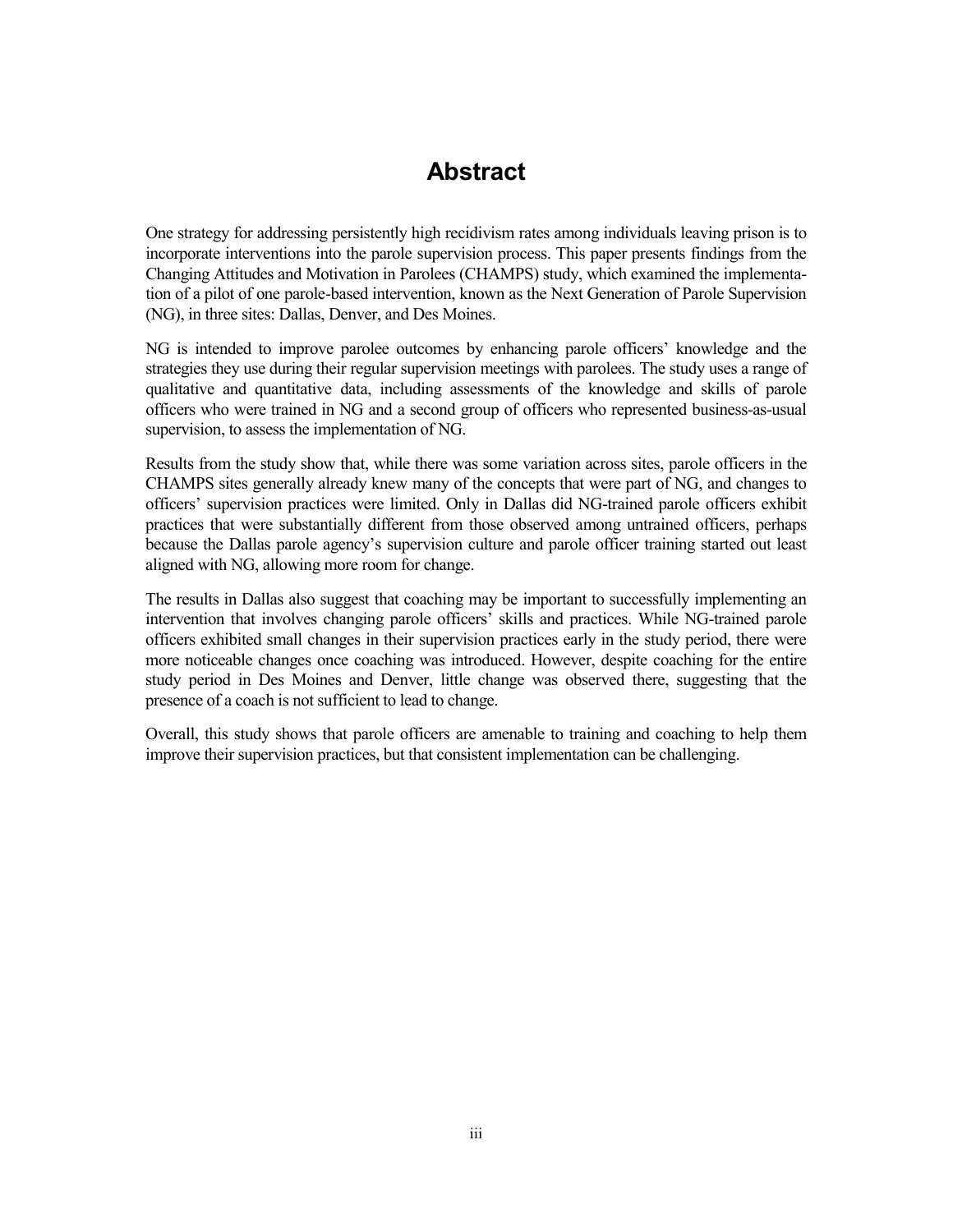# **Summary**

Despite an increasing emphasis on reentry services for individuals leaving prison, recidivism rates remain high, and policymakers are searching for ways to help parolees make more successful transitions from prison. One strategy is to incorporate interventions into the parole supervision process. This paper presents findings from the Changing Attitudes and Motivation in Parolees (CHAMPS) study, which examined the implementation of a pilot of one parole-based intervention, known as the Next Generation of Parole Supervision (NG).

MDRC conducted the study, which was funded by the National Institute of Justice (NIJ). Drs. Caleb Lloyd and Ralph Serin developed the NG model with funding from NIJ, and the National Institute of Corrections developed the NG curriculum for parole officers. The Bureau of Justice Assistance funded the implementation of NG in the three study sites: Dallas, Texas; Denver, Colorado; and Des Moines, Iowa.

NG is intended to improve parolee outcomes by enhancing parole officers' knowledge and the strategies they use during their regular supervision meetings with parolees. Building on existing literature about best practices in parole supervision, the NG curriculum focuses on desistance — a process through which individuals who have been involved in crime change their self-perceived identity and cease participating in crime — and helps parole officers to use parolee-centered conversations to identify and reinforce a parolee's strengths and to identify potential stabilizing and destabilizing influences in the individual's life.

The study focuses on understanding how NG was implemented as it was piloted in the three sites and assesses NG-trained parole officers' fidelity to the NG model. In order to better understand NG's implementation and the business-as-usual practices it was intended to replace, the study also included a second group of parole officers who were not trained in NG. The groups were not randomly assigned. This paper uses a range of qualitative and quantitative data to describe how NG was implemented, including assessments of the knowledge and skills of the parole officers in the two groups over a nine-month period.

The results show that, while there was some variation across sites, parole officers in the CHAMPS sites generally already knew many of the concepts that were part of the NG training, as many of the topics were included in trainings that they had attended previously. The quantitative data suggest that changes to officers' supervision practices were limited; video observations provided evidence that only in Dallas were NG-trained parole officers exhibiting practices that were substantially different from those observed among untrained officers. In the other two sites, the practices of the trained and untrained officers were largely similar.

These results suggest that a parole agency's supervision culture and parole officer training can affect both the implementation of an intervention such as NG and the likelihood that it will lead to real change in parole officer behavior. For example, if parole officers are already receiving a good deal of training in practices similar to the new intervention being introduced and if the supervision culture is already aligned with the new intervention's approach, it may be unlikely that additional training in a curriculum will result in significant change. This scenario appears to have been the case in Des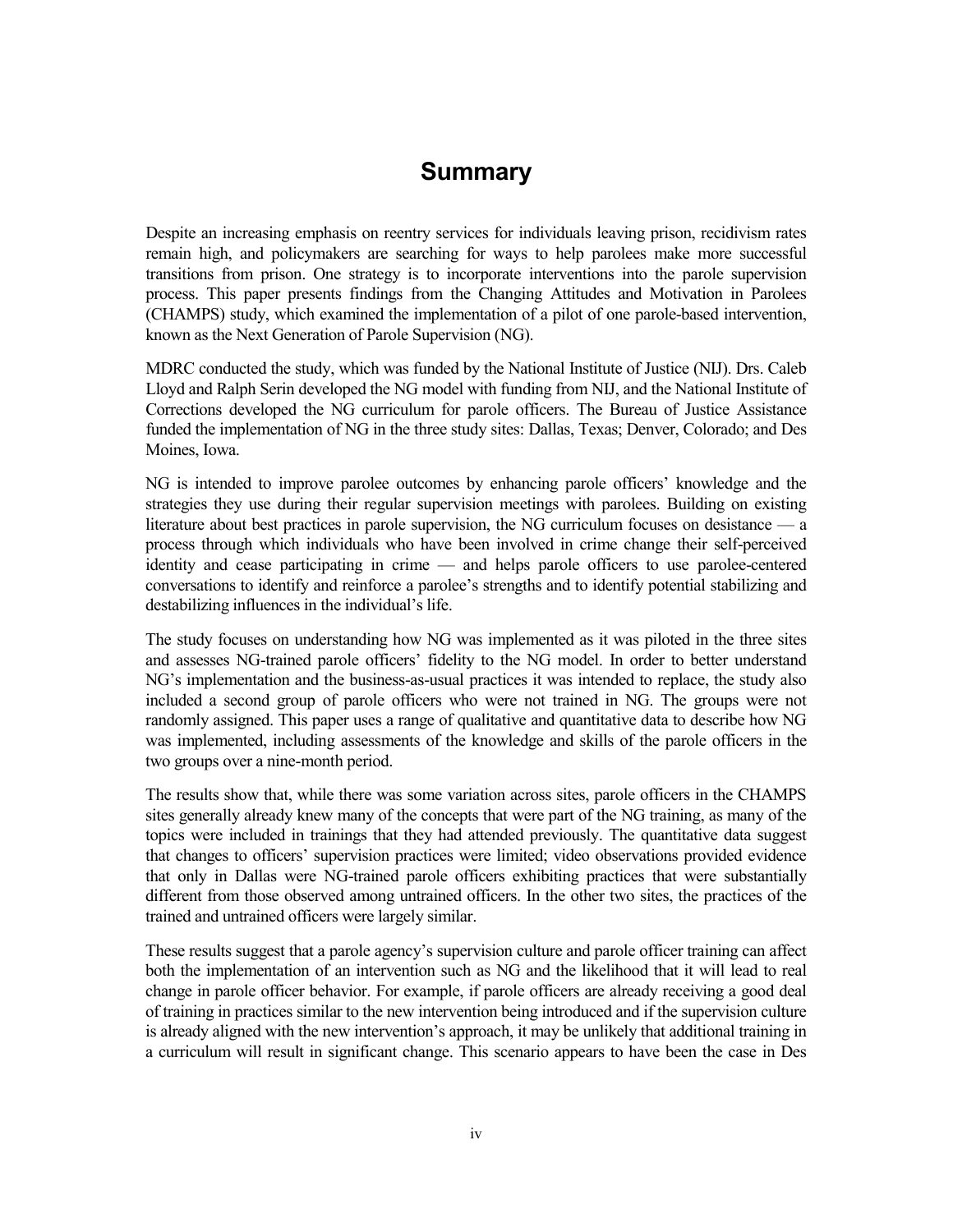Moines, where officers already received training in motivational interviewing and the agency's culture was rehabilitation focused. There, officers who did not receive NG training exhibited skill in NG-related strategies at medium to high levels, similar to officers trained in NG.

In contrast, parole officers in Dallas started out with the lowest levels of skill and least amount of experience. The Dallas parole agency's shift toward a rehabilitation culture and training in motivational interviewing was more recent. In that site, the supervision practices of NG-trained parole officers did appear to change over time to become more consistent with the NG curriculum.

The results in Dallas also suggest that coaching may be important to successfully implementing an intervention that involves changing parole officers' skills and practices. While NG-trained parole officers exhibited small changes in their supervision practices early in the study period, there were more noticeable changes once coaching was introduced. It is not surprising that the implementation of some strategies, such as changing the way a parole officer responds to a comment from a parolee, requires ongoing practice and reinforcement. The other two sites engaged coaches for the entire study period, but little change was observed in parole officer behavior, suggesting that the presence of a coach itself is not a guarantee for change in parole officer behavior when officers are already familiar with the skills the coach is supporting. Implementing coaching was challenging at all sites. Logistical issues, such as officers being out of the office and in the field or in training, made it difficult for coaches and parole officers to meet frequently.

Overall, this study shows that parole officers are amenable to training and coaching to help them improve their supervision practices, but that consistent implementation can be challenging.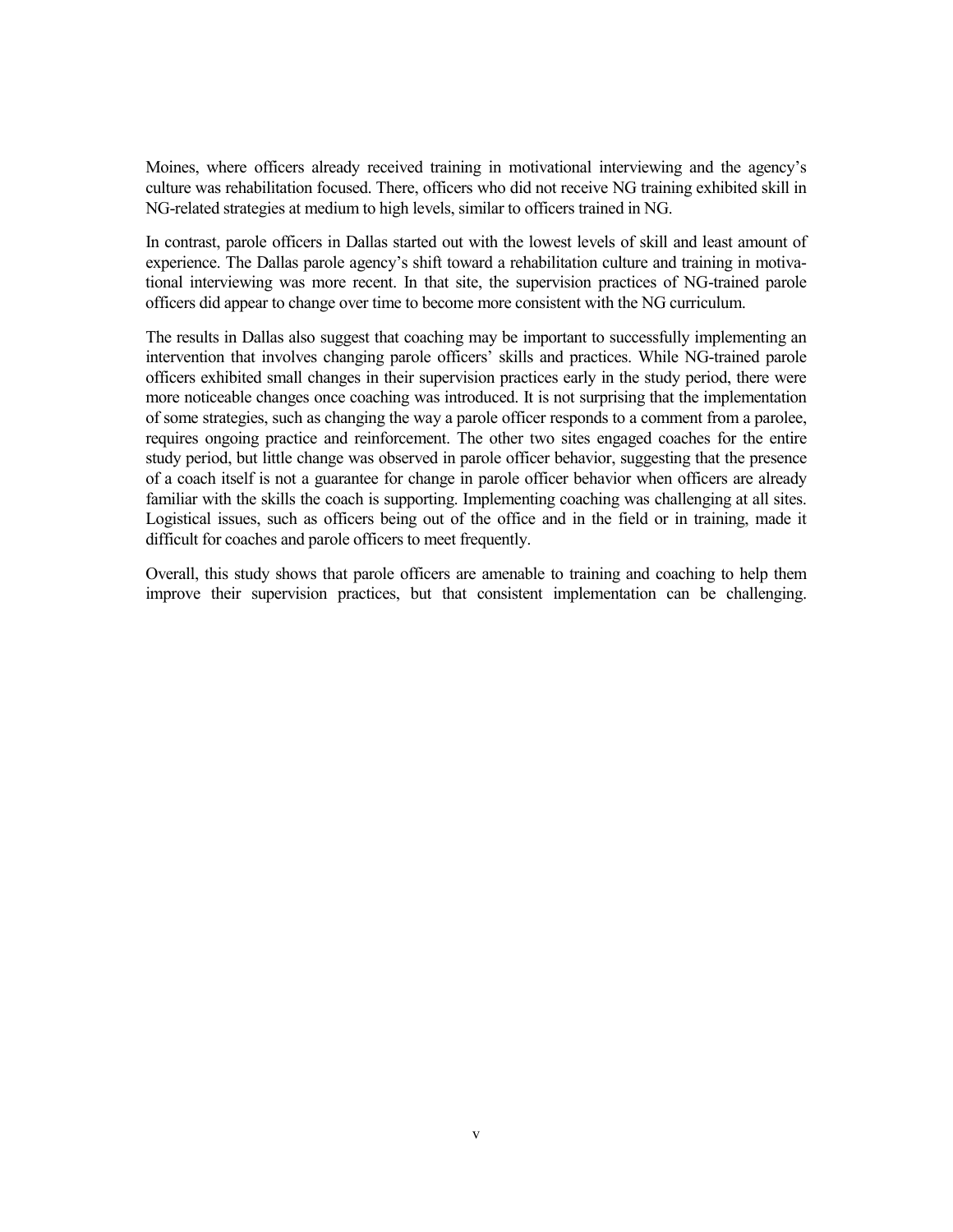# **Contents**

| Abstract                                            | iii          |
|-----------------------------------------------------|--------------|
| <b>Summary</b>                                      | 1V           |
| <b>List of Exhibits</b>                             | <b>V11</b>   |
| <b>Acknowledgments</b>                              | viii         |
| <b>Introduction</b>                                 | $\mathbf{1}$ |
| The Next Generation of Parole Supervision (NG)      | 2            |
| <b>Research Context</b>                             | 5            |
| <b>Study Design, Data, and Methods</b>              | 7            |
| Data                                                | 9            |
| <b>Quantitative Methods</b>                         | 11           |
| Sample Characteristics                              | 12           |
| <b>Parole Policies and Practices in Study Sites</b> | 16           |
| <b>Implementing NG</b>                              | 20           |
| Training the Parole Officers                        | 20           |
| Coaching the Parole Officers                        | 22           |
| Practicing NG                                       | 25           |
| Conclusion                                          | 31           |
| <b>References</b>                                   | 34           |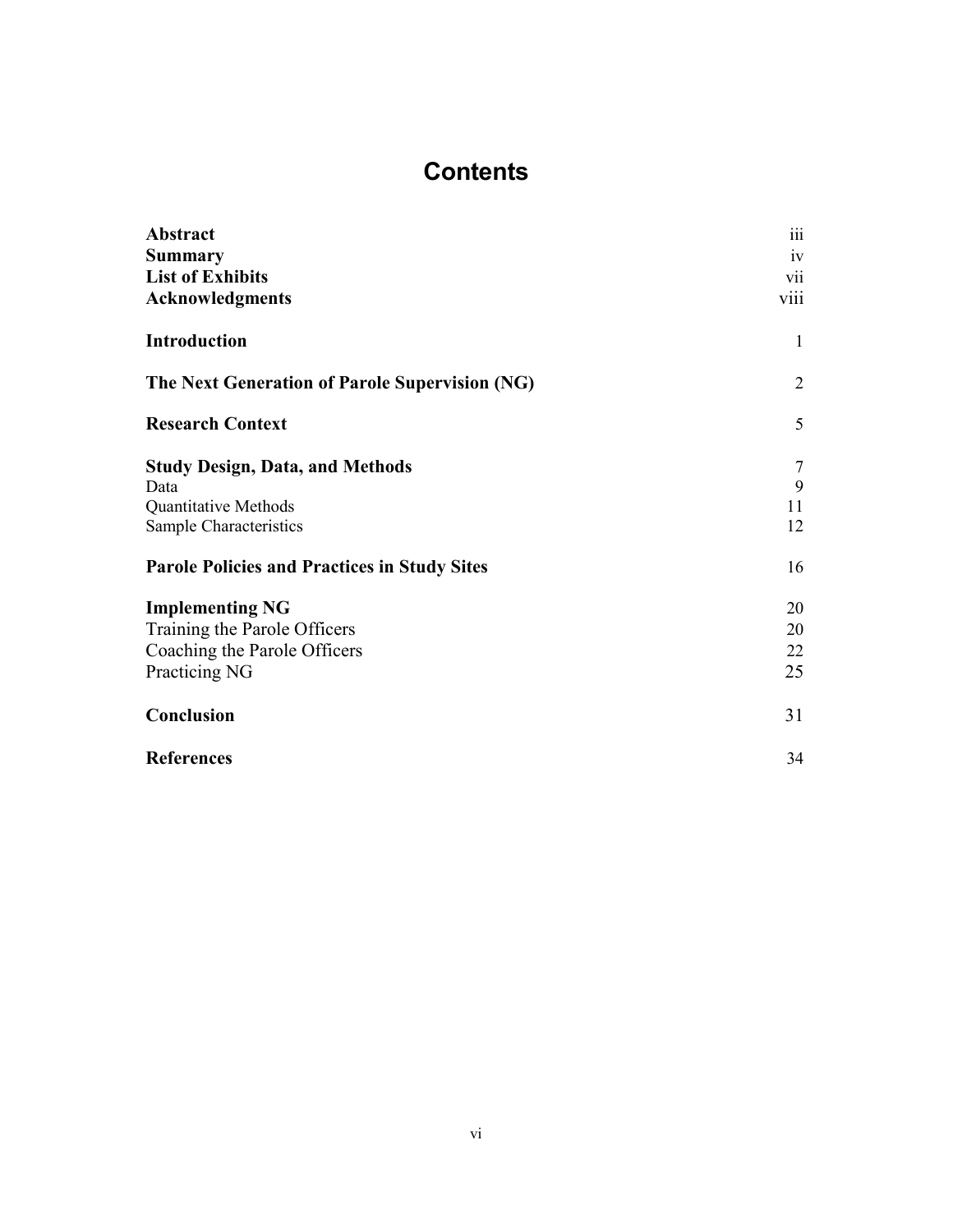# **List of Exhibits**

### **Table**

| $\mathbf{1}$   | <b>Characteristics of Parole Officers at Baseline</b>                           | 13 |
|----------------|---------------------------------------------------------------------------------|----|
| 2              | <b>Characteristics of Parole Officer Caseloads at Baseline</b>                  | 18 |
| <b>Figure</b>  |                                                                                 |    |
| $\mathbf{1}$   | Changing Attitudes and Motivation in Parolees (CHAMPS): Conceptual<br>Framework | 3  |
| 2              | Timeline of CHAMPS Activities                                                   | 10 |
| 3              | Pre- and Post-Training NG Knowledge and Views, NG-Trained Officers Only         | 21 |
| $\overline{4}$ | Average Number of Coaching Meetings per NG-Trained Officer                      | 24 |
| 5              | Parole Officer Exhibited Level of NG Skills in Dallas                           | 27 |
| 6              | Parole Officer Exhibited Level of NG Skills in Denver                           | 30 |
| 7              | Parole Officer Exhibited Level of NG Skills in Des Moines                       | 32 |
| <b>Box</b>     |                                                                                 |    |
|                | Definitions of the Scales Used in This Paper                                    | 14 |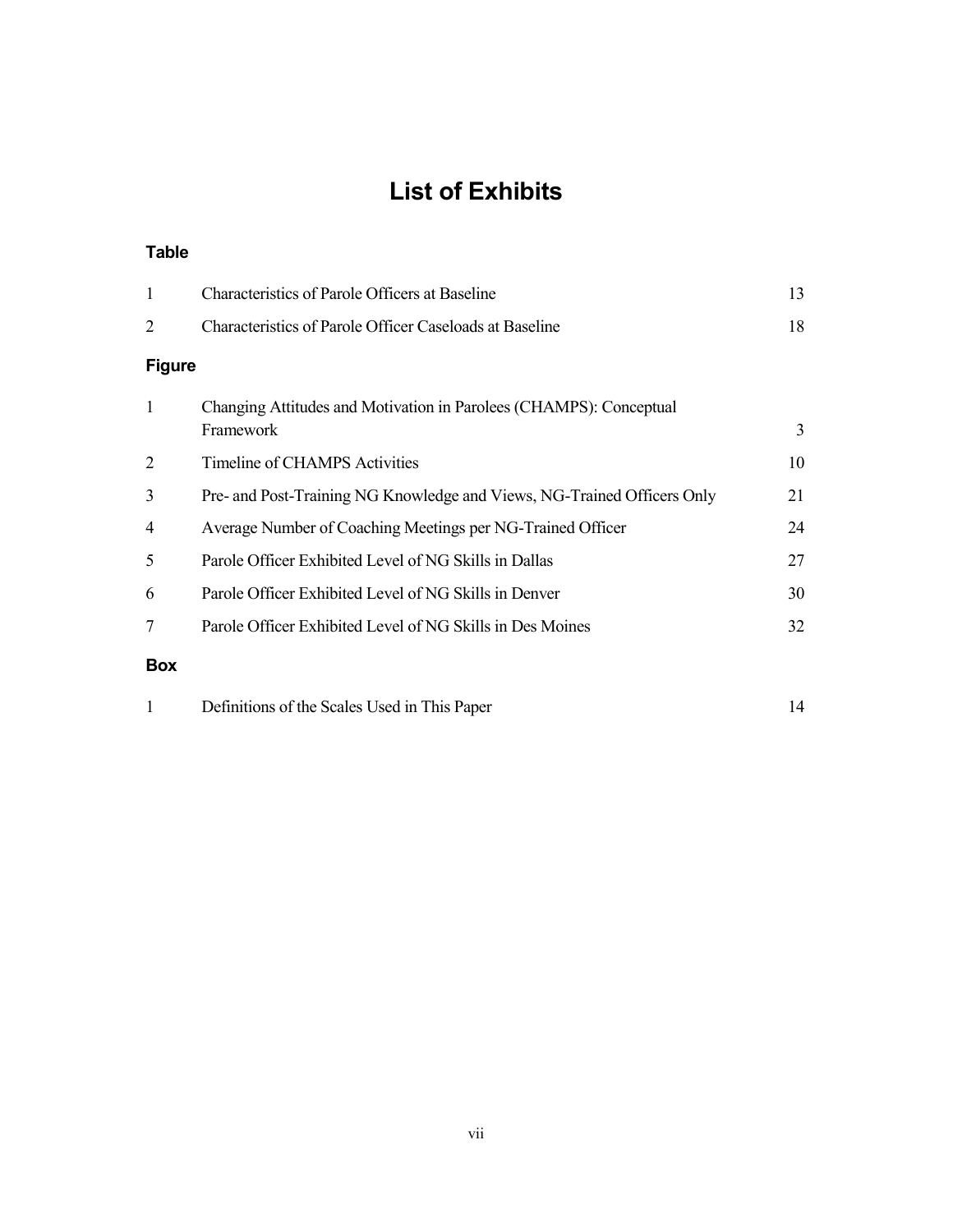# **Acknowledgments**

The Changing Attitudes and Motivation in Parolees (CHAMPS) study and this paper would not have been possible without the support of many individuals and organizations. The study and the production of this paper were funded by the National Institute of Justice (NIJ). Our NIJ project officers, Nadine Frederique, Katharine Browning, and Brett Chapman provided useful guidance throughout the project.

Many others were involved in getting the project up and running. Caleb Lloyd and Ralph Serin developed the Next Generation for Parole Supervision (NG) model, with input from a scientific review panel convened at the start of the project and funded by NIJ. Members of the study's advisory board, including Edward Latessa, Doris Mackenzie, Shelli Rossman, and Jennifer Skeem, provided helpful suggestions on the implementation study. Robbye Braxton, Susan Yeres, and Susan James-Andrews of the National Institute of Corrections (NIC) developed the NG curriculum and conducted trainings. The Bureau of Justice Assistance (BJA) funded the CHAMPS services in the sites; Edward Banks, from BJA, was the project officer who managed the site grantees involved in the project. Staff from NIJ, NIC, and BJA provided useful comments on this paper.

We are grateful to staff at the three parole agencies that implemented the CHAMPS interventions. In all three sites, support from agency leadership made the research possible. Parole supervisors participated in NG training and in interviews and group discussions with the research team. We are especially grateful to the parole officers who participated in the study. They took the time to not only participate in training and coaching activities, but also to participate in interviews, complete questionnaires, and allow us to videotape their supervision meetings with parolees. The NG coaches in each site — Josie Vidaure (Dallas), Nicole Lewis (Denver), and Lorie Woodard (Des Moines) — were generous with their time and played key roles in the study, including communicating with the research team about the implementation of the CHAMPS interventions, keeping logs of their coaching activities, helping to schedule site visits and video recordings of supervision meetings, and assisting with data collection. The Motivational Enhancement Therapy (MET) and Thinking for a Change (T4C) providers in each site patiently answered our questions about the implementation of the interventions and helped to provide participation data for the study.

Other parole agency staff were instrumental in providing quantitative data from the parole agencies' management information systems and answering our many questions about the data. The staff include Frances Beitia, Karen Hall, Michelle Munson, Lydia Poole, Christina Propes, and Lela Smith at the Texas Department of Criminal Justice; Mike Miles, Bonnie Barr,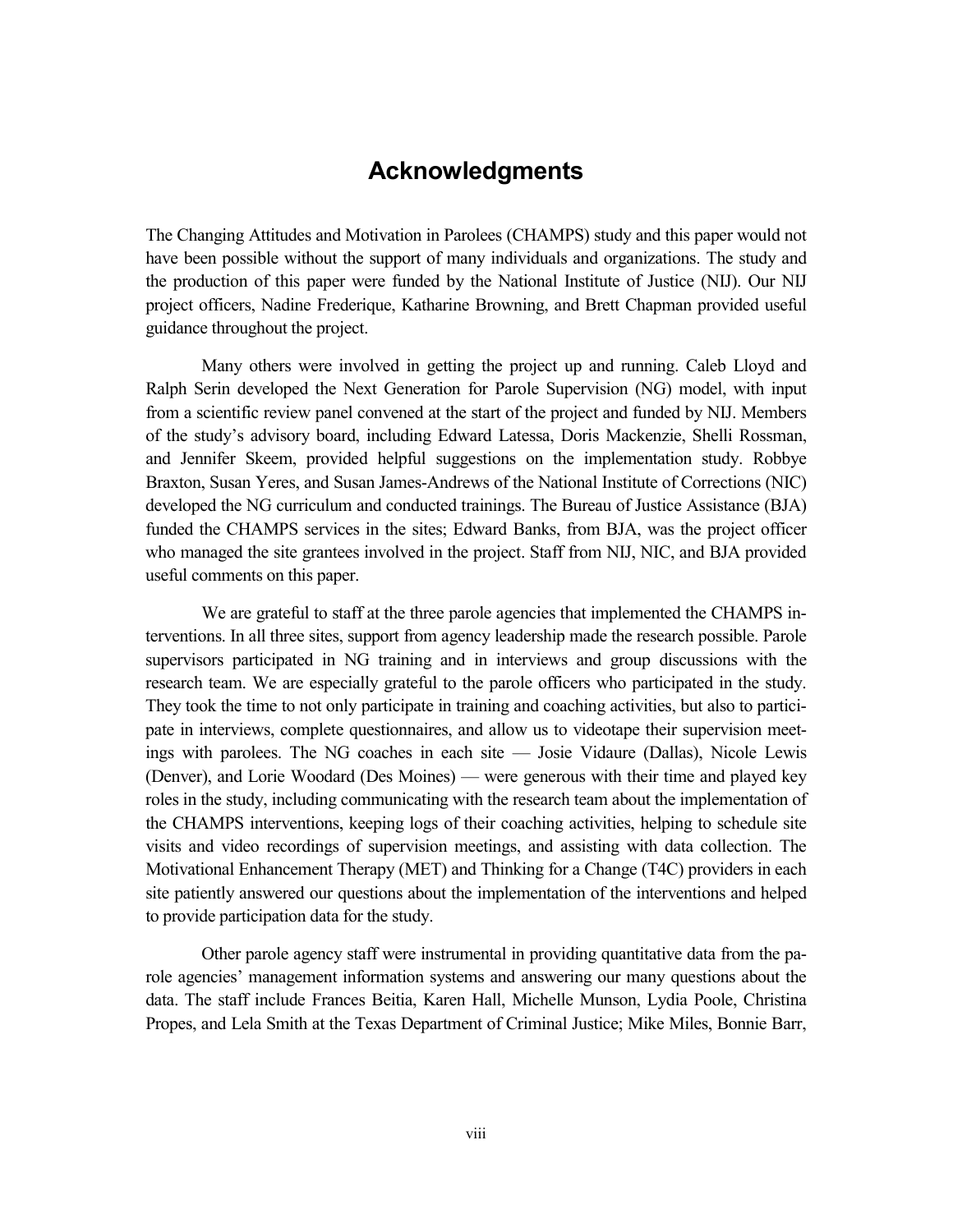Jessica Mardock, Beth Klingensmith, and Wendy Herrera at the Colorado Department of Corrections; and Vickie Sherzan, and Lettie Prell at the Iowa Department of Corrections.

Many staff at MDRC were involved in the study and the production of this paper. Dan Bloom directed early phases of the project and conducted planning site visits, participated in design meetings, and reviewed this paper. Lauren Cates was the resource manager, handling evolving staffing and budgeting over the years. Sara Muller-Ravett played an important role in project planning, including participating in the design of project materials and site visits and Elisa Nicoletti helped prepare project materials and coordinated site operations early in the implementation period. Mifta Chowdhury, Lily Freedman, Mariana Veras, and Dannia Guzman processed quantitative data, assisted in data collection, and provided general project support. Alison Black helped to oversee data processing, Ada Tso conducted site visits and communicated with site staff, and Danielle Craig coordinated production of the paper and provided general project support. Carolyn Hill reviewed the paper and provided comments about the data analysis. Christopher Boland edited the paper, and Ann Kottner prepared it for publication.

Researchers from other organizations were also integral to the study. At the University of Chapel Hill-Charlotte, Shelly Listwan, Jennifer Hartman, Lauren Ingram were instrumental to the collection of the video recording data. They led the creation of the fidelity rating tool that was used to assess parole officers' use of NG skills in the videos, conducted the recordings, and coded the videos. At George Mason University, Faye Taxman co-directed the project in its early stages, playing an important role in clarifying the NG model, and Jennifer Lerch, Marissa Kiss, and Amy Murphy were instrumental to early phases of the project.

Finally, we are especially grateful to the parolees who allowed us to videotape their meetings with parole officers and filled out questionnaires. We hope this paper will help lead to new innovations in parole supervision practice.

The Authors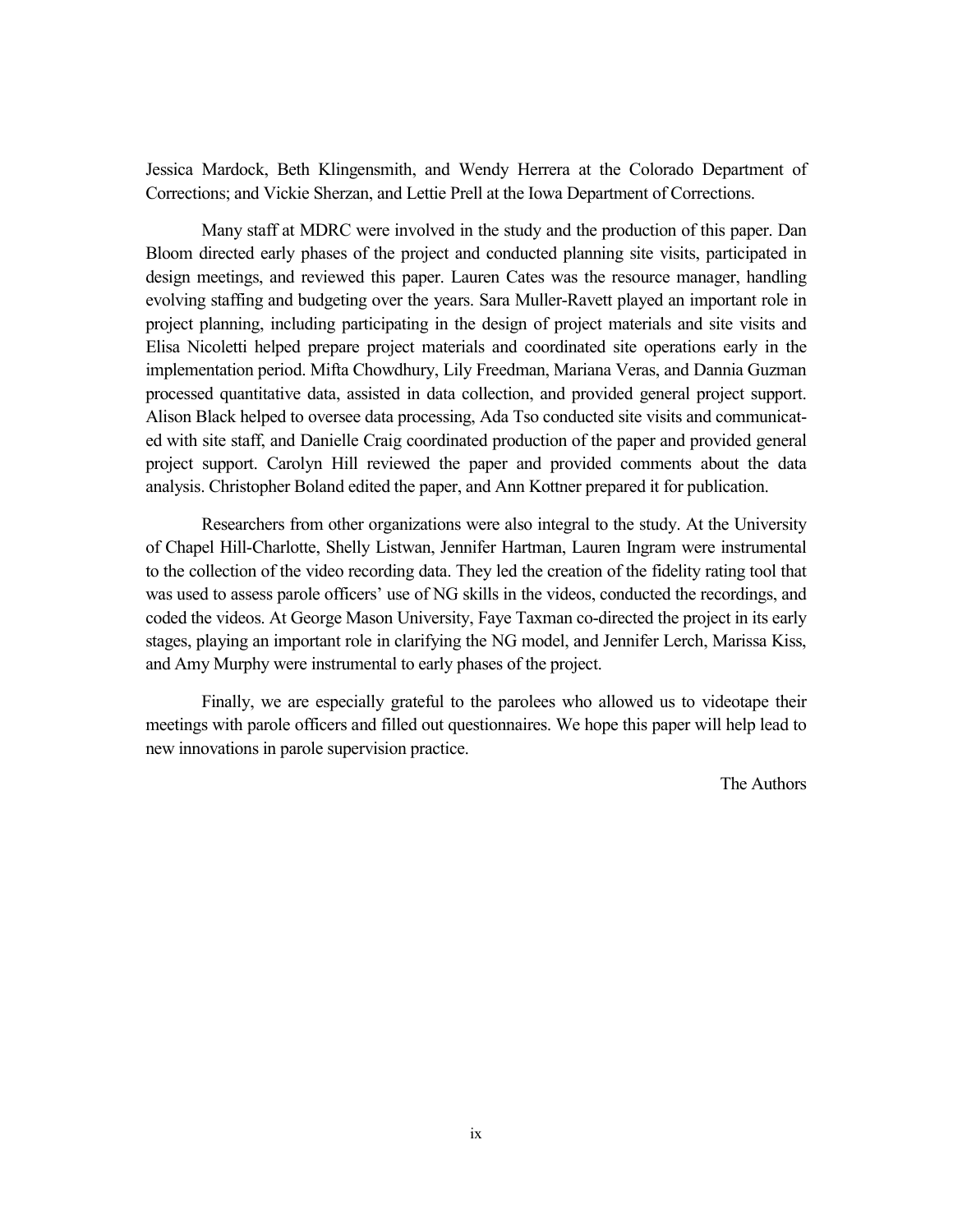# **Introduction**

Of the nearly 600,000 people who are released from state prisons each year in the United States, $<sup>1</sup>$  $<sup>1</sup>$  $<sup>1</sup>$  about two-thirds are rearrested and about half return to prison within three years.<sup>[2](#page-9-1)</sup></sup> Policymakers have sought to reduce these high recidivism rates, often by funding prisoner reentry programs operated by community-based organizations. An alternative strategy is to incorporate interventions into the parole system. Given that nearly 80 percent of state prisoners are released to parole,<sup>[3](#page-9-2)</sup> with nearly 900,000 adults on parole supervision in the United States, $4$ this strategy has the potential to affect large numbers of former prisoners. However, as it currently operates, parole supervision appears to have little effect on recidivism.<sup>[5](#page-9-4)</sup> New interventions that change the focus of parole supervision may be required if parole is to become more effective in reducing recidivism.

This paper presents findings from the Changing Attitudes and Motivation in Parolees (CHAMPS) study, which examined the implementation of a pilot of one parole-based intervention, known as the Next Generation of Parole Supervision (NG). MDRC conducted the study with funding from the National Institute of Justice  $(NIJ)$ .<sup>[6](#page-9-5)</sup> The NG model was designed to improve parolee outcomes by changing the way that parole officers work with parolees during supervision meetings and other interactions. Drs. Caleb Lloyd and Ralph Serin developed the model with funding from NIJ,<sup>[7](#page-9-6)</sup> and the National Institute of Corrections (NIC) developed a curriculum to teach parole officers how to implement NG. The Bureau of Justice Assistance (BJA) funded the implementation of NG in the three study sites: Dallas, Texas; Denver, Colorado; and Des Moines, Iowa. This paper describes the implementation of NG in the three sites during this pilot and assesses parole officers' knowledge and use of NG skills over a nine-month period, comparing trained officers with untrained officers in order to better under-

<span id="page-9-6"></span><sup>7</sup>An advisory group, funded by NIJ, also helped to refine the model, which was ultimately quite different from the original model proposed by Drs. Lloyd and Serin.

<span id="page-9-2"></span><span id="page-9-1"></span><span id="page-9-0"></span> <sup>1</sup> <sup>1</sup>Carson and Anderson (2016).

<sup>2</sup> Durose, Cooper, and Snyder (2014).

<sup>3</sup> Hughes and Wilson (2017).

<sup>4</sup> Kaeble and Bonczar (2016).

<sup>5</sup> Bonta et al. (2008).

<span id="page-9-5"></span><span id="page-9-4"></span><span id="page-9-3"></span><sup>6</sup> Funding for the CHAMPS study was provided under the Second Chance Act of 2008, which supports programs and research in this area. NIJ awarded the CHAMPS study to MDRC and George Mason University. Dr. Faye Taxman served as co-principal investigator during site selection and early design efforts. Dr. Shelley Listwan and Dr. Jennifer Hartman of the University of North Carolina-Charlotte led the video recording and coding of parole officer-client meetings for the project.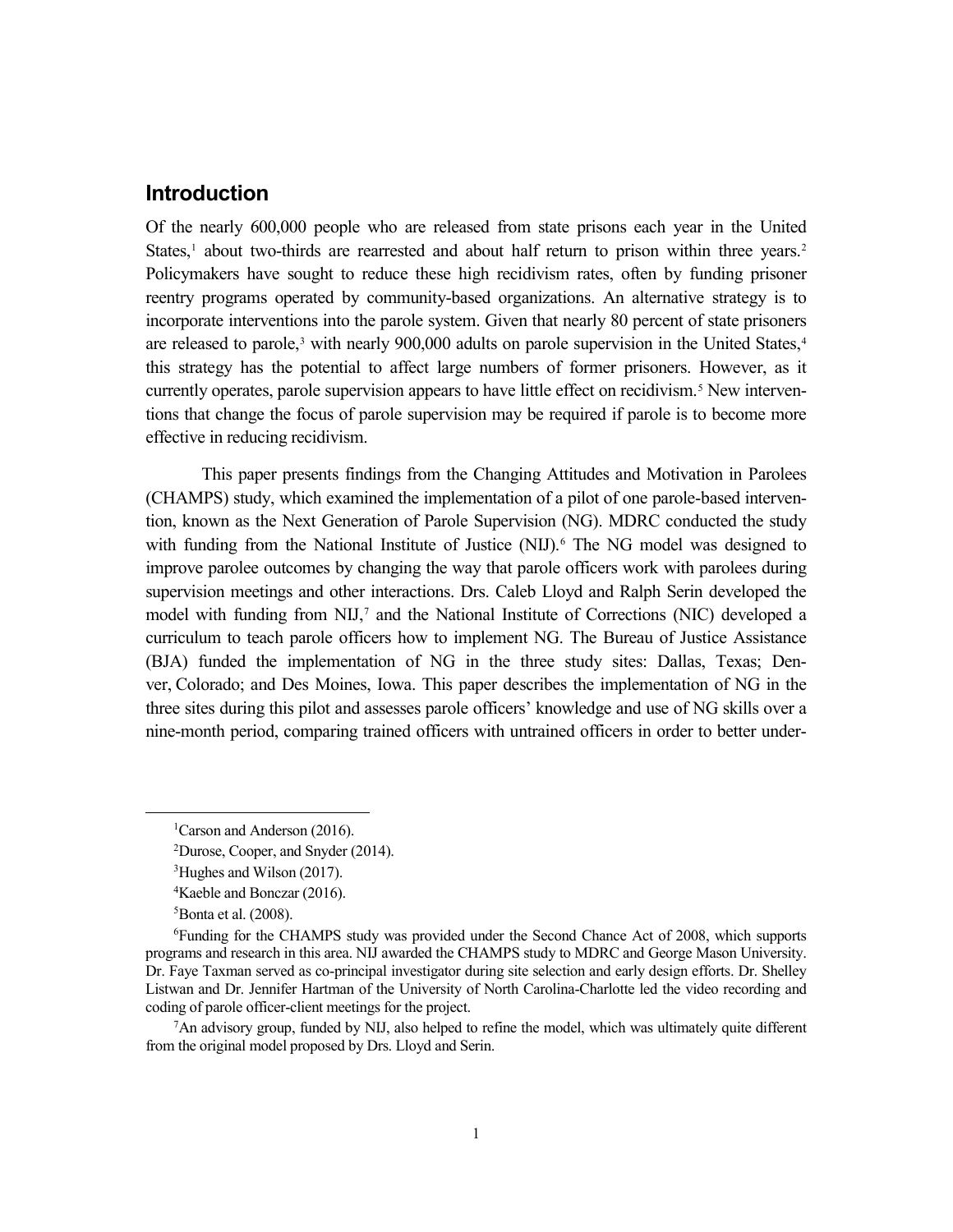stand how the implementation of NG differed from business as usual. [8](#page-10-0) The study focuses on understanding the implementation and fidelity of NG in this pilot and does not assess whether successful implementation of NG would affect parolee outcomes.

# **The Next Generation of Parole Supervision (NG)**

As depicted in Figure 1, the NG intervention is intended to improve parolee outcomes by changing the way that parole officers work with parolees during supervision meetings. The NG curriculum builds on existing literature about best practices in supervision by adding strategies that are explicitly designed to support desistance, a process through which individuals who have been involved in crime change their self-perceived identity and cease participating in crime.<sup>[9](#page-10-1)</sup> NG is expected to improve the quality of interactions between parole officers and parolees and to lead to better behavior, fewer sanctions, and reduced recidivism among parolees. However, the CHAMPS study focuses only on the implementation of NG (depicted by the shaded box in Figure 1) and does not assess whether NG led to changes in parolee outcomes.

NG is designed to train parole officers to support parolees in the process of desistance by working with them to recognize their strengths and build stabilizers, as well as address the destabilizing forces in their lives to support a noncriminal identity.[10](#page-10-2) Parole officers are expected to carry out this task during the regular face-to-face meetings and other interactions that they have with their parolees as part of the requirements of supervision. Typically, in the absence of NG, parole officers use these meetings to get a status update from parolees on housing, employment, and any special conditions attached to their parole requirements. In contrast, the NG approach asks that parole officers shift the focus from compliance to digging deeper and exploring the factors in the parolees' lives that promote, or threaten, a crime-free life. The curriculum includes training in strengths-based approaches that help parole officers to identify a parolee's strengths and reinforce them. Parole officers are also trained to identify potential stabilizers and destabilizing influences in a parolee's life through the use of open-ended questions, parolee-centered conversations, and worksheets. Parole officers are expected to work with parolees on developing ways to cope with destabilizers in their lives. NG also incorporates

<span id="page-10-0"></span> <sup>8</sup>  ${}^8$ The CHAMPS pilot implementation study was originally intended to be followed by an impact study to assess the effect of NG on parolee outcomes. BJA decided in January 2016 not to continue funding the sites past the implementation study, and the impact study did not take place. The termination of funding also had implications for data collection, as described in the paper.

<sup>&</sup>lt;sup>9</sup>Maruna (2001).

<span id="page-10-2"></span><span id="page-10-1"></span> $10$ Stabilizers, which promote desistance, include a positive social group, meaningful employment, and sobriety. Destabilizers, which may make a parolee more prone to reoffending, include drug or alcohol use, interactions with people involved in crime, and unemployment.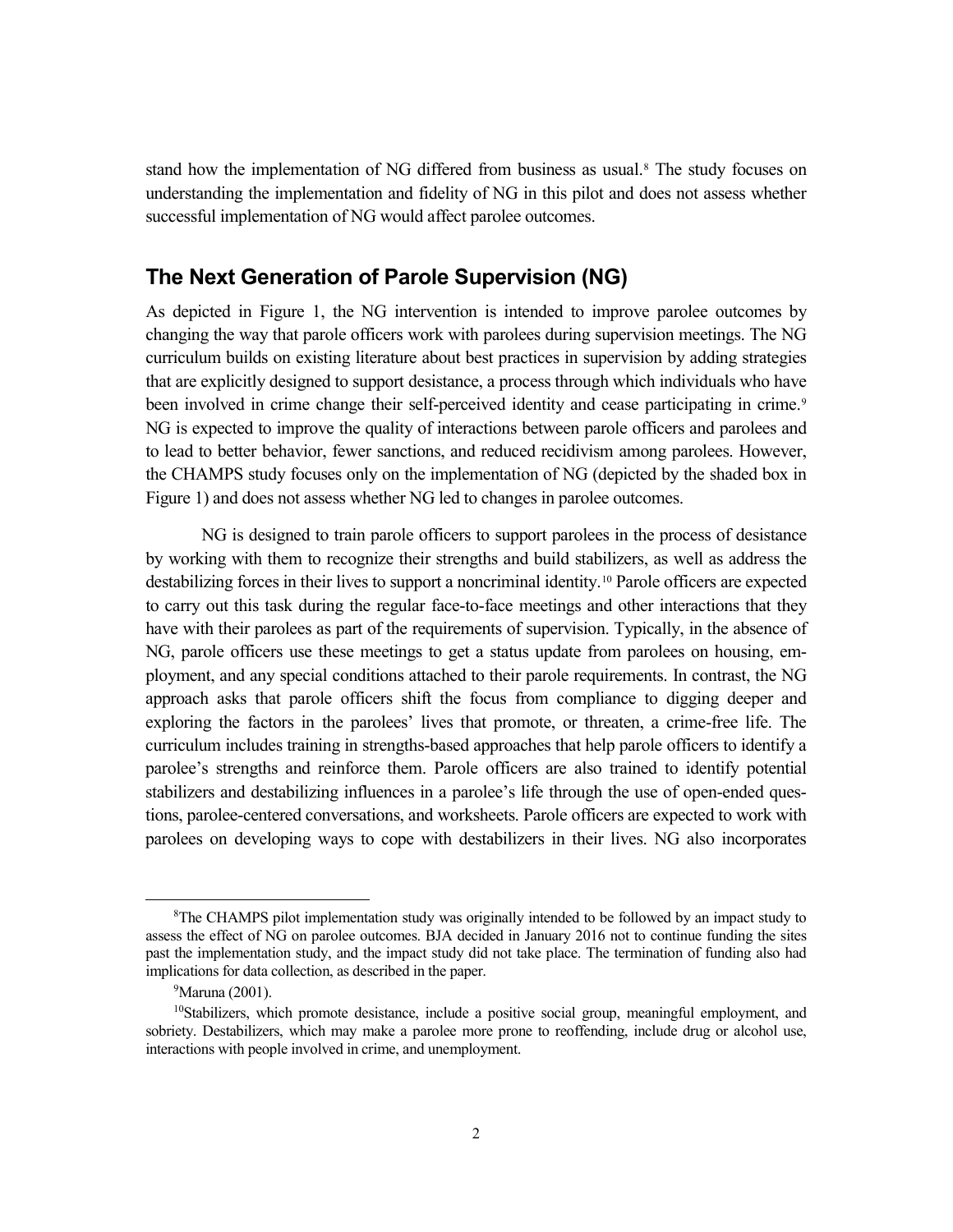## **Figure 1**

## **Changing Attitudes and Motivation in Parolees (CHAMPS): Conceptual Framework**



Note: NG = Next Generation of Parole Supervision.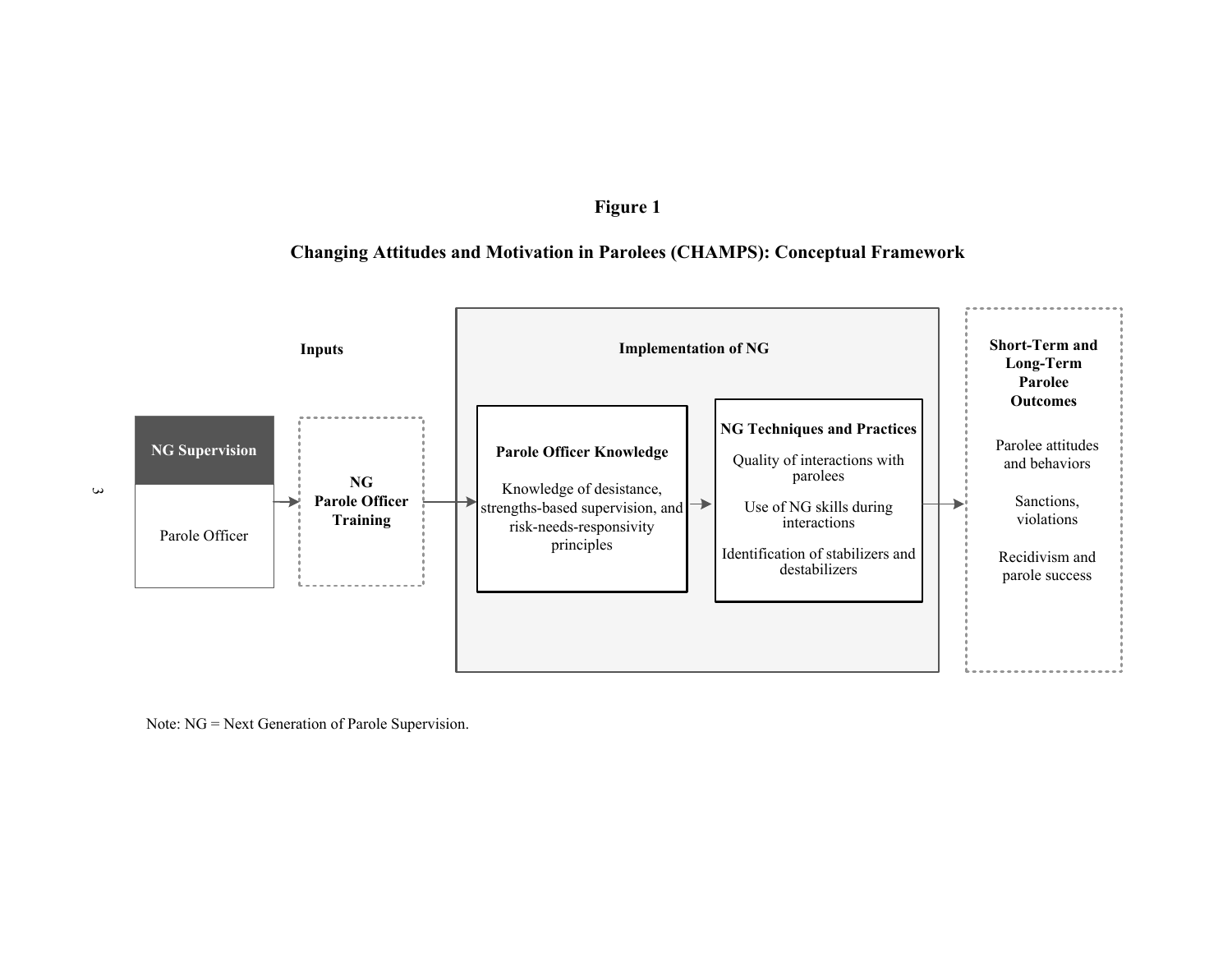motivational interviewing, core correctional practices, and other practices, described below, that are considered to be important to effective supervision

BJA selected parole agencies participating in CHAMPS through a competitive application process. The three sites were selected from among six finalists through an assessment involving site visits by a team consisting of staff from the evaluation team, NIC, and BJA. The assessment rated the sites on their capacity to implement the interventions, demonstrated by strong existing reentry programs and prior experience implementing evidence-based practices. It also judged the sites on their capacity to participate in a research study. BJA used the results from these assessments to select the three sites that ultimately participated in the CHAMPS study: Dallas, Texas; Denver, Colorado; Des Moines, Iowa. As described later in this paper, the three study sites had either started to shift supervision practices from an enforcement-oriented approach to a more rehabilitative approach, or had already undergone such a shift. Management staff at all three sites saw participation in CHAMPS as a way to support these efforts.

Using the NG model, NIC developed curriculum materials and trained parole officers who were part of the study. The training was designed to start with a short review of practices that many officers were already expected to know, such as core correctional practices, and build upon that knowledge with components more specific to NG, such as the desistance framework and the focus on stabilizers and destabilizers. At the beginning of the implementation period, officers participated in a series of trainings, including a four-hour online course introducing the desistance framework, a two-hour webinar about NG, and a three-day in-person training. To build on the training content and address the challenges officers' faced in implementing the curriculum, NIC also provided quarterly booster training sessions at each site, either in-person or via webinar.

Anticipating that the parole officers might need additional support to maintain their knowledge and translate what they learned from the training into supervision practices, NIC included onsite coaching as a core component of the NG model. In each site, NIC trained a coach, who was a full-time employee of the parole agency,<sup>[11](#page-12-0)</sup> to provide coaching to the parole officers. Coaches were selected by the parole agency. Though the coaches had different career backgrounds, each had at least 10 years of experience working in corrections or law enforcement. Coaches completed the same initial NG training as the parole officers and also received additional training on effective coaching strategies, including an eight-hour online course and a two-day in-person training. The coach was expected to observe officers' meetings with parolees (either by video recording or attending in person) and to provide feedback to the officers on their use of the NG skills. The recommended frequency for these meetings was one per week in

<span id="page-12-0"></span><sup>&</sup>lt;sup>11</sup>While the coaches' main duties were coaching the parole officers, they also had administrative duties related to managing the site's CHAMPS grant.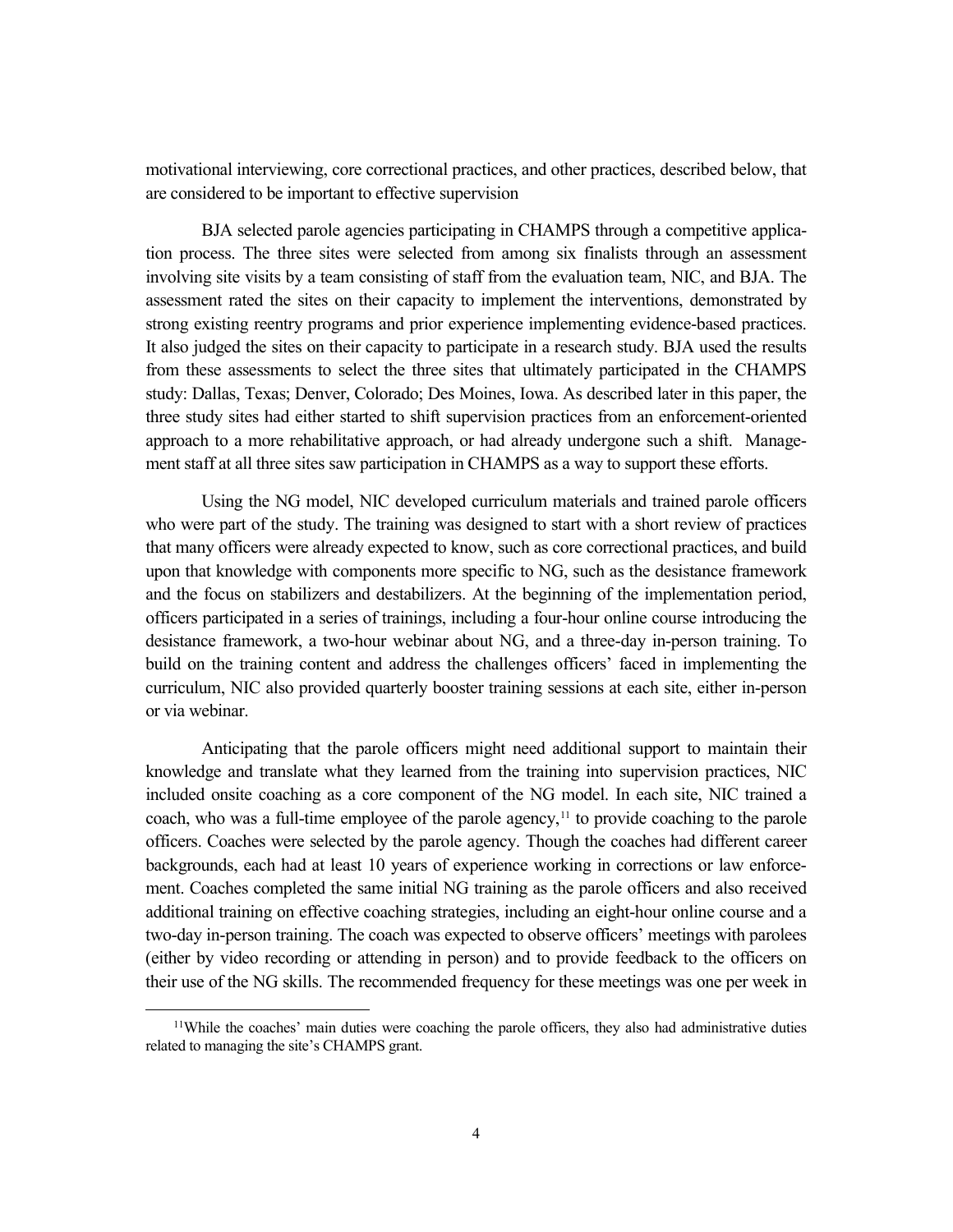the first quarter after the initial training, after which they could gradually reduce the frequency as appropriate for each officer.

The CHAMPS project included a second intervention, since the developers of NG anticipated that it might be necessary to add a more robust array of services to the parole officer training. In an effort to increase the treatment experienced by some of the parolees whom NGtrained parole officers supervised, the study team asked a subset of parole officers in the study to refer eligible parolees to a cognitive behavioral intervention — which combined one-on-one Motivational Enhancement Therapy (MET) and the group cognitive behavioral curriculum, Thinking for a Change  $(T4C)^{12}$  $(T4C)^{12}$  $(T4C)^{12}$  However, the sites encountered a number of challenges to implementing this intervention that made it difficult to reach a substantial number of parolees. Therefore, this paper focuses only on the implementation of the NG intervention.

## **Research Context**

The criminology literature points to a number of techniques that, if applied well by parole officers, have the potential to improve parolee outcomes. For example, motivational interviewing — which emphasizes responding to clients empathetically, and with a focus on strengthening clients' motivation to change, rather than using a confrontational style of interaction — has been applied effectively.<sup>[13](#page-13-1)</sup> Another example is the risk-needs-responsivity (RNR) approach, in which interventions are targeted to individuals based on their risk of offending, their criminogenic needs (risk factors such as low self-control that individuals have the potential to change), and their particular learning styles and abilities.<sup>[14](#page-13-2)</sup> According to the RNR framework, the most important needs are cognitive behavioral ones, and proponents of RNR argue that the best interventions for individuals involved in crime and at high risk of recidivism are cognitive behavioral therapies.<sup>[15](#page-13-3)</sup> Finally, the use of core correctional practices — which include five dimensions: effective use of authority, anti-criminal modeling and reinforcement, problem solving, use of community resources, and quality of interpersonal relationships between staff and client<sup>[16](#page-13-4)</sup> — have also been shown to be associated with lower recidivism.<sup>[17](#page-13-5)</sup> However, operationalizing principles into real-world practice is challenging and programs based in motivational interviewing, RNR, or core correctional practices may not achieve their desired

<span id="page-13-3"></span><span id="page-13-2"></span><span id="page-13-1"></span><span id="page-13-0"></span> $12$ Both MET and T4C have prior evidence of success. See Lowenkamp, Hubbard, Makarios, and Latessa (2009) and Marijuana Treatment Project Research Group (2004).

 $13$ McMurran (2009).

<sup>14</sup>Andrews and Bonta (2010).

<sup>15</sup>Andrews and Bonta (2010).

<span id="page-13-4"></span><sup>16</sup>Andrews and Kiessling (1980).

<span id="page-13-5"></span><sup>17</sup>Dowden and Andrews (2004).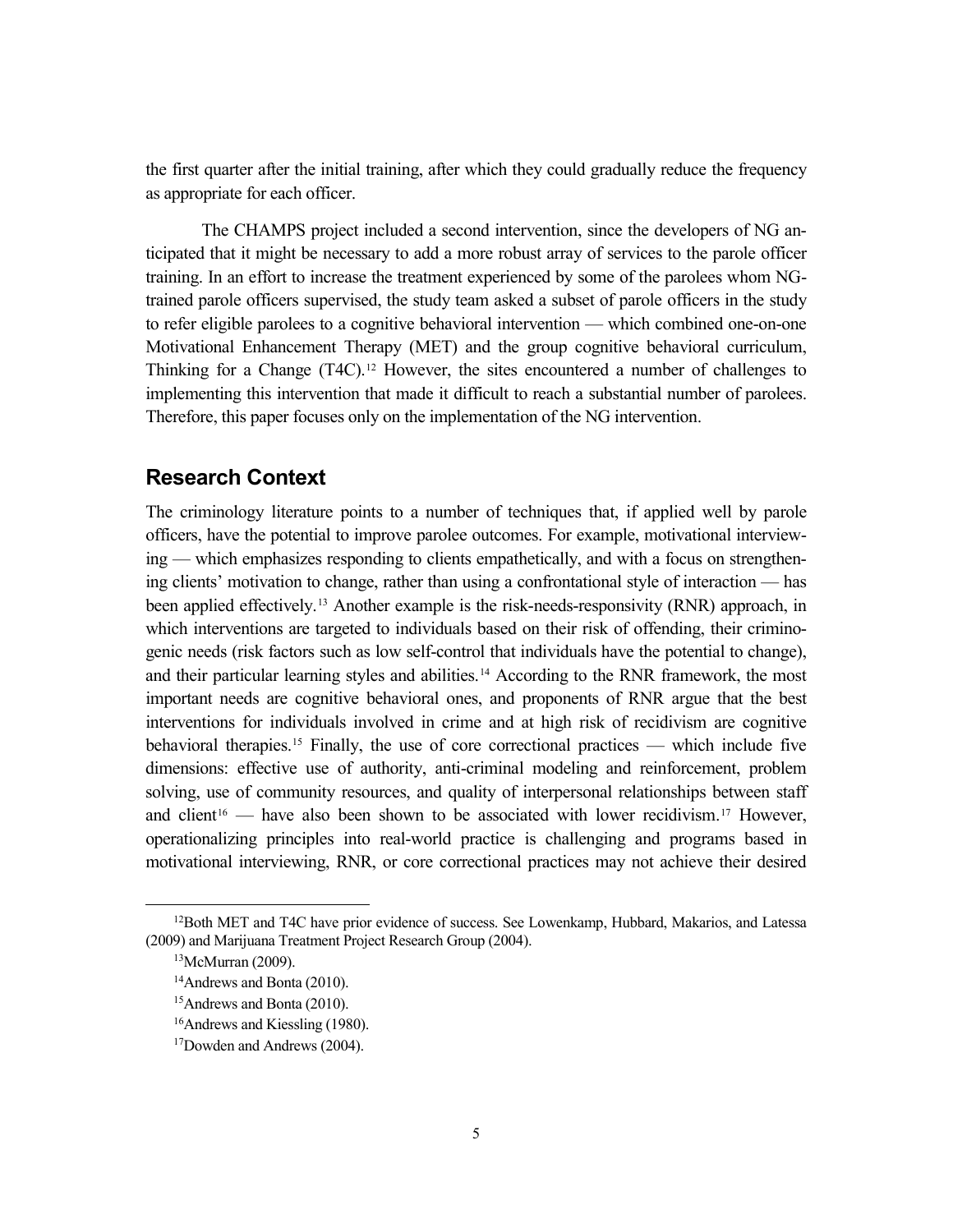outcome if the intervention is poorly designed or implemented. [18](#page-14-0) Additionally, though the principles underpinning these practices are broad, designing interventions to meet the needs of certain groups of parolees, such as those who present with mental health and substance abuse issues, requires specific types of intervention.[19](#page-14-1) NG was not designed for those with these conditions.

A handful of studies have shown that parole and probation officers can be trained to use effective techniques in their interactions with parolees.<sup>[20](#page-14-2)</sup> For example, probation officers trained through the Strategic Training Initiative in Community Supervision (STICS) demonstration to use an RNR approach and focus on criminogenic needs, changed their techniques in supervision meetings, a difference that was associated with lower rates of recidivism among the probationers they supervised.[21](#page-14-3)An evaluation of the Staff Training Aimed at Reducing Re-Arrest (STARR) curriculum, which trained officers in a cognitive behavioral supervision approach grounded in RNR, similarly found that officers changed their practice and was also associated with lower recidivism rates.<sup>[22](#page-14-4)</sup> In addition, parolees who have a better "working relationship" with their parole officer are also less likely to violate the conditions of their supervision, suggesting that interventions such as motivational interviewing that are designed to improve this relationship could be effective in helping parolees successfully complete parole.<sup>23</sup>

However, there are a number of challenges in training parole officers to deliver interventions. First, substantial resources may be needed to sufficiently train officers, who are likely to need ongoing reinforcement and regular observation and feedback to successfully implement interventions.[24](#page-14-6) In addition, there is an inherent tension between parole officers' dual roles to support parolees and enforce parole conditions, and parole officers may spend relatively more time ensuring that parolees are complying with parole conditions than providing services and support designed to facilitate desistance from crime.<sup>[25](#page-14-7)</sup> Time may also be a factor, as parole officers may not be able to spend enough time in their meetings with parolees to successfully implement interventions.[26](#page-14-8) Further, parole agency regulations often set strict guidelines about the frequency of meetings officers have with parolees (usually based on the parolees' assessed

 <sup>18</sup>Lowenkamp, Latessa, and Smith (2006); Andrews and Bonta (2010).

<sup>19</sup>Polaschek (2012).

<span id="page-14-5"></span><span id="page-14-4"></span><span id="page-14-3"></span><span id="page-14-2"></span><span id="page-14-1"></span><span id="page-14-0"></span> $^{20}$ Typically, parole supervision occurs after release from prison whereas probation supervision is served as a stand-alone sentence. Both forms of supervision occur in the community.

<sup>&</sup>lt;sup>21</sup>See Bonta et al. (2011). Results have not been confirmed by an independent evaluation. <sup>22</sup>Robinson, VanBenschoten, Alexander, and Lowenkamp (2011).

<sup>23</sup>Skeem, Eno Louden, Polaschek, and Camp (2007); Blasko, Friedman, Rhodes, and Taxman (2015).

<span id="page-14-7"></span><span id="page-14-6"></span><sup>&</sup>lt;sup>24</sup>Bonta et al.  $(2011)$ .

 $25$ Bonta et al. (2008).

<span id="page-14-8"></span><sup>26</sup>Bourgon, Bonta, Rugge, and Gutierrez (2010).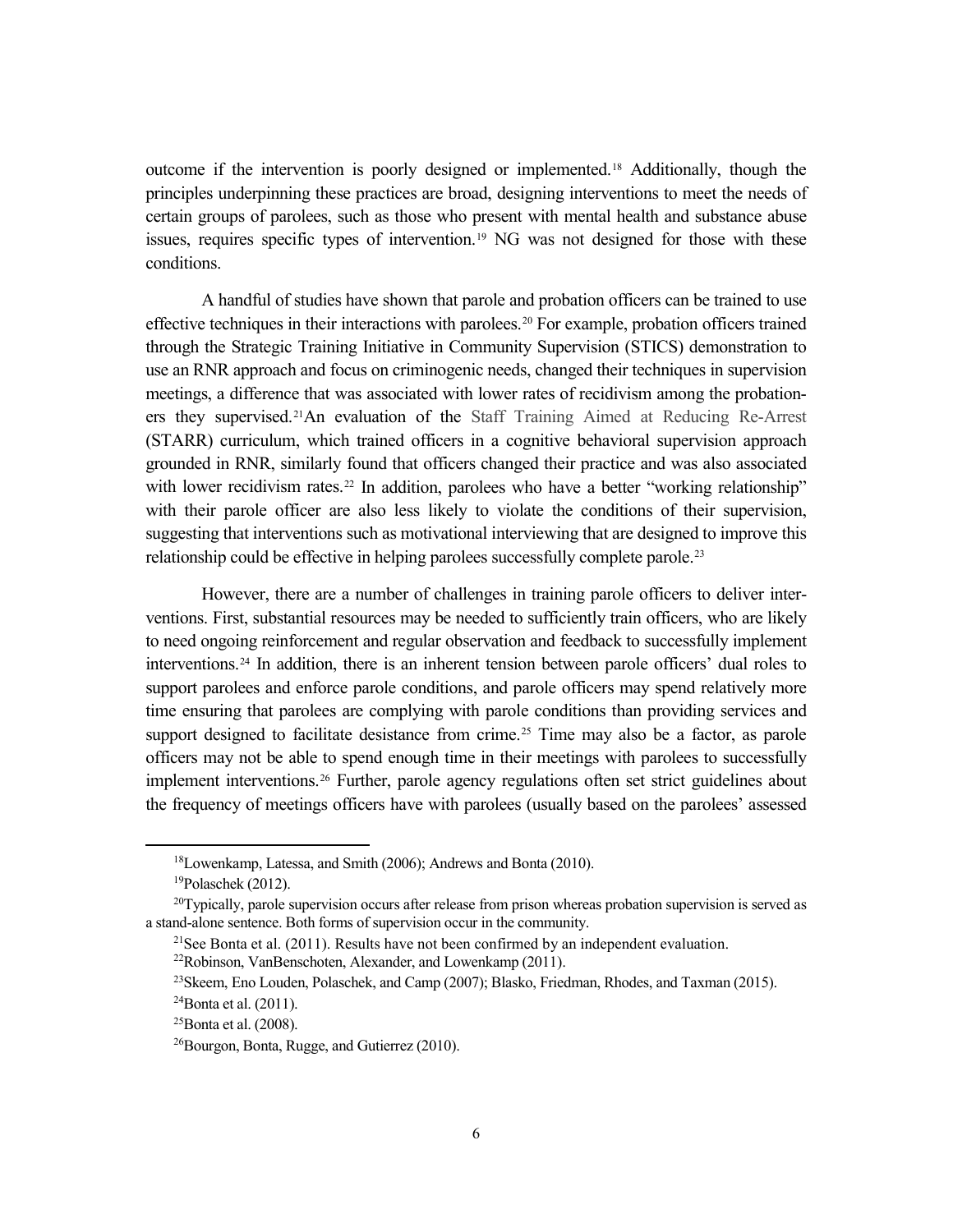risk of recidivism). Even among moderate- or high-risk parolees, the frequency of in-person meetings can be as little as once per month.<sup>27</sup> Therefore, while it may be efficient and systematic to provide services to former prisoners through the parole system, such efforts could be difficult to implement.

# **Study Design, Data, and Methods**

The CHAMPS implementation study was designed to address the following two key research questions:

- 1. Were parole officers in the three sites able to implement the NG intervention with fidelity to the curriculum? In other words, did officers use NG techniques or strategies in their interactions with parolees?
- 2. Were there measurable differences in supervision knowledge, techniques, and practices of NG-trained parole officers compared with parole officers who were not trained in NG? In other words, how did NG practices compare with business as usual practices?

Parole officers were already conducting supervision using strategies learned from experience or from other trainings, and it is possible that those strategies could look very similar to NG. Therefore, rather than focus only on supervision by NG-trained parole officers, the study team also examined the practices of a second set of officers, who were not trained in NG and who represented what "business-as-usual" supervision looked like in the study sites.

Before the NG training took place, each of the three sites were asked to identify a subset of parole officers to participate in the study.<sup>[28](#page-15-1)</sup> Among the group of officers identified by each site, the study team selected a group of 20 officers (ranging from 6 to 8 in each site) to be trained in NG and receive ongoing coaching in the use of NG strategies.[29](#page-15-2) Other similar officers

<span id="page-15-0"></span><sup>&</sup>lt;sup>27</sup>For example, in Texas, parolees meet with officers a maximum of twice per month, once in the office and once in the home or elsewhere. See Texas Department of Criminal Justice, Parole Division (2016).

<span id="page-15-1"></span><sup>&</sup>lt;sup>28</sup>Sites were given a few criteria to use in selecting officers: Officers should be willing to participate in the study, not be about to retire, not be completely resistant to using new corrections strategies with their parolees, and not have specialized caseloads, such as mental health or intensive supervision caseloads.

<span id="page-15-2"></span> $^{29}$ Each site selected nine primary CHAMPS parole officers (six NG-trained officers and three business-asusual officers), and some sites also selected one to two additional "backup" parole officers who would be active in the study if a primary study officer left the position. The backup parole officers were trained and coached in the NG curriculum and were included in study data collection. Therefore, the sample includes both primary and backup parole officers. Some parole officers left their positions during the study. By the end of data collection in July 2016, one NG-trained officer had left Des Moines, three NG-trained officers and two business-as-usual officers had left Denver, and one NG-trained officer had left Dallas.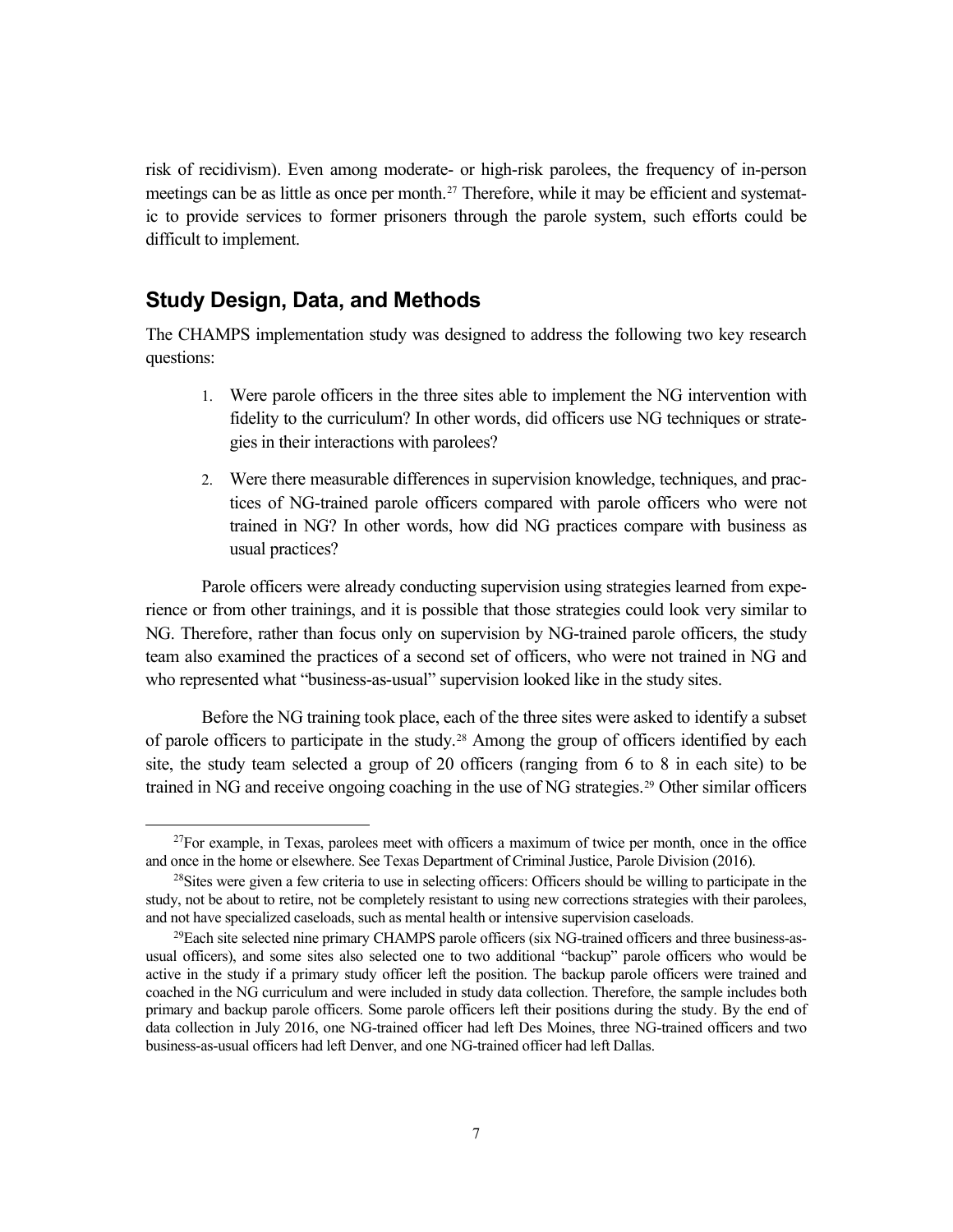— representing business as usual — were not trained in NG. A total of 11 officers (3 to 4 in each site) were in this group.

Officers were not randomly assigned to be trained in NG. In selecting which officers would be trained, the study team sought to ensure that the trained and business-as-usual officers were as similar as possible on a few observable characteristics: age, gender, years of experience as a community supervision officer, and style of parole supervision.<sup>[30](#page-16-0)</sup> While considering the characteristics of the two groups, the study team tried to limit the number of parole officers who would have to be reassigned to different teams or supervisors in order to balance the characteristics of the two groups.[31](#page-16-1) Nonetheless, some officers had to be reassigned in order to ensure a balance of officer characteristics and styles between the two groups.

Although the two groups of parole officers were similar on key observed characteristics at the outset, the two groups likely differed on other, unobserved characteristics.[32](#page-16-2) Therefore, it is possible that differences in supervision that arose during the study period were due to characteristics of the officers in each group rather than to the NG training itself. In addition, because parolees were not randomly assigned to officers, differences in caseload characteristics could also lead to differences in officers' supervision behavior. For example, parole officers with larger caseloads might have less time to spend in meetings with each parolee, reducing the time they could spend using NG techniques. Given these potential baseline differences and other limitations of the study design, the comparisons of the practices of the two groups should be interpreted with caution.

<span id="page-16-0"></span> $30$ Supervisors provided a rating of each parole officer's supervision style. The supervisor rating was collected during a meeting with all of the supervisors in each parole office (three to four supervisors per site). The supervisors were asked to rate each parole officer's supervision style on a scale from "most enforcement oriented," meaning that the officer focused primarily on surveilling parolees to make sure that they were compliant with parole conditions, to "most social work oriented," meaning that officers focused primarily on helping parolees obtain services and successfully meet their goals. The closer to the social work end of the scale, the more the officer's style would be considered compatible with NG.

<span id="page-16-1"></span><sup>&</sup>lt;sup>31</sup>Before the study began, parole officers were already typically assigned to teams of a few officers who all had the same supervisor. Since the supervisors for the NG officers were also trained in NG, and the officers within a team worked more closely together than the officers across teams, the study team ensured that NG officers were placed together in teams with NG-trained supervisors. The study team attempted to keep officers in their pre-study teams as much as possible to avoid requiring officers to switch supervisors for the study.<br><sup>32</sup>An alternative way to allocate parole officers to be trained in NG would have been to randomly assign

<span id="page-16-2"></span>them. However, there were not enough officers included in the study for random assignment to have resulted in equivalent groups. With such a small number of individuals, purposeful selection based on observed characteristics was more likely to lead to groups that were similar on key characteristics.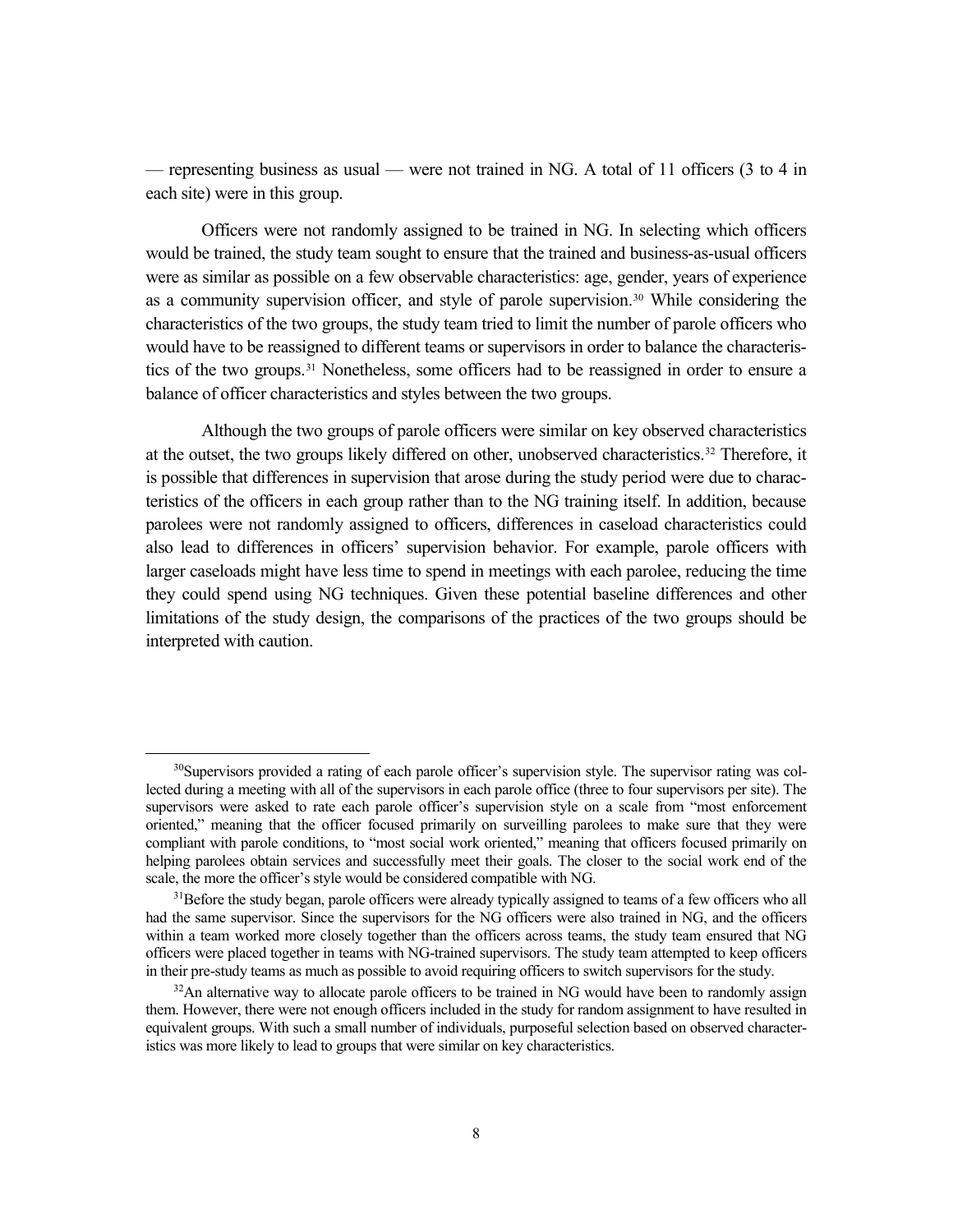#### **Data**

As depicted in Figure 2, the study team collected a range of qualitative and quantitative data to assess the implementation of NG.<sup>[33](#page-17-0)</sup> This section describes the data used in the study; a discussion of methods used to analyze the quantitative data follows.

- Interview data: During site visits that took place four to five months after the NG training, the study team interviewed NG coaches, parole officers in the study and their supervisors, and key management staff. The study team conducted follow-up interviews with parole officers in Dallas and Denver 16 months after the NG training.<sup>[34](#page-17-1)</sup> Ongoing phone calls with coaches provided additional information<sup>[35](#page-17-2)</sup>
- Parole officer questionnaires: Parole officers in the study sample filled out three questionnaires, including a pre-test collected from both NG-trained and business-as-usual officers before the NG training took place, a post-test collected from NG-trained officers on the last day of the NG training, and a follow-up questionnaire collected from NG-trained officers about one year after the training. The questionnaires included questions related to knowledge about concepts that are part of the NG curriculum and views of the appropriate role of a parole officer. The follow-up questionnaire also included ques-tions about parole officers' experiences with coaching.<sup>[36](#page-17-3)</sup>
- Coaching logs: The coach in each site kept activity logs, which provide measures of whether officers received coaching and the frequency with which this occurred. The study team collected the coaching logs for the 10 months following the NG training.

<span id="page-17-0"></span><sup>&</sup>lt;sup>33</sup>Parolees whose meetings with parole officers were recorded were also asked to fill out the short, ninequestion version of the Dual-Role Relationship Inventory (DRI-R). See Skeem, Eno Louden, Polasheck, and Cap (2007). Due to a lack of variation in the responses to this questionnaire, the research team concluded that the data from the questionnaire were not informative to the study, and the findings are not reported here.

<span id="page-17-1"></span><sup>&</sup>lt;sup>34</sup>Due to funding issues, the parole agency in Des Moines ended its CHAMPS activities earlier than the other sites. Coaching ended in January 2016 and the site did not participate in the follow-up interviews in month 16.

<span id="page-17-2"></span><sup>&</sup>lt;sup>35</sup>The parole agency in Des Moines ended calls with the coach in February 2016, and the parole agencies in Dallas and Denver ended calls with the coaches in July 2016.

<span id="page-17-3"></span> $36$ The questionnaires were derived from a variety of published instruments. See Lowenkamp et al. (2013), Walters, Alexander, and Vader (2008), and Fulton, Stichman, Travis, and Latessa (1997).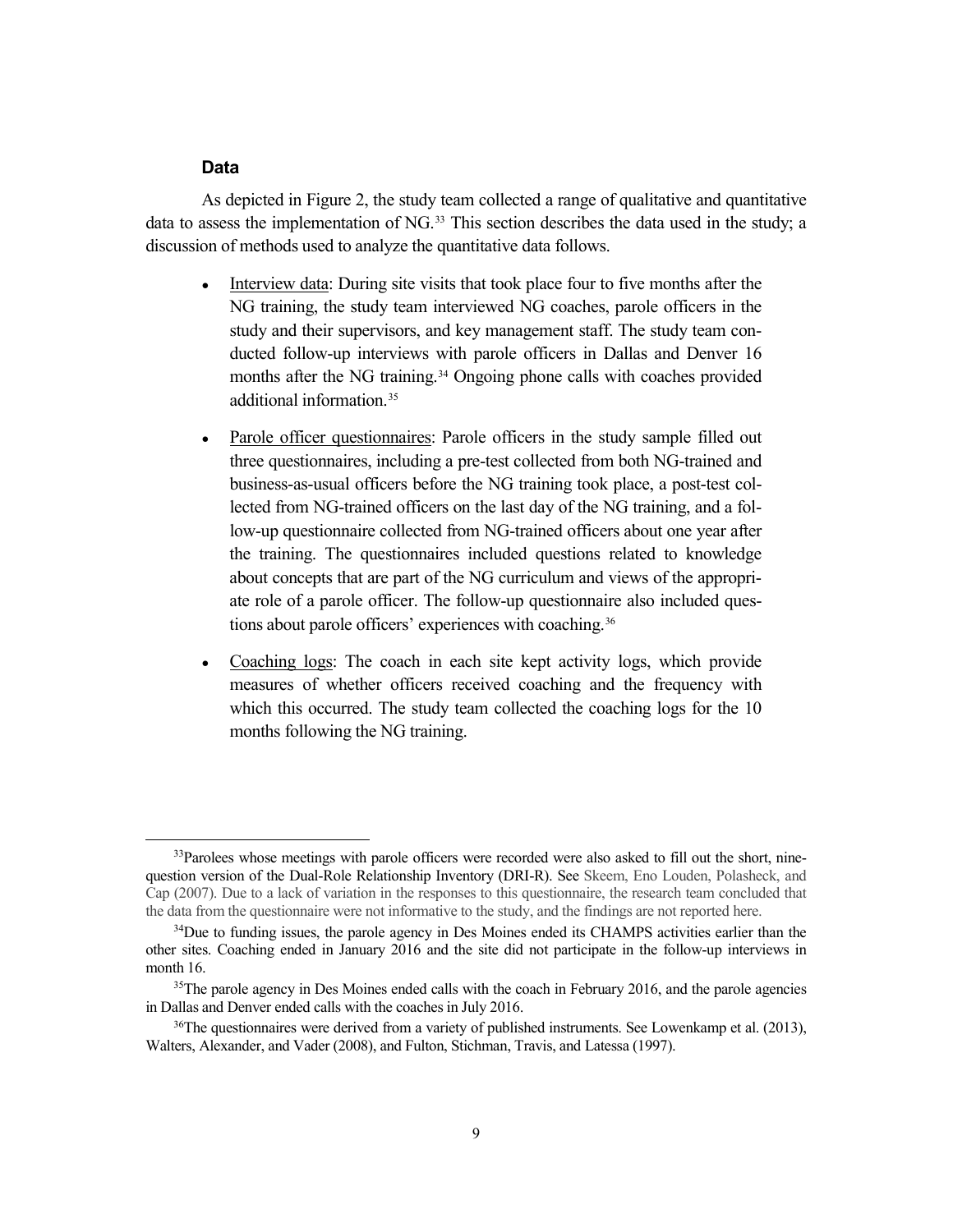# **Figure 2**





Time frame for data collection from parole agencies' management information systems

10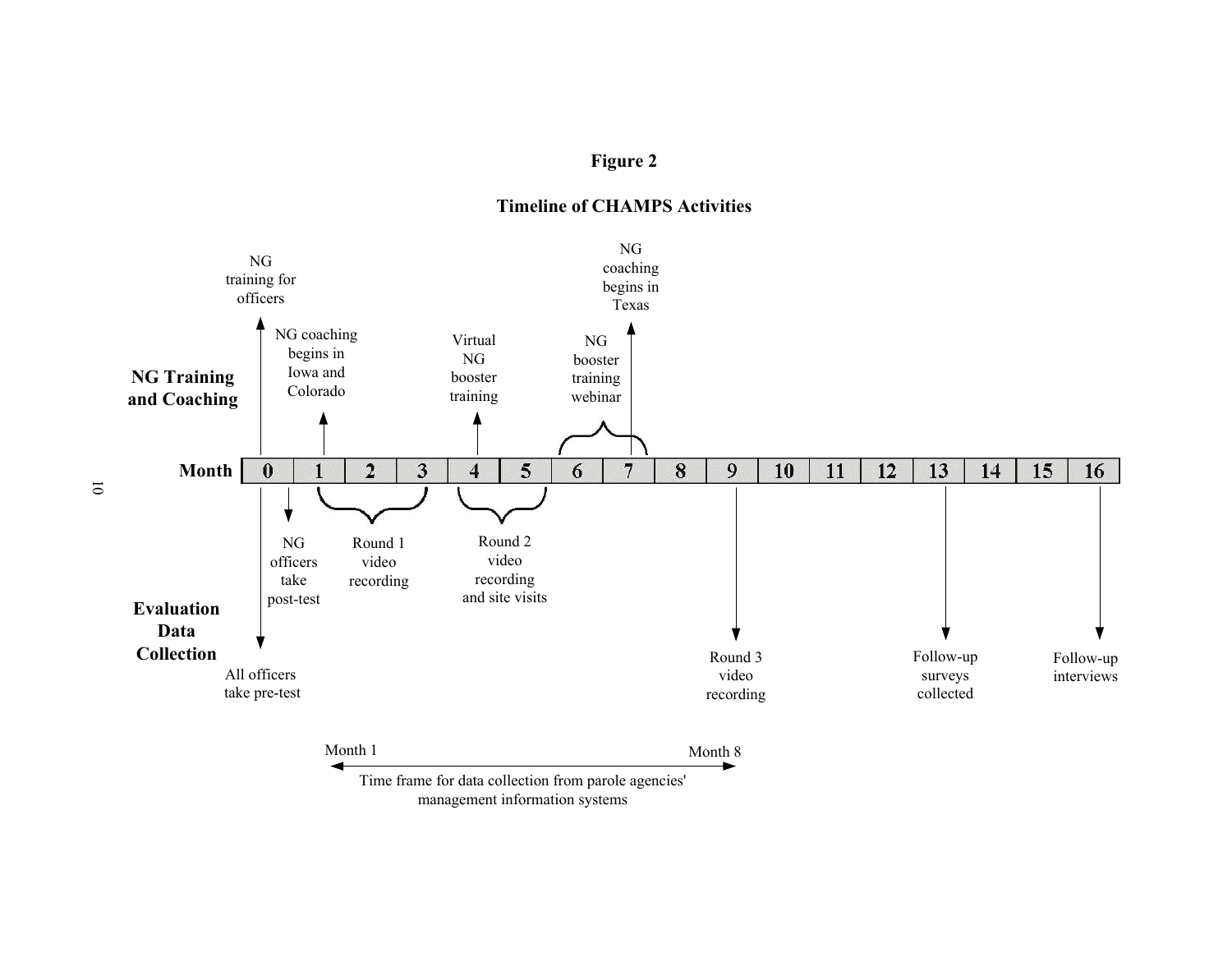- Video recordings of parole supervision meetings: The study team recorded meetings between parolees and parole officers from both the NG trained officers and the officers not trained in NG at three points during the study period: Round 1 took place between one and three months after training, Round 2 took place four to five months after training, and Round 3 (in the Dallas and Denver sites only) took place nine months after training.[37](#page-19-0) Using a fidelity rating tool that was created with input from the NG curriculum developers, the study team coded each of the video recordings to assess the presence and quality of NG skills used by the parole officers during the meetings.<sup>[38](#page-19-1)</sup>
- Parole caseload data: The study team collected administrative data from each parole agency's management information system. These data provide information about parole officers' caseloads and the frequency with which parole officers held supervision meetings.

### **Quantitative Methods**

There are two main quantitative analyses used in this paper to assess how the NG training and coaching are associated with parole officers' knowledge and practices. The study team conducted both analyses separately for each site since the parole agency context, availability of coaching, and other factors varied by site. The first is an analysis assessing whether NG-trained officers' scores on the pre-test questionnaire were significantly different from their scores on the post-test questionnaire. The analysis uses ordinary least squares (OLS) estimation, with stand-ard errors that are adjusted to account for the clustering of measures by parole officers.<sup>[39](#page-19-2)</sup>

The second main quantitative analysis assesses the extent to which the level of NG skills exhibited during supervision meetings differed between NG-trained officers and the business-as-usual officers. The analysis uses OLS estimation, with models that include a covariate to control for the supervisors' baseline rating of parole officers' approach to supervision (described above). The data include between 4 and 13 video observations per officer. Because the video observations for a given parole officer are correlated, the standard errors are adjusted to account for clustering by parole officer.

<span id="page-19-0"></span><sup>&</sup>lt;sup>37</sup>Data from the third round of video recording in Denver are not presented in this paper, as the study team was only able to obtain video recordings with a few officers.

<span id="page-19-2"></span><span id="page-19-1"></span> $38A$  single researcher coded all three rounds of video recordings to ensure consistency across time periods, groups, and sites. This researcher had no contact with any of the site staff and did not know the parole officers' research group assignments. To assess the quality of the original researcher's coding, a second researcher coded 10 percent of the video recordings. The Cohen Kappa score for inter-rater reliability was 0.70.

<sup>&</sup>lt;sup>39</sup>A sensitivity analysis using paired t-tests produces substantively equivalent results.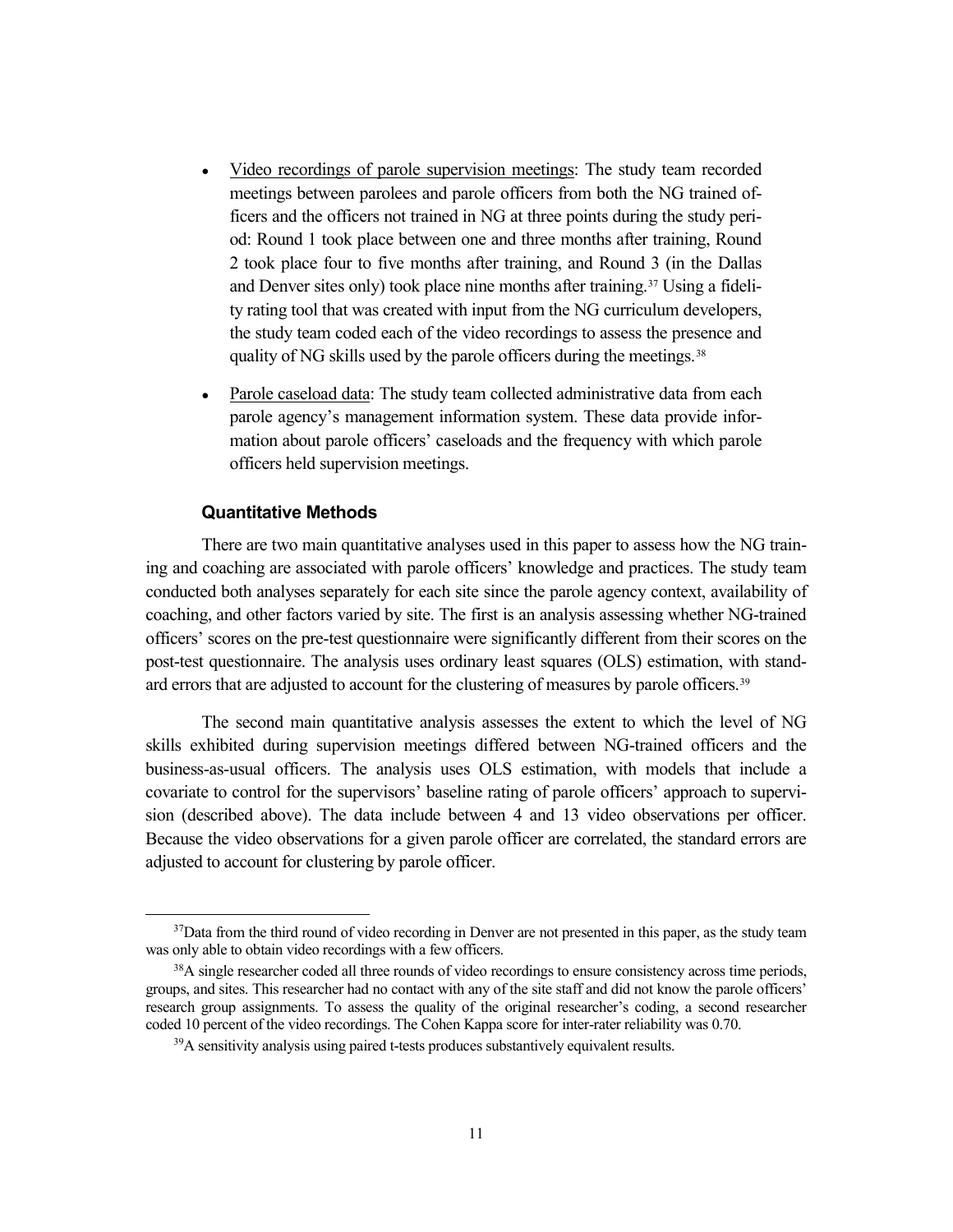#### **Sample Characteristics**

Table 1 shows selected baseline characteristics of parole officers in the study sample, by training status and site. The study team used the first four variables listed for each site to select which officers would be trained in NG, as described above. The team collected two additional measures before the NG training using the pre-test questionnaire. The first is a scale calculated using parole officers' responses to seven questions designed to measure the extent to which they viewed their job as being primarily about enforcement rather than service provision. The scale ranges from zero (most enforcement-oriented) to three (most social work-oriented). The second is a scale, also ranging from zero to three, that measures officers' baseline knowledge of concepts included in the NG curriculum. The scale is calculated using parole officers' responses to 15 questions, including both direct knowledge questions and questions about how a parole officer would respond to a given hypothetical scenario with a parolee. See Box 1 for a more detailed explanation of the scales used in this paper.

Overall, the baseline characteristics are similar for the NG-trained officers and the business-as-usual officers within each site. The one significant difference between the two groups is age in the Denver sample, with the NG-trained officers being somewhat older than the untrained officers, on average. The two groups within each site were very similar on both the supervisorreported and the parole officer-reported ratings of the parole officer's approach to supervision, and on the measure of NG concept knowledge.

There are some notable differences in parole officer characteristics across sites. For example, because of higher rates of turnover, officers in Dallas were relatively less experienced in community supervision, averaging about three years of experience, compared with officers in the other sites, who averaged between eight and nine years of experience.[40](#page-20-0) Parole officers varied in their self-reported approaches to supervision across sites, with the most social workoriented officers in Des Moines. This finding is consistent with how parole officers and staff in Des Moines described the parole agency's culture of supervision, which has long emphasized a focus on parolee rehabilitation (as opposed to enforcement).

Parole officers' behavior and actions could reflect not only their characteristics and views, but also the types of parolees they supervise. Therefore, after the study team selected officers to be trained in NG, it then assessed whether those officers had caseloads with similar characteristics to the officers who were not trained in NG. Table 2 shows selected caseload characteristics. Although these characteristics were not used to select which officers would be

<span id="page-20-0"></span> <sup>40</sup>All of the site-level differences discussed in this section are statistically significant at the 5 percent level or lower. Statistical significance was calculated using a two-tailed t-test.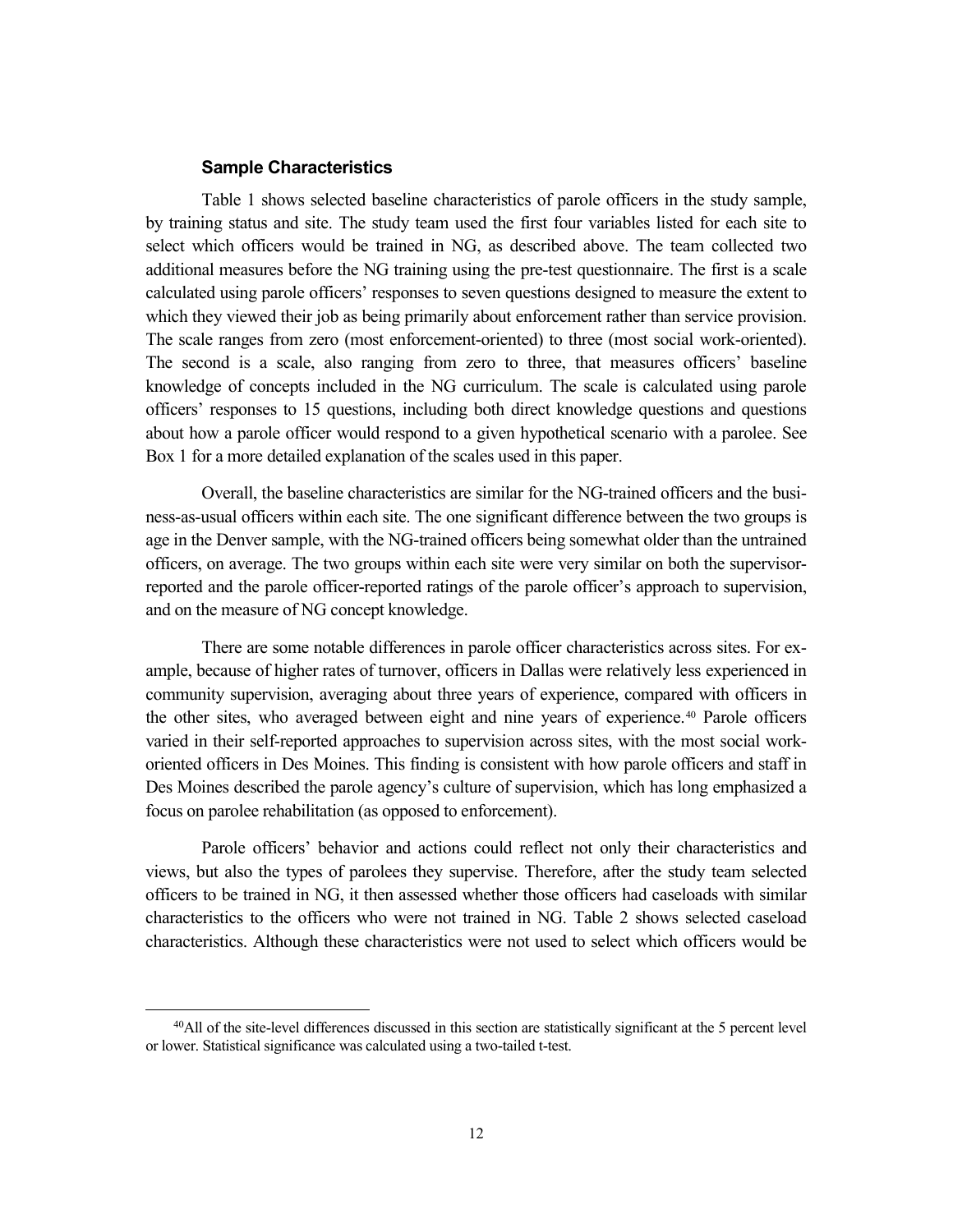| m<br>и |  |
|--------|--|
|--------|--|

|                                                                        | NG-Trained       | Officers Not   | Full   |        |
|------------------------------------------------------------------------|------------------|----------------|--------|--------|
| Characteristic                                                         | Officers         | Trained in NG  | Sample | Sig.   |
| <b>Dallas</b>                                                          |                  |                |        |        |
| Age (years)                                                            | 33.7             | 38.7           | 35.3   |        |
| Male $(\% )$                                                           | 33.3             | 33.3           | 33.3   |        |
| Years as a community supervision officer                               | 1.5              | 5.7            | 2.9    |        |
| Supervisors' rating of approach to supervision $(0 \text{ to } 3)^{a}$ | 1.1              | 1.7            | 1.3    |        |
| NG-compatible view of role (0 to 3) <sup>b</sup>                       | 1.7              | 1.5            | 1.6    |        |
| NG concept knowledge and practice $(0 \text{ to } 3)^c$                | 2.4              | 2.4            | 2.4    |        |
| Sample size                                                            | 6                | $\mathfrak{Z}$ | 9      |        |
| <b>Denver</b>                                                          |                  |                |        |        |
| Age (years)                                                            | 42.0             | 35.8           | 39.4   | $\ast$ |
| Male (%)                                                               | 85.7             | 80.0           | 83.3   |        |
| Years as a community supervision officer                               | 8.4              | 10.5           | 9.3    |        |
| Supervisors' rating of approach to supervision $(0 \text{ to } 3)^{a}$ | 1.3              | 1.2            | 1.3    |        |
| NG-compatible view of role (0 to 3) <sup>b</sup>                       | 1.4              | 1.4            | 1.4    |        |
| NG concept knowledge and practice $(0 \text{ to } 3)^c$                | 2.6              | 2.4            | 2.5    |        |
| Sample size                                                            | $\boldsymbol{7}$ | $\mathfrak s$  | 12     |        |
| <b>Des Moines</b>                                                      |                  |                |        |        |
| Age (years)                                                            | 35.7             | 34.0           | 35.1   |        |
| Male $(\% )$                                                           | 57.1             | 33.3           | 50.0   |        |
| Years as a community supervision officer                               | 7.4              | 8.7            | 7.8    |        |
| Supervisors' rating of approach to supervision $(0 \text{ to } 3)^{a}$ | 1.8              | 1.4            | 1.7    |        |
| NG-compatible view of role (0 to 3) <sup>b</sup>                       | 2.2              | 2.3            | 2.2    |        |
| NG concept knowledge and practice $(0 \text{ to } 3)^c$                | 2.6              | 2.6            | 2.6    |        |
| Sample size                                                            | 7                | $\mathfrak{Z}$ | 10     |        |

# **Characteristics of Parole Officers at Baseline**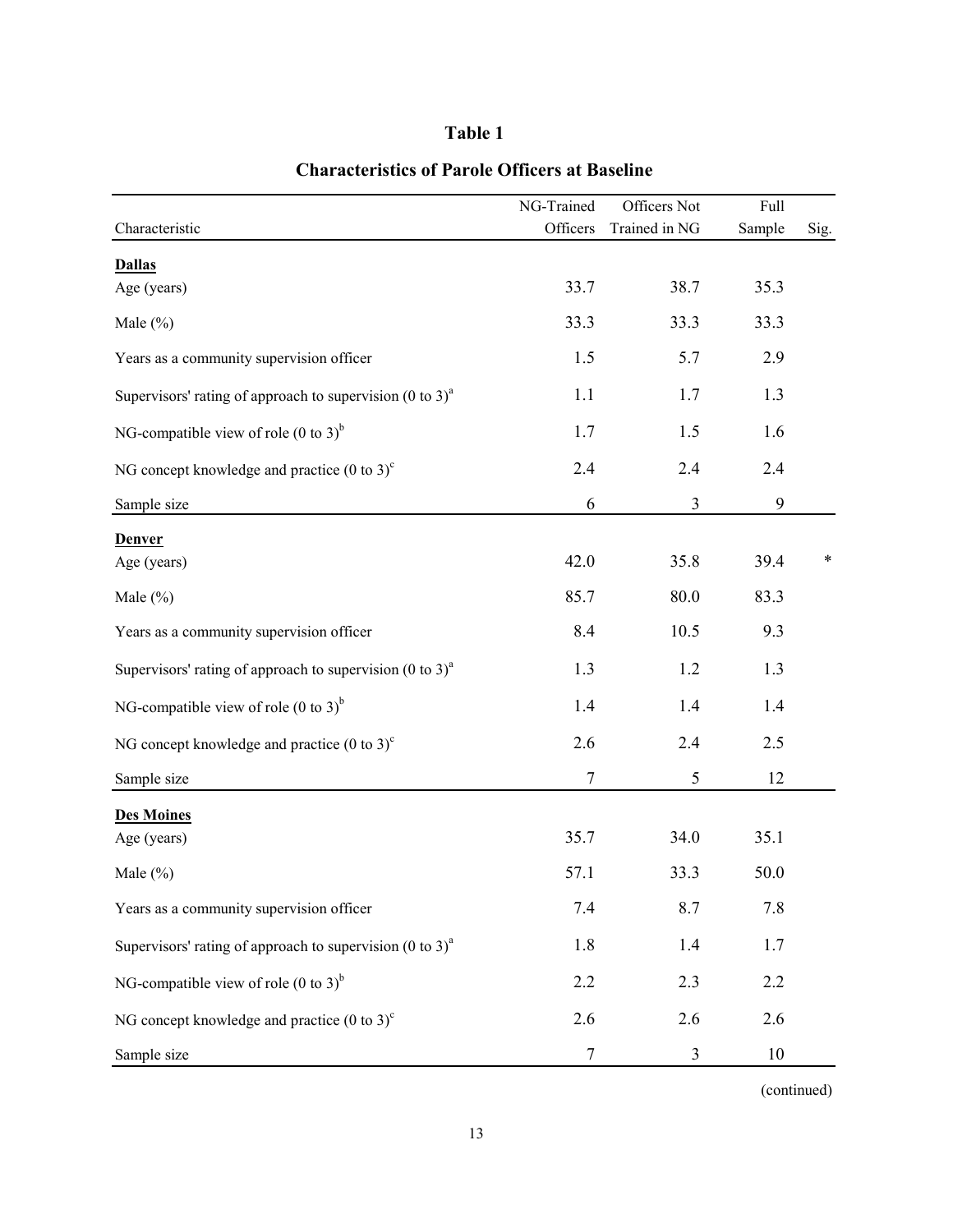### **Table 1 (continued)**

SOURCE: MDRC calculations based on parole officers' responses to a baseline questionnaire, parole supervisors' responses to a parole officer supervision style questionnaire, and parole officers' responses to the CHAMPS pretest questionnaire.

NOTES: In order to assess differences in characteristics across research groups, chi-square tests were used for categorical variables, and two-tailed t-tests were used for continuous variables. Statistical significance levels (Sig.) are indicated as follows: \*\*\* = 1 percent; \*\* = 5 percent; \* = 10 percent.

a Supervisors were asked to rate each parole officer's supervision style on a scale from most "enforcement oriented" to most "social work oriented." The closer to the social work end of the scale, the more the officer's style would be considered compatible with NG. The scale ranges from 0 (most enforcement oriented) to 3 (most social work oriented).

bThis measure is calculated as the average of parole officers' responses to seven Likert scale questions designed to measure the extent to which they viewed their job as being primarily about enforcement (less NG compatible) rather than service provision and helping the parolee (more NG compatible). The scale ranges from 0 (least NG compatible) to 3 (most NG compatible).

c This measure is calculated as the average of four subscales measuring different categories of knowledge that are part of the NG curriculum. The measure ranges from 0 (no knowledge of NG concepts) to 3 (full knowledge of NG concepts).

Box 1 provides a detailed description of all of the scales used in this paper.

#### **Box 1**

## **Definitions of the Scales Used in This Paper**

# **Parole Officers' Knowledge and Supervision Approach**

Parole officers' NG concept knowledge and their views of their role and NG were calculated using their responses to the pre-test and post-test questionnaires.

*NG Concept Knowledge:* This measure is calculated as the average of four subscales measuring different categories of knowledge that are part of the NG curriculum. The measure ranges from 0 (no knowledge of NG concepts) to 3 (full knowledge of NG concepts). All underlying questions were converted to a scale of 0 (most incorrect) to 3 (most correct), depending on the scale of each particular question. The four subscales include:

- 1. Identifying, encouraging, and affirming strengths: average of two items, one that asks the parole officers to identify the best response to hypothetical statement by a parolee about the parolee's experience looking for work, and one that directly asks about the role of strengths in helping parolees to remain crime free.
- 2. Addressing stabilizers and destabilizers: average of three items, one asking the parole officer to correctly identify a stabilizer, one asking the officer to correctly identify a destabilizer, and one asking the officer to identify steps a parolee can take to develop prosocial supports (a stabilizer).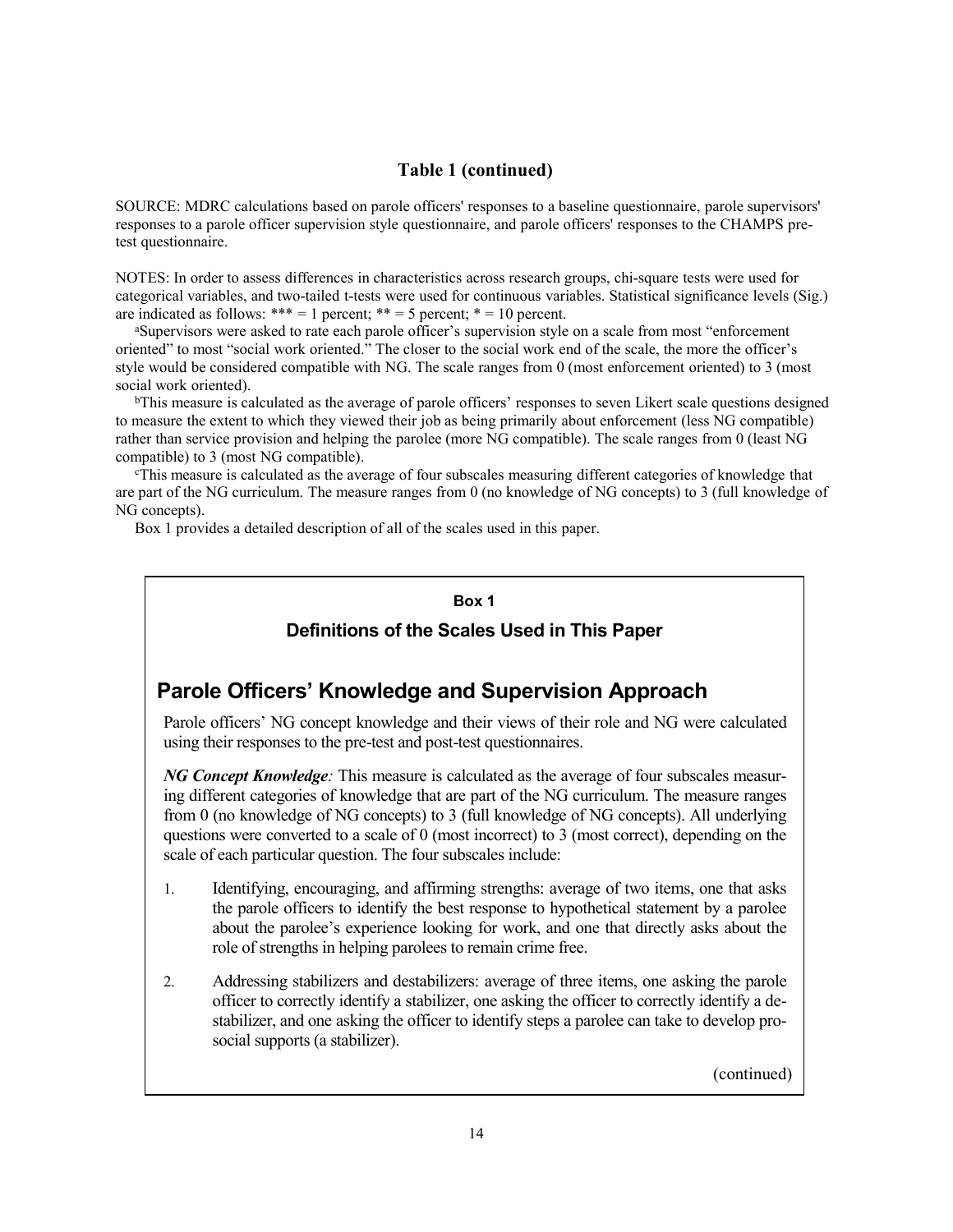### **Box 1 (continued)**

- 3. Employing respectful interaction that encourages parolee responsibility: average of two items that ask parole officers to identify the best response to a parolee's statement about a situation the parolee has encountered. The best response is respectful of the parolee and also encourages the parolee to take responsibility for the situation.
- 4. NG supporting practices: average of eight items, each asking about a supporting practice, including (1) establishing a collaborative tone, (2) eliciting change talk from the parolee (2 questions), (3) providing feedback appropriately, (4) practicing a skill (for example, behavioral history review), (5) clarifying roles, and (6) addressing criminogenic needs (2 questions).

*NG-Compatible View of Role:* This measure is calculated as the average of parole officers' responses to seven Likert scale questions designed to measure the extent to which they viewed their job as being primarily about enforcement (less NG-compatible) rather than service provision or helping the parolee (more NG-compatible). The scale ranges from 0 (least NGcompatible) to 3 (most NG-compatible).

*Positive View of NG*: This measure is calculated as the average of parole officers' responses to four Likert scale questions designed to measure the extent to which they (1) are motivated to use NG, (2) think NG will help them with their job, (3) think the NG training will improve their job skills, and (4) think NG will make their job harder (reverse coded). The scale ranges from 0 (least positive view of NG) to 3 (most positive view of NG).

# **Parole Officers Use of NG Skills**

Parole officers' skills in using NG practices are assessed using three measures based on the study team's observations of video-recorded meetings between parole officers and parolees. The study team used a fidelity rating tool to score each video. The individual items on the fidelity rating tool were grouped together as described below to create the measures of NG practices.

*Use of NG Critical Practices:* This measure is an average of five sets of factors identified by the curriculum developers as being critical to properly implementing NG. The measure ranges from 0 to 3 (0 = exhibited a low level of skill,  $1 = \text{medium}, 2 = \text{high}, \text{and } 3 = \text{very high}$ ). The five critical practices include:

- 1. Identifying, encouraging, and affirming strengths: average of three items measuring the extent to which the parole officer (1) takes stock of a parolee's strength factors, (2) encourages actions toward building strengths, and (3) provides praise and reinforcements for progress.
- 2. Addressing internal and external motivators: average of two items measuring the extent to which the parole officer (1) addresses internal states or emotions and (2) addresses external motivators, prosocial supports, or goals.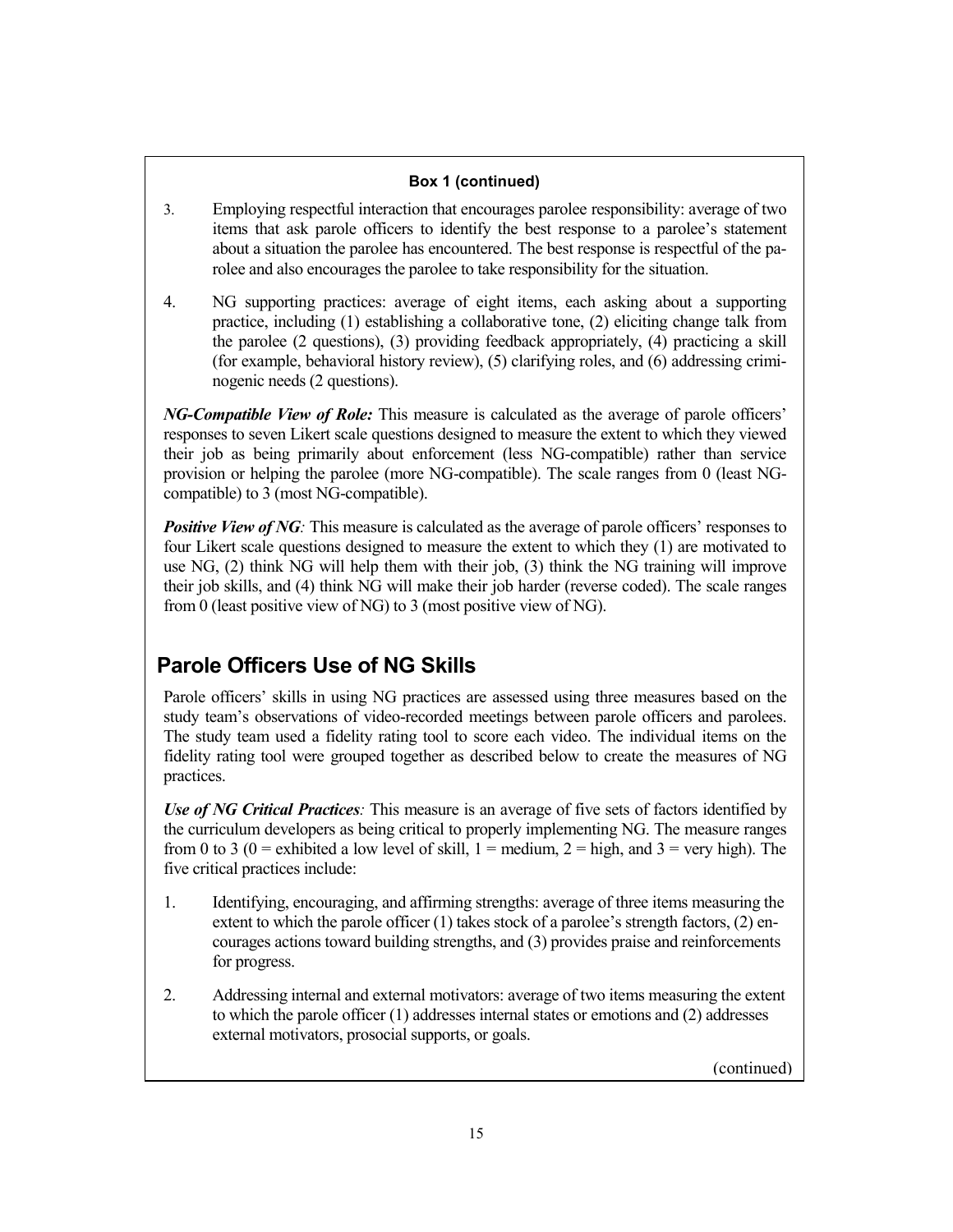#### **Box 1 (continued)**

- 1. Addressing desistance factors: average of two items measuring the extent to which the parole officer addressed one or two desistence factors (for example, sobriety) during the meeting.
- 2. Addressing stabilizers and destabilizers: average of two items measuring the extent to which the parole officer (1) addresses stabilizers (for example, supportive family) and (2) addresses destabilizers (for example, antisocial peers).
- 3. Employing respectful interaction that encourages parolee responsibility: average of four items measuring the extent to which the parole officer (1) listens to the parolee, (2) is respectful of the parolee, (3) encourages the parolee to take responsibility, and (4) avoids a disengaged tone.

*NG Supporting Practices:* The curriculum developers identified a number of practices that are not specific to NG, but that characterize basic skills that the NG critical practices can build upon. The NG supporting practices measure is an average of 14 items measuring the extent to which the parole officer  $(1)$  establishes a collaborative tone,  $(2)$  displays compassion,  $(3)$  elicits change talk from the parolee, (4) provides feedback appropriately, (5) uses case planning, (6) practices a skill (for example, behavioral history review), (7) appropriately uses rewards, (8) appropriately uses sanctions, (9) avoids anger, (10) avoids shaming or criticizing the parolee, (11) avoids using an authoritative style, (12) avoids monitoring conditions, (13) avoids using sarcasm, and (14) avoids being distracted. The measure ranges from 0 to 3 ( $0 =$  exhibited a low level of skill,  $1 = \text{medium}, 2 = \text{high}, \text{and } 3 = \text{very high}.$ 

*Missed Opportunities:* The videos were also scored on how often parole officers missed opportunities to use NG skills on a scale from 0 (never) to 3 (frequently).

trained, they are also largely similar between the trained and untrained officers. As with parole officer characteristics, there are some interesting differences across sites in caseload characteristics. Caseload sizes were largest in Dallas, with an average of 84 parolees per caseload, compared with caseload sizes in the 50s, on average, in the other two sites. Dallas caseloads also included very few parolees who had recently been released from prison. Finally, compared with the other two sites, Denver had more parolees assessed as medium or high risk.

# **Parole Policies and Practices in Study Sites**

Parole system policies, determined at the state level, may have affected the implementation of NG. Parole policies vary, for example, regarding how parolee risk levels are assessed, differences in how often parolees must report to their parole officers, rules around drug and alcohol testing, and rules about how parole can be revoked.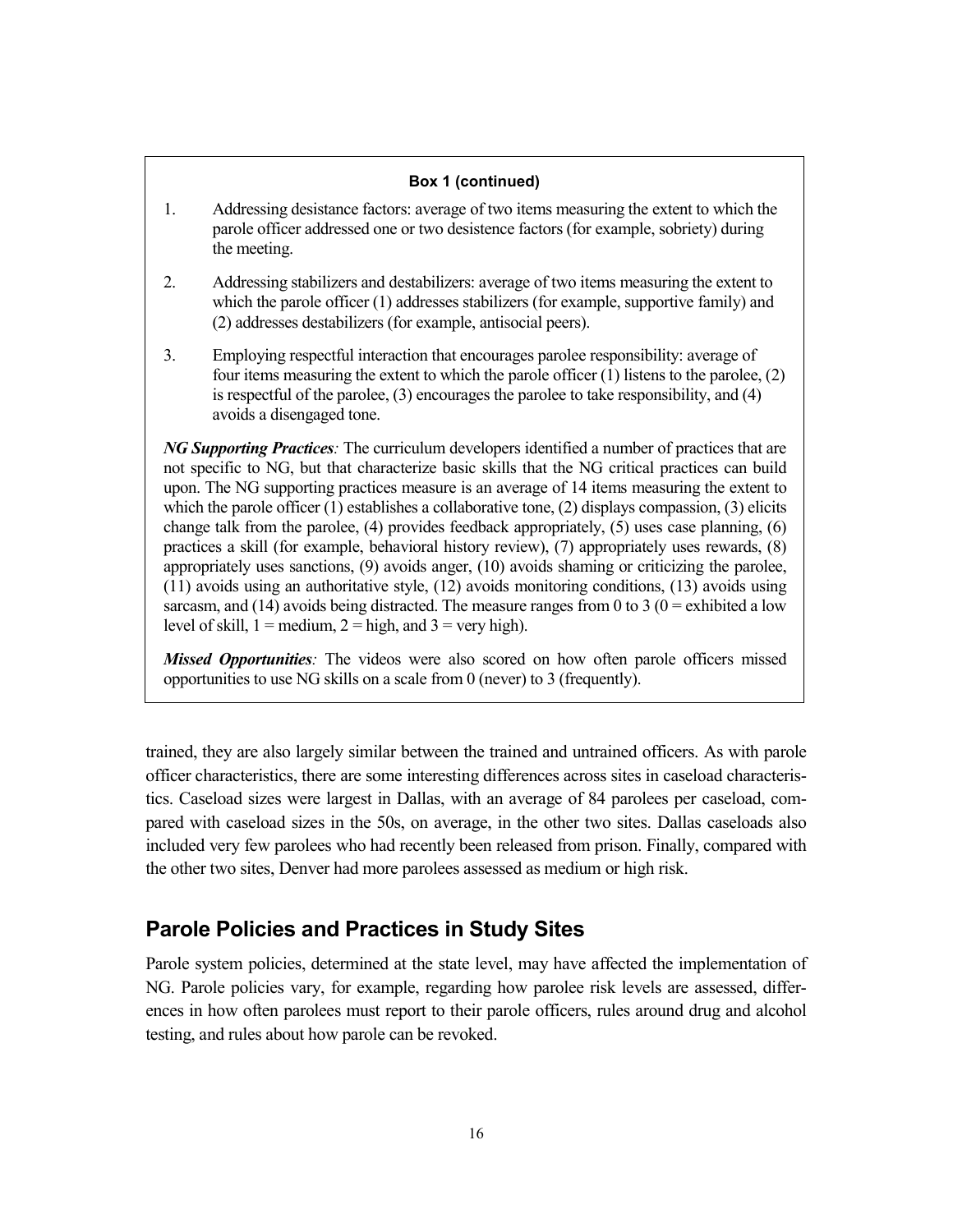Some parole policies were similar across the study sites. At each site, parole officers administered a risk assessment to new parolees to determine their risk of recidivism, which in turn determined the frequency that they were required to meet with their parole officer. Higherrisk parolees were required to report to their parole officer more frequently than those determine to be low risk, though most parolees still did not meet with their parole officers more than twice a month. As shown in Table 2, parole officers met with parolees a little more than once per month, on average.

The parole agency in Texas was undergoing a period of transition in the years before the CHAMPS study took place. In 2007, in an effort to reduce the number of returns to state prison that resulted from parole violations, the state substantially increased funding for "diver-sion" programs within the community that were intended to serve as alternatives to revocation.<sup>[41](#page-25-0)</sup> Apparently as a result, parole revocation rates in Texas have been on the decline since 2008.[42](#page-25-1) In 2015, just before CHAMPS began, Texas rolled out the Texas Risk Assessment System (TRAS). The TRAS is designed to improve allocation of supervision resources by assessing parolee risk level. With the TRAS, low-risk parolees receive less supervision than they did under the previous system. The TRAS is also intended to gather more complete information about a parolee's criminogenic needs for better case planning. Parole officers were trained to use motivational interviewing when administering the TRAS. Staff in Texas described the TRAS being a major change in supervision practices in Texas.

Colorado, which had the highest proportion of parolees returning to prison each year among the three CHAMPS states, $43$  was also undergoing a shift toward a more rehabilitative approach to parole. A key part of this shift included the implementation of Effective Practices in Community Supervision (EPICS). EPICS is a curriculum for parole officers that, similar to NG, includes core correctional practices and cognitive behavioral approaches.<sup>[44](#page-25-3)</sup> Officers in Colorado also receive training on motivational interviewing. In 2015, Colorado made changes to its parole revocation policy in an effort to reduce the prison population. [45](#page-25-4) The state legislature passed a new law intended to limit the number of technical violations that resulted in parolees returning to prison. In the same year, the Colorado Department of Corrections consolidated decision making about when to seek parole revocation into the hands of the parole director and

 <sup>41</sup>Texas Legislative Budget Board (2017), p. 383.

<sup>42</sup>Texas Legislative Budget Board (2009); Texas Legislative Budget Board (2015).

<sup>43</sup>Kaeble and Bonczar (2016).

<sup>44</sup>Latessa, Smith, Schweitzer, and Labrecque (2013).

<span id="page-25-4"></span><span id="page-25-3"></span><span id="page-25-2"></span><span id="page-25-1"></span><span id="page-25-0"></span><sup>45</sup>Data are not available to assess the impacts of these changes, but early data suggest it had a dramatic impact on the number of parolees who returned to prison for technical violations. Phillips (2016).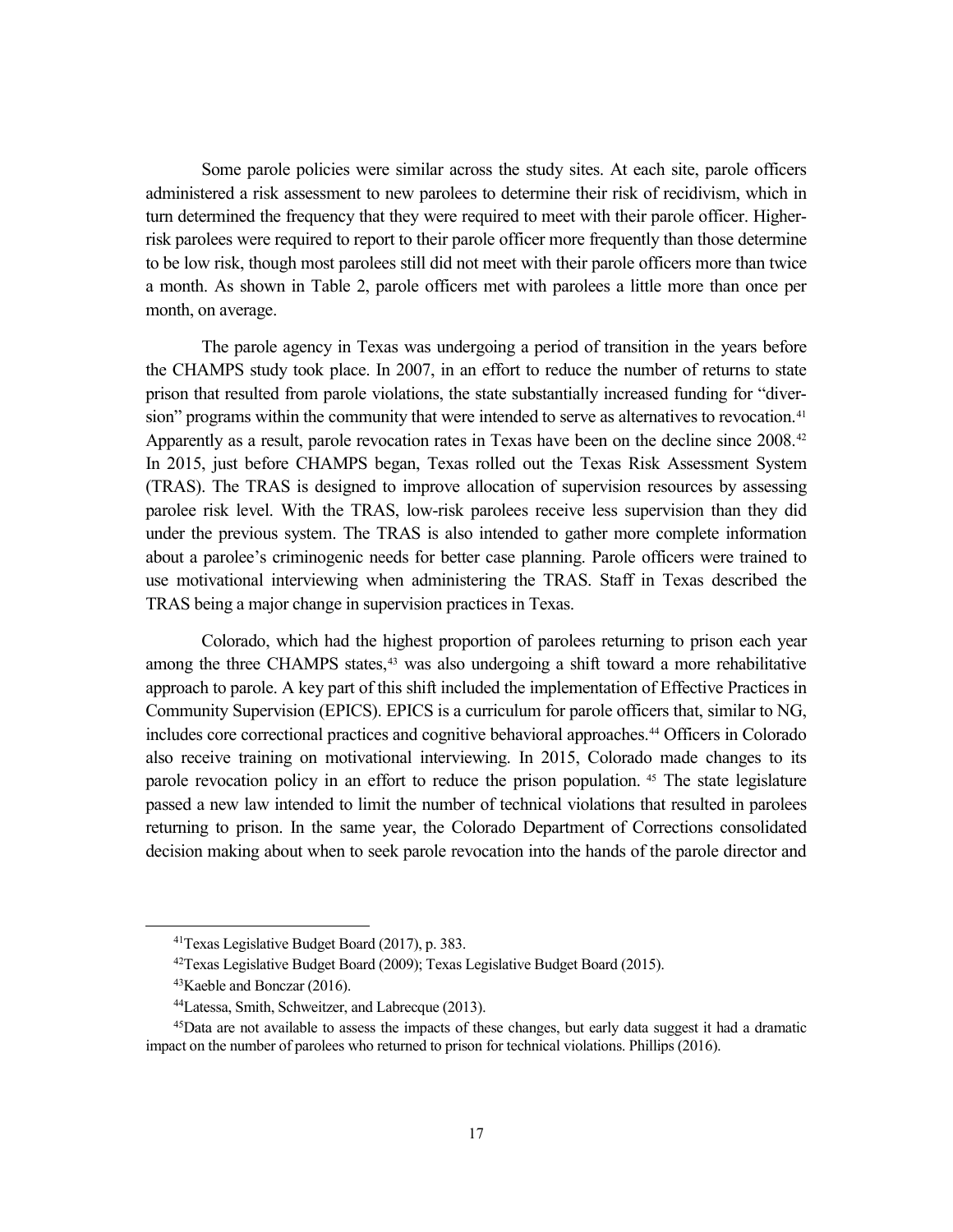| able |  |
|------|--|
|------|--|

|                                                            | NG-Trained | Officers Not   | Full   |       |
|------------------------------------------------------------|------------|----------------|--------|-------|
| Characteristic                                             | Officers   | Trained in NG  | Sample | Sig.  |
| <b>Dallas</b>                                              |            |                |        |       |
| Number of meetings held per parolee per month <sup>a</sup> | 1.4        | 1.2            | 1.3    |       |
| Caseload size (number of parolees)                         | 84.2       | 84.3           | 84.2   |       |
| Recent parolee (%)                                         | 3.3        | 6.4            | 4.3    | $***$ |
| Parolee risk level (%)                                     |            |                |        |       |
| Low                                                        | 47.3       | 38.3           | 44.3   |       |
| Medium                                                     | 26.3       | 34.1           | 28.9   |       |
| High                                                       | 26.4       | 27.6           | 26.8   |       |
| Female parolees (%)                                        | 12.7       | 5.6            | 10.3   |       |
| Eligible for MET and T4C $(\% )$                           | 44.0       | 57.1           | 48.3   |       |
| Sample size                                                | 6          | $\mathfrak{Z}$ | 9      |       |
| Denver                                                     |            |                |        |       |
| Number of meetings held per parolee per month <sup>a</sup> | 1.3        | 1.3            | 1.3    |       |
| Caseload size (number of parolees)                         | 50.9       | 53.7           | 51.7   |       |
| Recent parolee (%)                                         | 26.7       | 29.0           | 27.4   |       |
| Parolee risk level (%)                                     |            |                |        |       |
| Low                                                        | 3.5        | 1.8            | 3.0    |       |
| Medium                                                     | 34.1       | 43.5           | 36.9   |       |
| High                                                       | 62.4       | 54.7           | 60.1   |       |
| Female parolees (%)                                        | 14.1       | 7.2            | 12.0   |       |
| Eligible for MET and T4C $(\%)$                            | 81.8       | 90.1           | 84.3   |       |
| Sample size                                                | 7          | 3              | 10     |       |
| <b>Des Moines</b>                                          |            |                |        |       |
| Number of meetings held per parolee per month <sup>a</sup> | 1.0        | 0.6            | 0.9    |       |
| Caseload size (number of parolees)                         | 62.3       | 43.3           | 56.0   |       |
| Recent parolee (%)                                         | 13.4       | 36.5           | 21.1   | $***$ |

# **Characteristics of Parole Officer Caseloads at Baseline**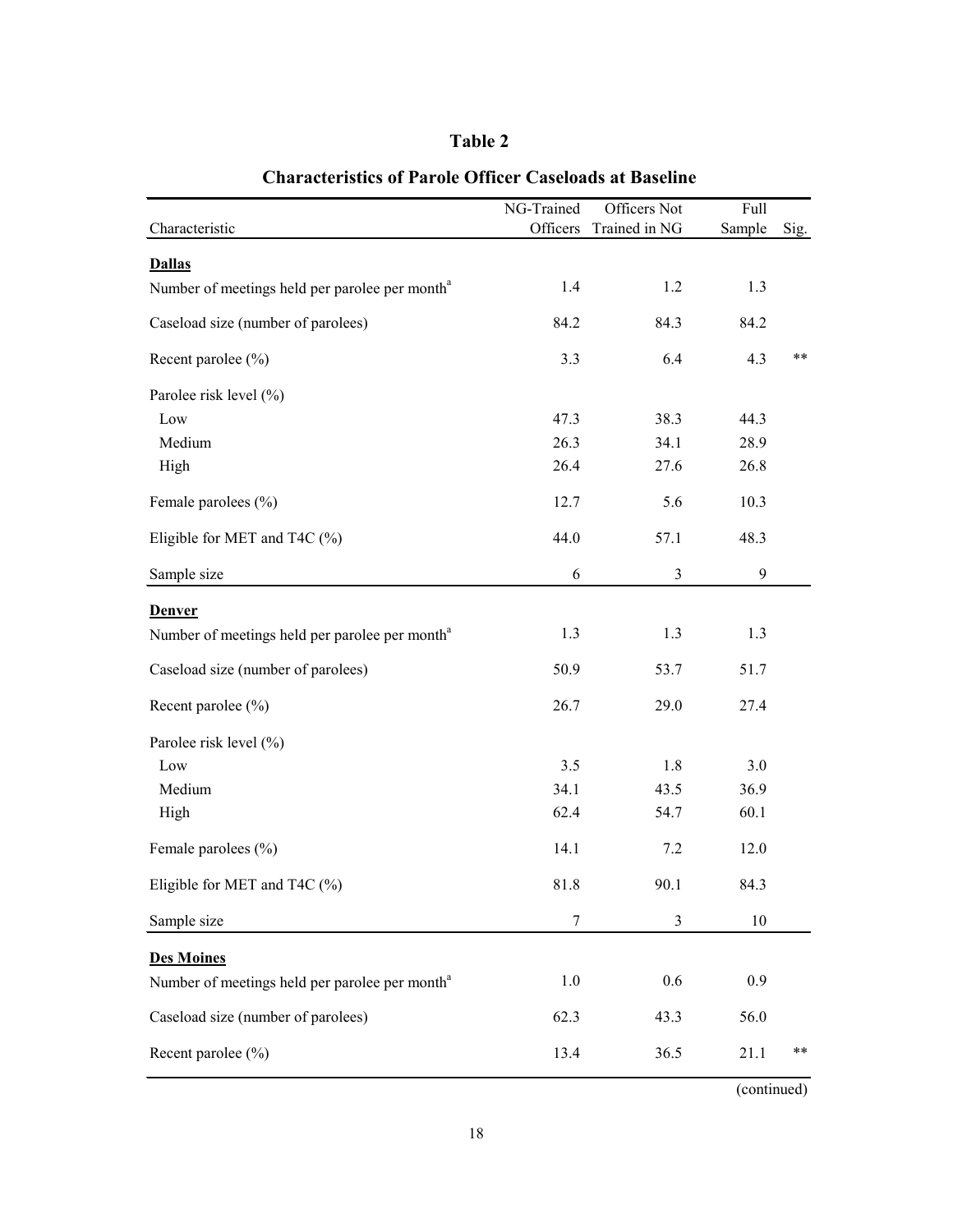|                                  | NG-Trained      | Officers Not  | Full   |      |
|----------------------------------|-----------------|---------------|--------|------|
| Characteristic                   | <b>Officers</b> | Trained in NG | Sample | Sig. |
| <b>Des Moines</b>                |                 |               |        |      |
| Parolee risk level (%)           |                 |               |        |      |
| Low                              | 36.1            | 35.0          | 35.8   |      |
| High                             | 63.9            | 65.0          | 64.2   |      |
| Female parolees $(\% )$          | 2.2             | 7.6           | 4.0    |      |
| Eligible for MET and T4C $(\% )$ | 60.2            | 57.9          | 59.4   |      |
| Sample size                      | 6               | 3             | 9      |      |

**Table 2 (continued)**

SOURCE: MDRC calculations based on data provided by the parole agency in each site.

NOTES: In order to assess differences in characteristics across research groups, chi-square tests were used for categorical variables, and two-tailed t-tests were used for continuous variables. Statistical significance levels (Sig.) are indicated as follows: \*\*\* = 1 percent; \*\* = 5 percent; \* = 10 percent.

Data on caseload characteristics for Denver were not available for Month 0 (May 2015). The

numbers provided reflect caseload characteristics in September 2015 (Month 4).

<sup>a</sup>These data represent the average number of meetings over the entire study period.

deputy director. Before these changes, parole officers and supervisors had more discretion over these decisions. During interviews, staff expressed frustrations with the process and public safety concerns as a result of these changes.

Iowa's parole agency had adopted a rehabilitative focus years before the start of CHAMPS. Unlike in Colorado and Texas, parole officers in Iowa do not carry weapons or conduct checks on parolees in the community. A fugitive unit conducts checks on parolees, effectively separating parole officers from the enforcement aspect of parole. Some officers referred to themselves as "case managers" rather than parole officers, reflecting how they understood their role. A year before CHAMPS was implemented in Iowa, the agency had begun using an additional risk assessment tool, the Dynamic Risk Assessment Offender Re-entry Tool (DRAOR). The DRAOR gathered information on protective factors — characteristics that help an individual to avoid negative outcomes such as recidivism — in addition to risks, and was administered at regular intervals to monitor a parolee's progress. Iowa's rehabilitative focus was also reflected in the types of trainings provided to parole officers. Officers in Des Moines received training in a number of areas aligned with NG: motivational interviewing, core correctional practices, and evidence-based practices.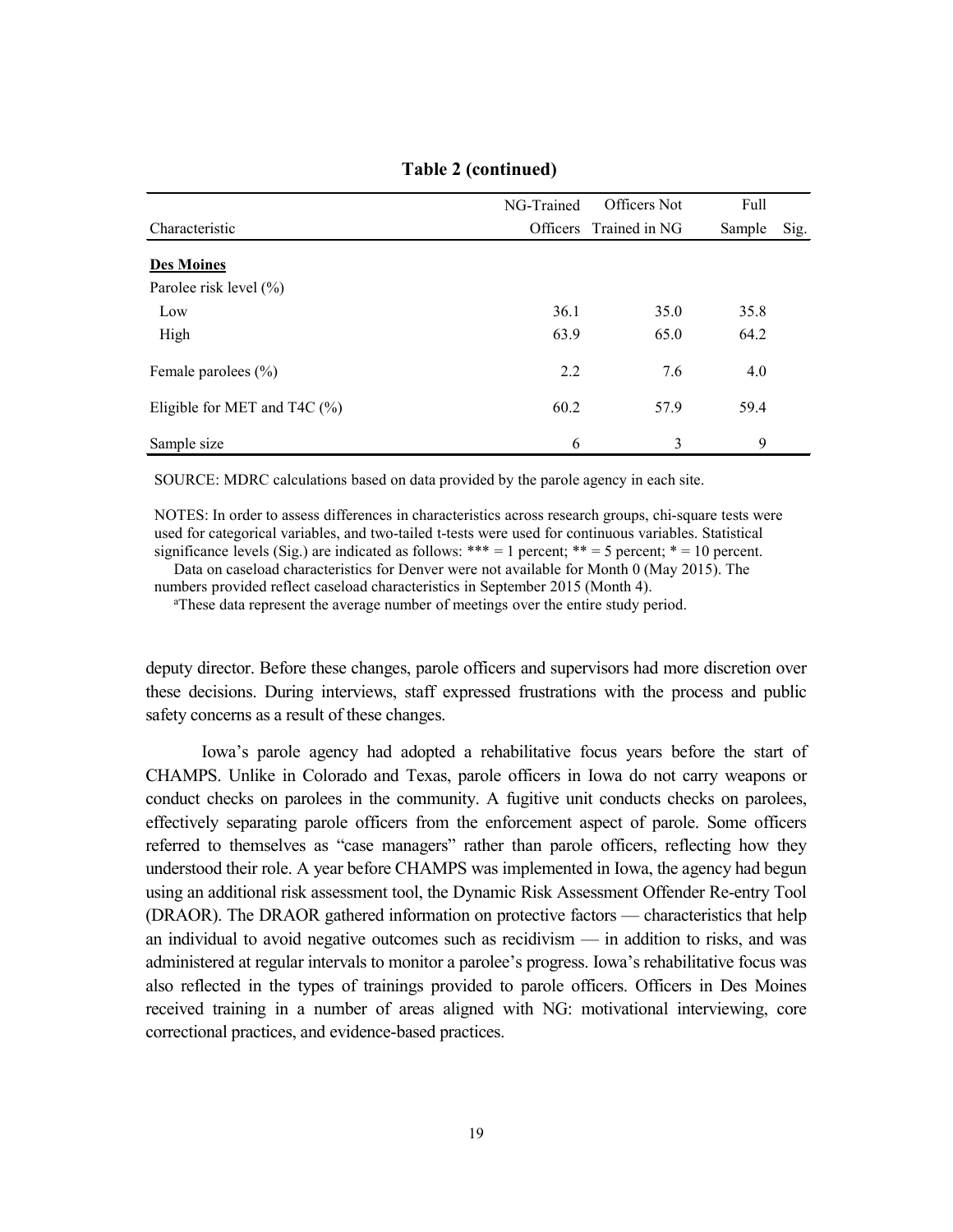# **Implementing NG**

Successful implementation of the NG approach to parole supervision depends on whether parole officers are able to learn the key concepts of the curriculum and ultimately translate that knowledge into practice. This section describes how the NG training and coaching were implemented and the extent to which NG-trained parole officers' knowledge and views changed over time and assesses how well NG-trained parole officers applied NG strategies in their supervision meetings with parolees. In order to strengthen this assessment, NG-trained parole officers' views, knowledge, and practice are considered alongside those of the group of parole officers who were not trained or coached in NG.

### **Training the Parole Officers**

The National Institute of Corrections (NIC) ran a series of trainings for parole officers assigned to the group receiving the NG intervention as well as their supervisors. The initial training took place in late April 2015 (Month 0 of the study timeline). The training aimed to improve the knowledge of the parole officers in key concepts related to the NG approach. It also aimed to make them think about their role as parole officers in a way that was compatible with NG, namely considering their primary function to be one of facilitating parolees' internal motivation to change rather than surveilling parolees and enforcing rules.

In interviews, parole officers generally expressed positive views of the initial NG training. However, they also felt that it did not necessarily provide much new information and that it focused on concepts central to motivational interviewing, in which nearly all officers had received training from their agencies before CHAMPS.

Data from the questionnaires that assessed parole officers' knowledge before and after the training are consistent with their assessment of the content. Parole officers who were trained in NG completed a pre-test questionnaire in the week before the initial training and a post-test questionnaire immediately following the initial training. Figure 3 shows parole officers' preand post-test scores, by site, on scales measuring their NG concept knowledge, the extent to which their view of the parole officer's role was compatible with NG, and their overall opinion of NG. The figure includes nine graphs, one for each of the three measures in each of the sites.

## • Parole officers in all three sites already knew many of the concepts that **are part of NG before the initial training.**

The top row of graphs shows parole officers' knowledge of NG concepts in each site. Officers in all three sites started with a similar, high level of knowledge, ranging from 2.4 to 2.6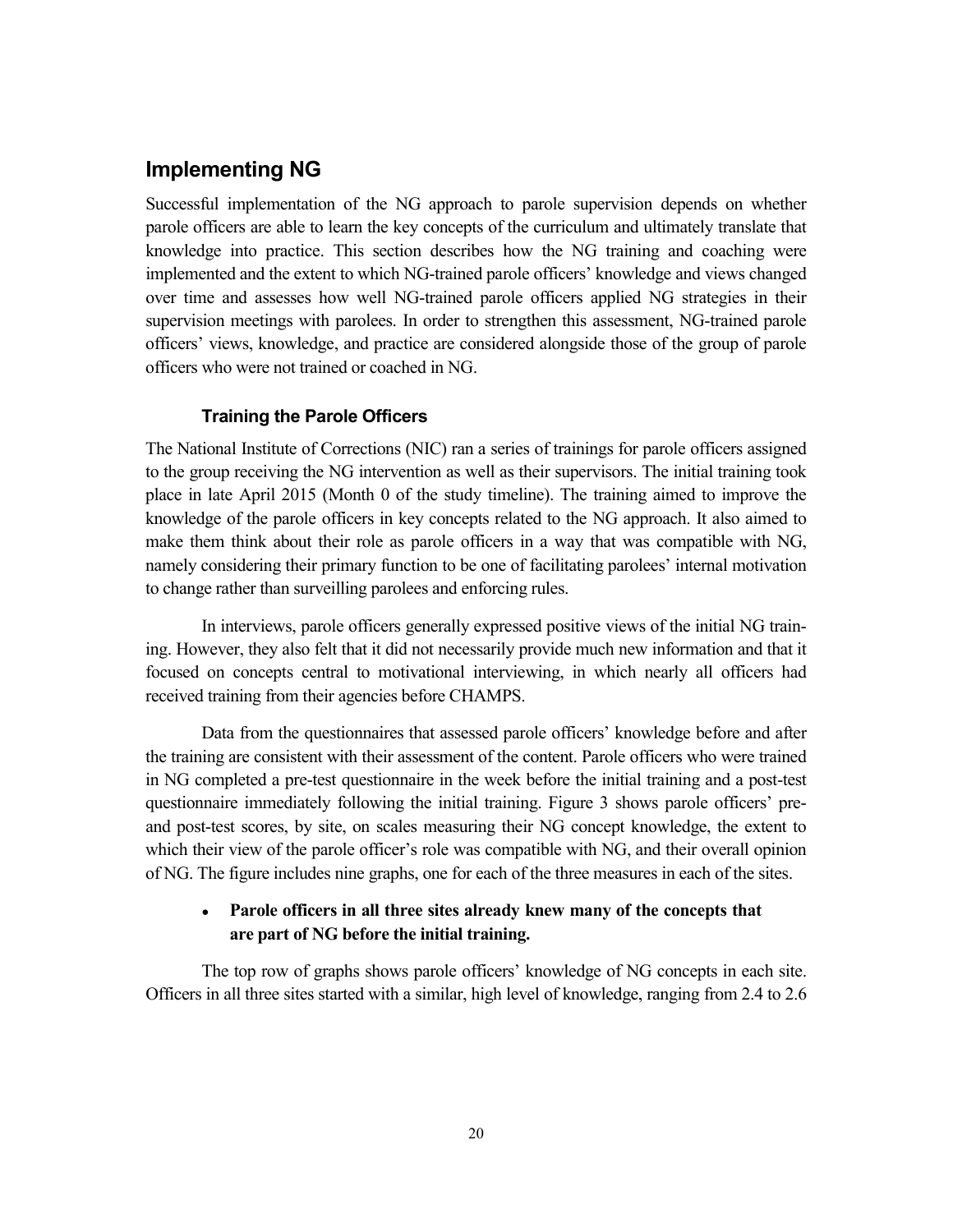### **Figure 3**



## **Pre- and Post-Training NG Knowledge and Views, NG-Trained Officers Only**

SOURCE: MDRC calculations based on data from the NG pre-test and post-test questionnaires.

NOTES: Statistical significance levels are inidcated as follows: \*\*\* = 1 percent; \*\* = 5 percent; \* = 10 percent.

All items scored on a scale of 0 to 3.

Box 1 provides a detailed description of all of the scales used in this paper.

Sample sizes were six officers in Dallas, seven officers in Denver, and seven officers in Des Moines.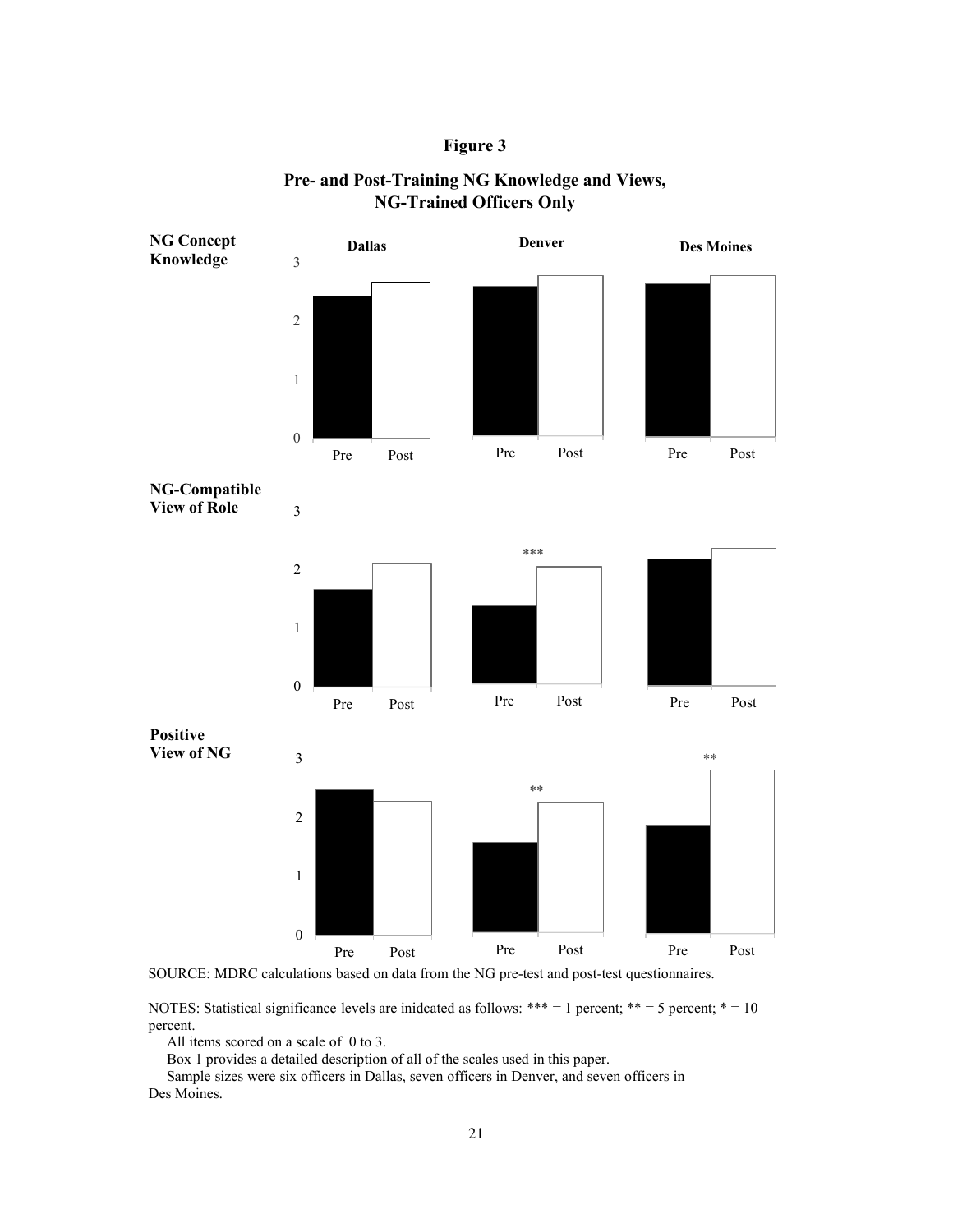on a scale of 0 to 3, which was consistent with their self-assessments that they already knew much of the information in the NG curriculum.[46](#page-30-0) Not surprisingly, given these high levels of baseline knowledge, officers did not show significantly more knowledge of NG concepts after the training, as measured by their responses to the post-test questionnaire.

The middle row of graphs in the figure shows parole officers' view of their role, by site. As the middle graph shows, parole officers in Denver reported a somewhat different view of their role after the training. Of the three sites, officers in Des Moines had the most NGcompatible view both before and after the training. This finding is not surprising given that, compared with the Denver and Dallas parole agencies, the Des Moines agency's rehabilitationfocused approach to parole supervision was more established. Perhaps because their view was already highly compatible with NG, Des Moines officers' views changed the least from before to after the training.

Finally, as the third row of graphs in Figure 3 shows, NG group parole officers in Denver and Des Moines were more positive about NG after the training than they were before it, when they had little information about what it would entail. However, there was little change among NG group officers in Dallas, where they were already highly positive about NG before the training. While parole officers' post-training opinions about NG averaged more than 2 on a scale of 0 to 3, in interviews, some parole officers expressed reservations about the training, saying that while it included a lot of information, there was not enough time to practice the skills.

Overall, it appears that while parole officers learned some new concepts during the NG training, much of the content was not new to them, suggesting that changes in officers' behavior were not likely to result from new knowledge alone. More substantial changes in behavior might require coaching, the second component of NIC's strategy to affect parole officers' supervision behavior.

### **Coaching the Parole Officers**

Coaching was expected to begin in each of the sites right after parole officers were trained. While this expectation was met in Denver and Des Moines, turnover in the coach position in Dallas meant that regular coaching did not begin in that site until seven months after the training.[47](#page-30-1) Nevertheless, when coaching was taking place, coaches in all three sites encountered similar challenges.

<sup>&</sup>lt;sup>46</sup>The NG knowledge scale was developed for this study and has not been validated.

<span id="page-30-1"></span><span id="page-30-0"></span><sup>47</sup>Because there was no coach in Texas, NIC staff provided some additional support in early months, but this support did not consist of regular, in-person coaching.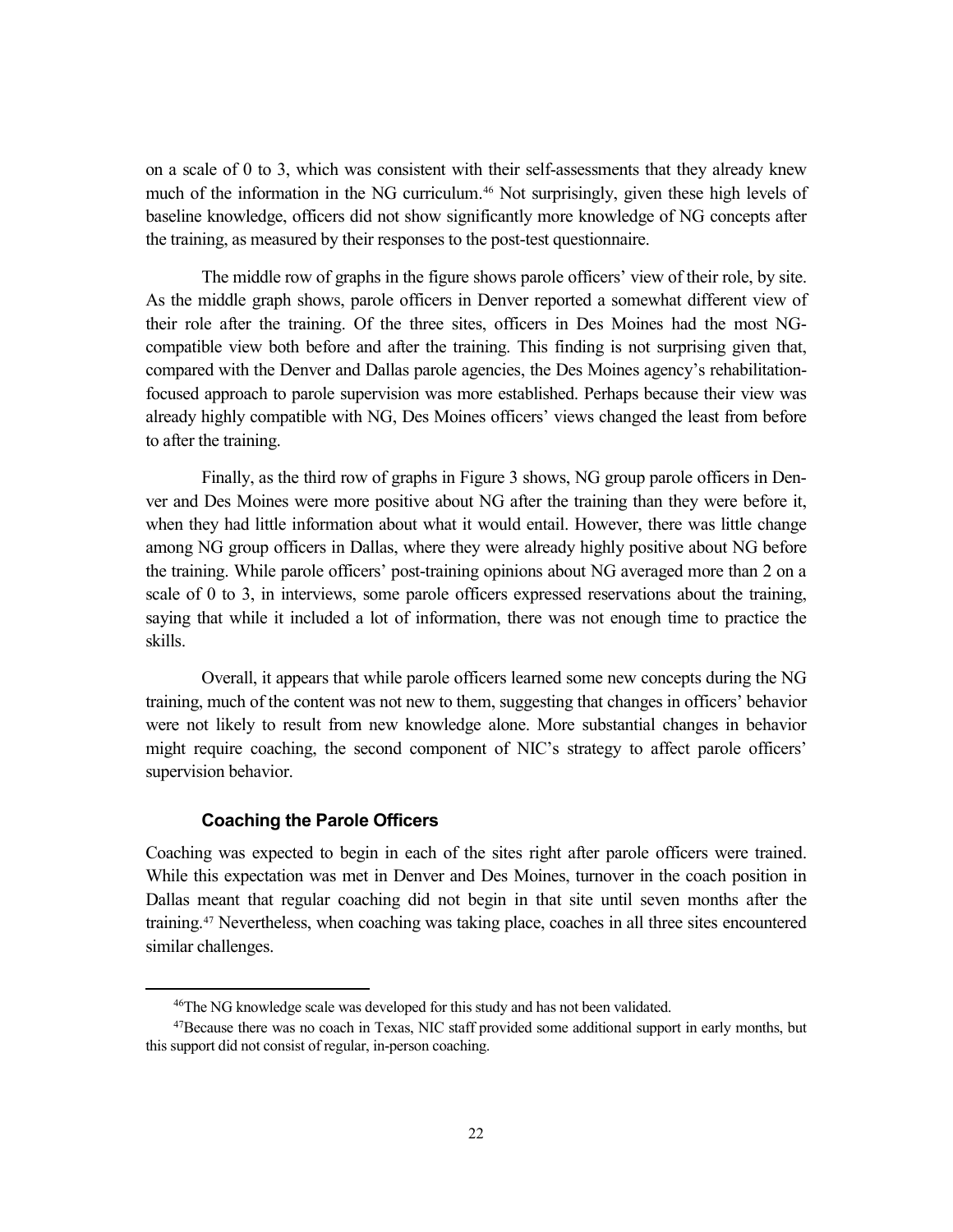## **Scheduling coaching activities at the frequency recommended in the NG model proved challenging, but parole officers were positive about the coaching experience.**

The NG model specified that coaches should meet with each parole officer once per week during the first quarter post-training, after which the intensity could gradually decrease based on the individual needs of each officer. Before each meeting, coaches were expected to observe at least one of the parole officer's supervision meetings with a parolee, either in person or by video recording the meeting. However, in practice, it was difficult to schedule coaching activities at this frequency. Some challenges were present in all sites. For example, coaches reported that administrative duties related to the CHAMPS project limited the time they had to focus on coaching.[48](#page-31-0) In addition, vacations, conferences, and other trainings, for both the parole officers and the coaches, made it difficult to schedule a meeting with each officer every week.

Other challenges were site specific. In Dallas and Denver, parole officers spent a substantial amount of time in the field conducting home visits, limiting the opportunities for the coaches to observe in-office parole supervision meetings and to meet with the parole officers. In Denver, some parole officers had supervisory responsibilities and smaller caseloads, providing fewer opportunities to observe supervision meetings and making it more difficult to schedule coaching meetings. These challenges may explain why coaching was unevenly distributed in Denver, with three officers receiving two to three times more coaching than the other officers.

Data from logs provided by coaches demonstrate that the frequency of coaching meetings fluctuated over time and almost never reached the recommended weekly level. Figure 4 shows the average number of coaching meetings per officer in Months 1 through 10 of the study. In all sites, when coaching was taking place, the parole officers typically met with their coach between one and two times per month. The recommended rate of four times per month during the first quarter post training was never achieved.

Although coaches experienced difficulties in scheduling coaching meetings, parole officers seemed to have a different perspective. On the follow-up questionnaire, more than threequarters of parole officers said that it was either "often" or "always" easy to schedule meetings with their coach. The difference in perspectives is not inconsistent. While coaches were trying to meet the recommended coaching frequencies and schedule a meeting with every officer

<span id="page-31-0"></span> <sup>48</sup>Coaches had duties related to administering the CHAMPS grant at their parole agency and coordinating with the research team on data collection. At some sites, coaches had additional responsibilities outside of CHAMPS.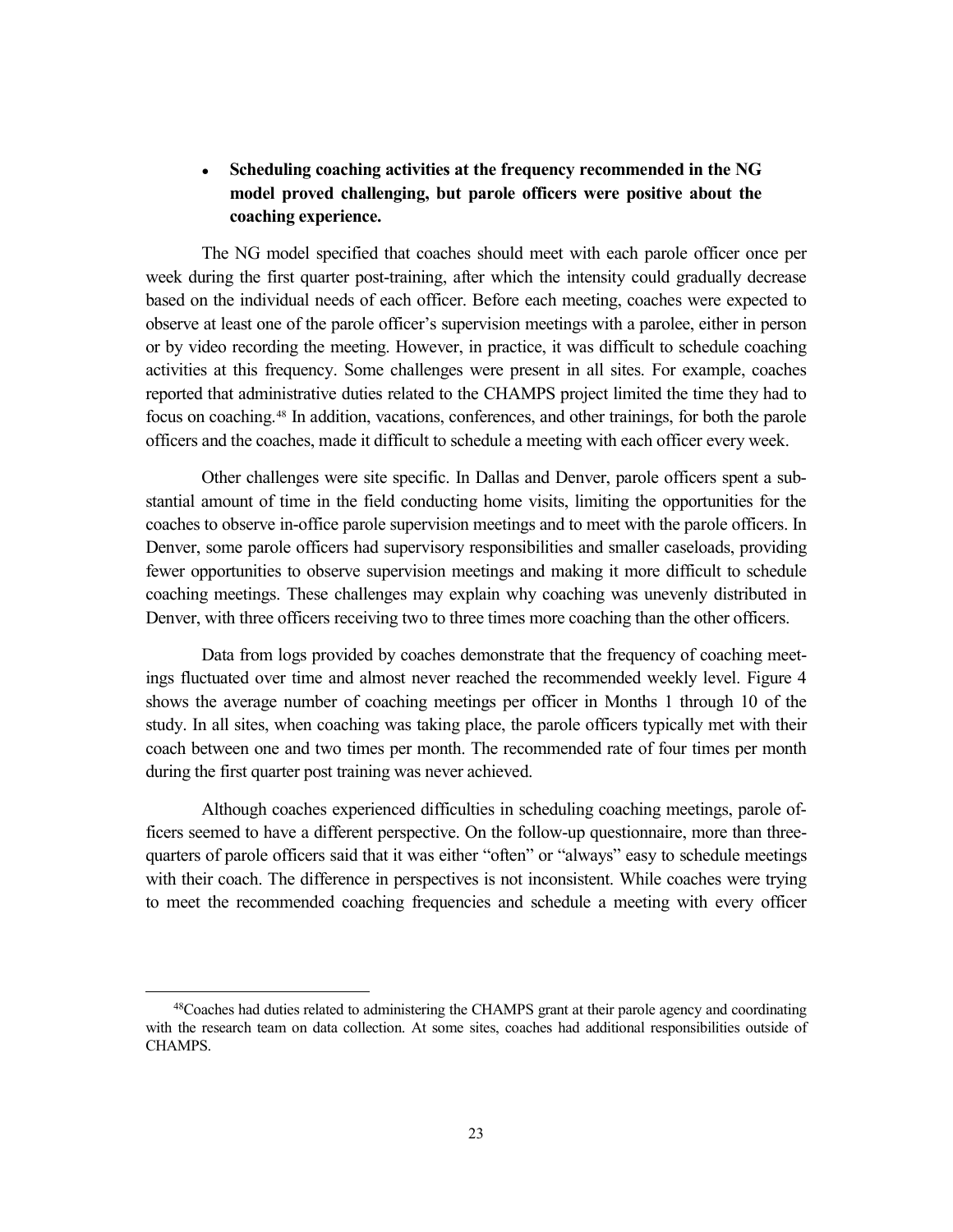





SOURCE: MDRC calculations based on coaching logs kept by the NG coaches.

NOTES: NG training occured in late April, 2015. Months shown are May 2015 (Month 1) through February 2016 (Month 10).

The coach in Dallas was hired in September 2015 (Month 5) and began coaching in November 2015 (Month 7).

The sample sizes changed during the time period due to officer departures. Dallas had six officers in Month 1 and five officers in Month 10; Denver had seven officers in Month 1 and four officers in Month 10; and Des Moines had seven officers in Month 1 and six officers in Month 10.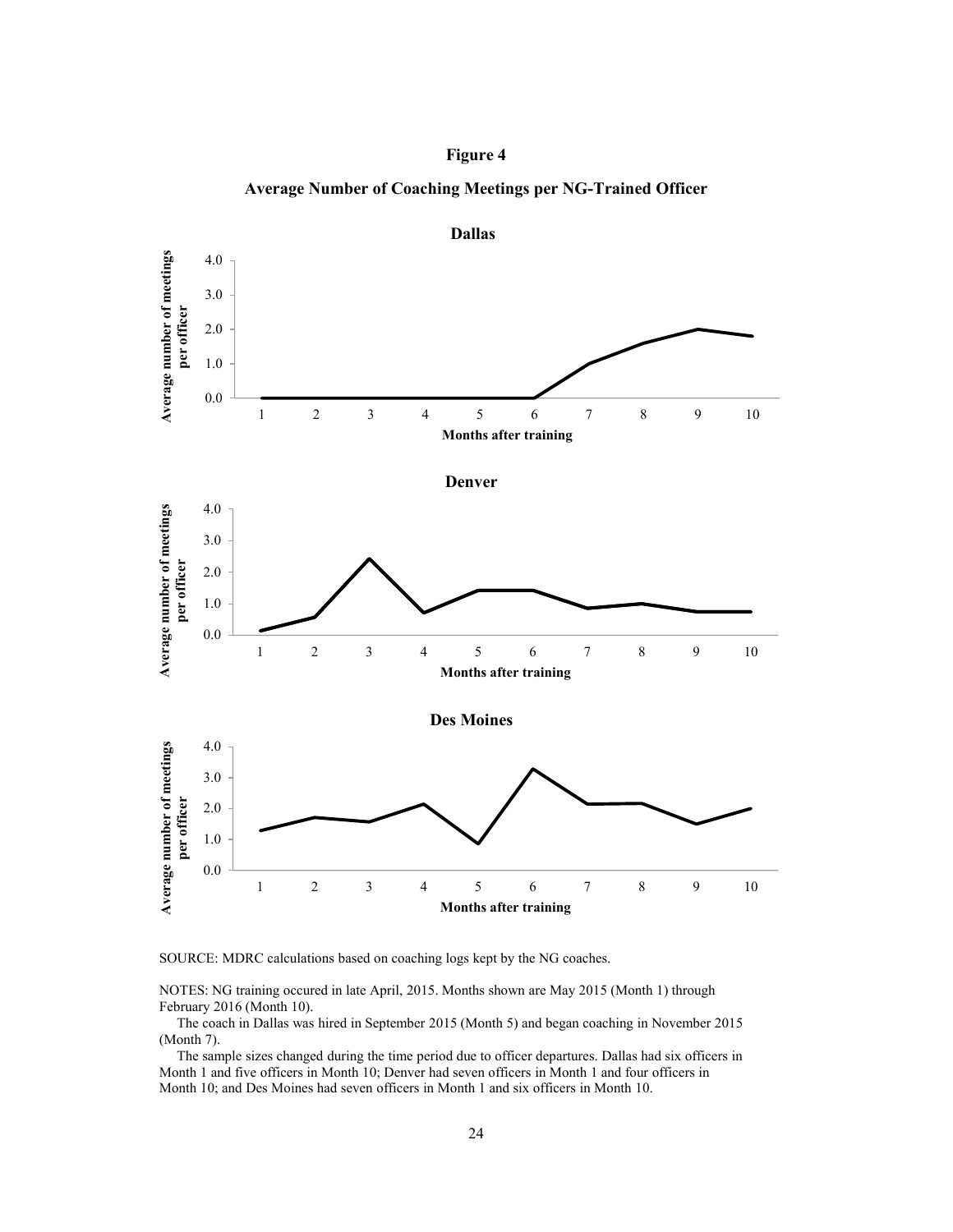every week, parole officers were likely to be less focused on the weekly requirement. Since the coaches' main function was to coach the parole officers, the officers likely found that the coaches were available when they wanted to meet.

Regardless of scheduling issues and frequency, in interviews and questionnaires, parole officers from all three sites expressed positive views of their coach and said that they found the coaching to be helpful. Interviews conducted with NG group officers in both Dallas and Denver over a year after the initial training and after the study period ended revealed that they felt positively about the coaching they had received. Both sites praised their coach for providing feedback in what they described as a "strengths-based" approach, in which the coach led with comments about what the officer was doing well. Parole officers in Dallas also felt that their coach gave feedback on ways to improve supervision practices, including identifying places where an officer had missed the opportunity to use skills acquired in NG in a meeting with a parolee. While the study team did not conduct interviews with parole officers in Des Moines late in the study period, during interviews conducted five months after the training, NG group officers in that site also reported positive impressions of the coaching. They said that it was helpful in reinforcing the concepts that they had learned in the NG training, and, similar to the other sites, that the coach pointed out what they did well in addition to areas for improvement.

Data from the follow-up questionnaires correspond with the interview data. In all three sites, NG-trained parole officers rated the coaching experience very highly (not shown). All officers who responded to the questionnaire said that their coach was "often" or "always" knowledgeable about NG skills and that they felt comfortable discussing NG with their coach. Nearly all found the coaching to be often or always a good use of their time and that they used what they learned from the coach often or always in their supervision meetings with parolees.

#### **Practicing NG**

The goals of the NG training and coaching were to improve parole officers' knowledge about NG concepts and to help them translate that knowledge into practice, using particular strategies during their supervision meetings with parolees. This section assesses the extent to which parole officers' behaviors during supervision meetings were consistent with NG, and examines how those behaviors changed over time and differed between those who were trained and those who were not trained in NG. This section also discusses the site-specific challenges that affected officers' ability to integrate NG strategies into their supervision practices. Because of local contextual factors, NG implementation, and the challenges that affected it, differed substantially by site. As a result, findings from each site are discussed separately. The analysis relies on qualitative data from interviews with parole officers and coaches as well as the data from coded video recordings of officers' meetings with parolees.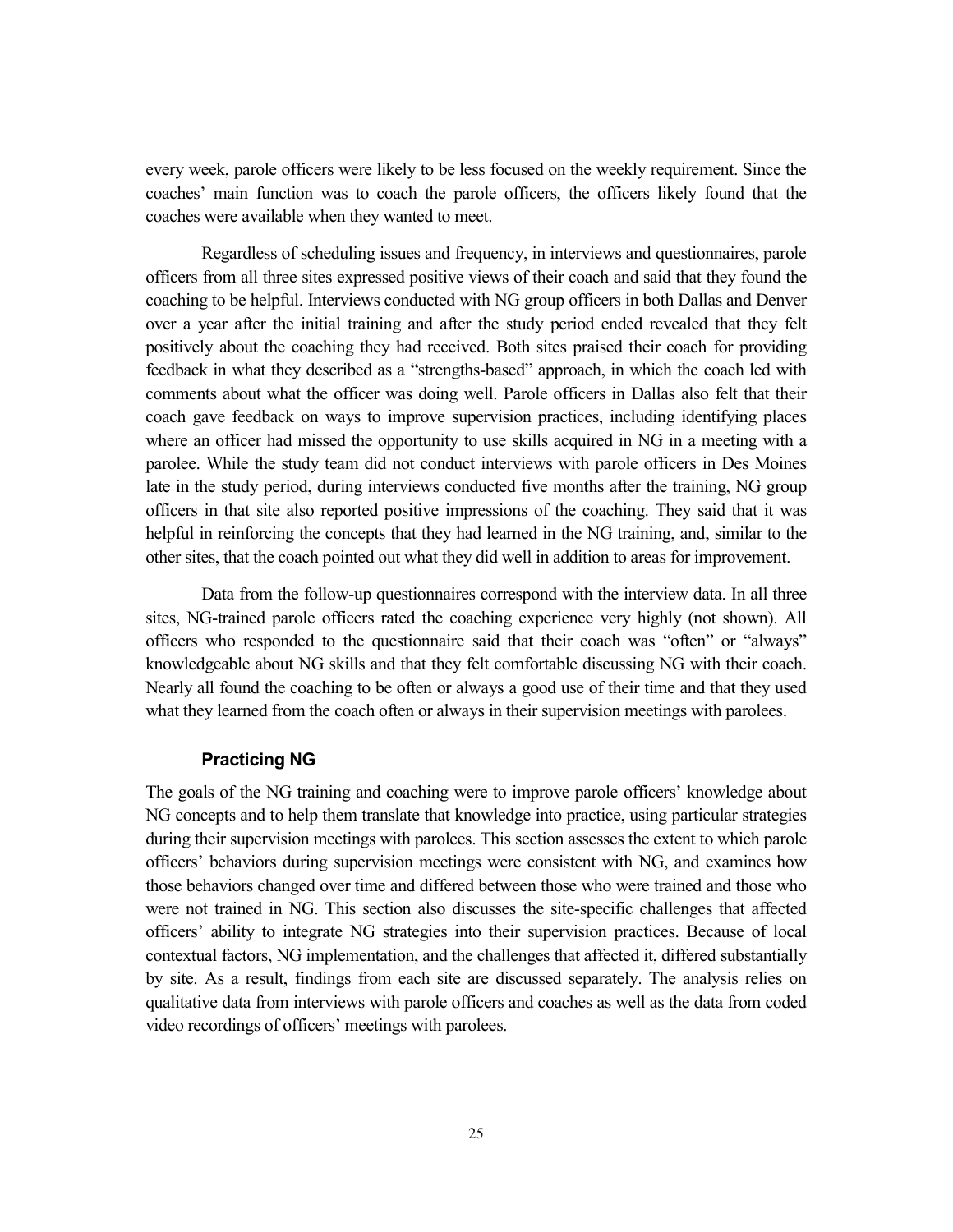The analysis focuses on two categories of NG skills: critical practices and supporting practices. Critical practices are those that the curriculum developers identified as both central to properly implementing NG and possible for parole officers to integrate into their supervision in the relatively short period of the study. For example, critical practices include discussion techniques that focus on parolees' strengths as well as internal and external motivators. Supporting practices, on the other hand, are those that are necessary as a foundation for implementing NG but that are not specific to the NG curriculum. For example, supporting practices include core correctional practices and motivational interviewing, both of which are considered best practices in parole supervision. Box 1 provides a more detailed discussion of critical and supporting practices and how they are measured using the video observations.

### *Practicing NG in Dallas*

As described earlier, the implementation of NG in Dallas coincided with a broader set of changes that the Texas parole agency was undertaking in order to shift the focus of its culture and policy away from ensuring parolees were in compliance with parole conditions and toward parolees' rehabilitation. Both interview and video data suggest that the NG curriculum helped NG group parole officers increase their use of strategies designed to encourage parolees to make positive behavioral changes.

## ● **NG-trained parole officers in Dallas exhibited a higher level of NG skills than the officers who were not trained, especially after regular coaching began in the site.**

NG-trained parole officers felt that the NG training and coaching had an effect on the approaches they took during meetings with parolees. They noted that the approach they learned in the NG training was different from what they learned at the Parole Officer Training Academy that they attended when they were first hired and that focused on compliance and paperwork. Almost all NG-trained officers described implementing new rehabilitative-focused strategies during meetings, such as asking about stabilizers and destabilizers, using a strengths-based approach, and asking open-ended questions. They felt that as a result they learned more about their parolees during meetings, beyond assessing whether the parolees were compliant with parole conditions. One officer said that NG had made her job easier because it "gives you more skills to help the parolee and help them change their behavior and thinking." Describing how NG helped her at her job, another officer said, "when you ask the right questions, when you start feeling like you care, that's when they start to be open. Before, I didn't know the techniques or what words to say or what things to say to actually get them to talk."

Findings from the video data are consistent with parole officers' assessment that NG had changed their behaviors during supervision meetings. Figure 5 shows the skills in using NG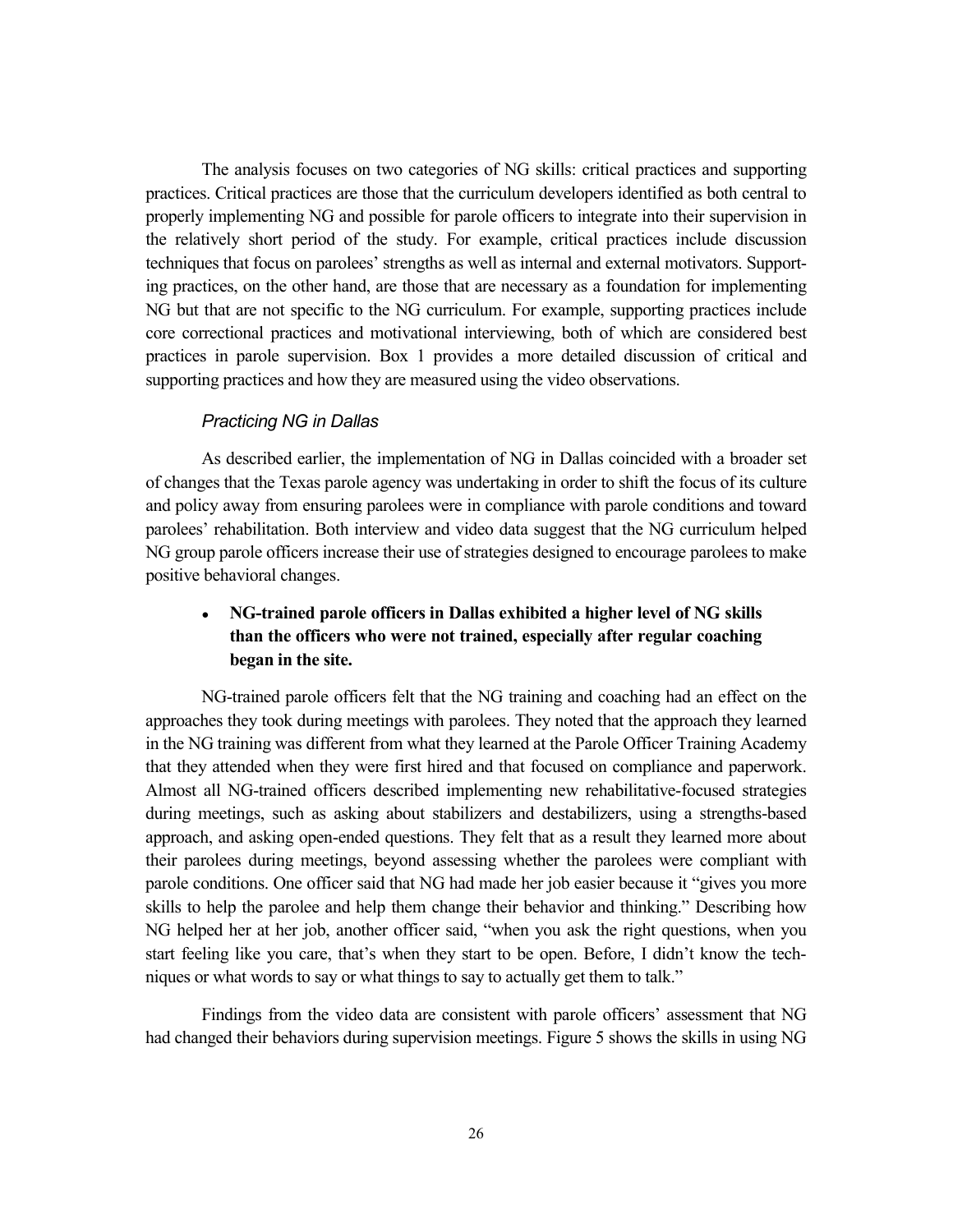

**Parole Officer Exhibited Level of NG Skills in Dallas**

**Figure 5**

SOURCE: MDRC calculations based on data from a rating tool assessing parole officers' behavior during video-recorded parole supervision meetings.

NOTES: Statistical significance levels are indicated as follows: \*\*\* = 1 percent; \*\* = 5 percent; \* = 10 percent.

<sup>a</sup>The measure ranges from 0 to 3 (0 = exhibited low level of skill, 1 = medium, 2 = high, and 3 = very high).

bThe measure rates how often parole officers missed opportunities to use NG skills on a scale from 0 (never) to 3 (frequently).

There were eight parole officers recorded, with a total of 30 videos for Month 3, 32 videos for Month 5, and 25 videos for Month 9.

practices that were exhibited by parole officers in Dallas, as observed in video recordings of a sample of their supervision meetings.<sup>[49](#page-35-0)</sup> The left graph in the figure shows officers' scores on the use of NG critical practices. In Months 3 and 5, small differences between the NG-trained and untrained officers emerged; NG-trained officers averaged a medium level of NG skills, compared with a low level among the untrained officers.

<span id="page-35-0"></span><sup>&</sup>lt;sup>49</sup>The analysis only includes data for those parole officers for whom video recordings were made at all three points in time.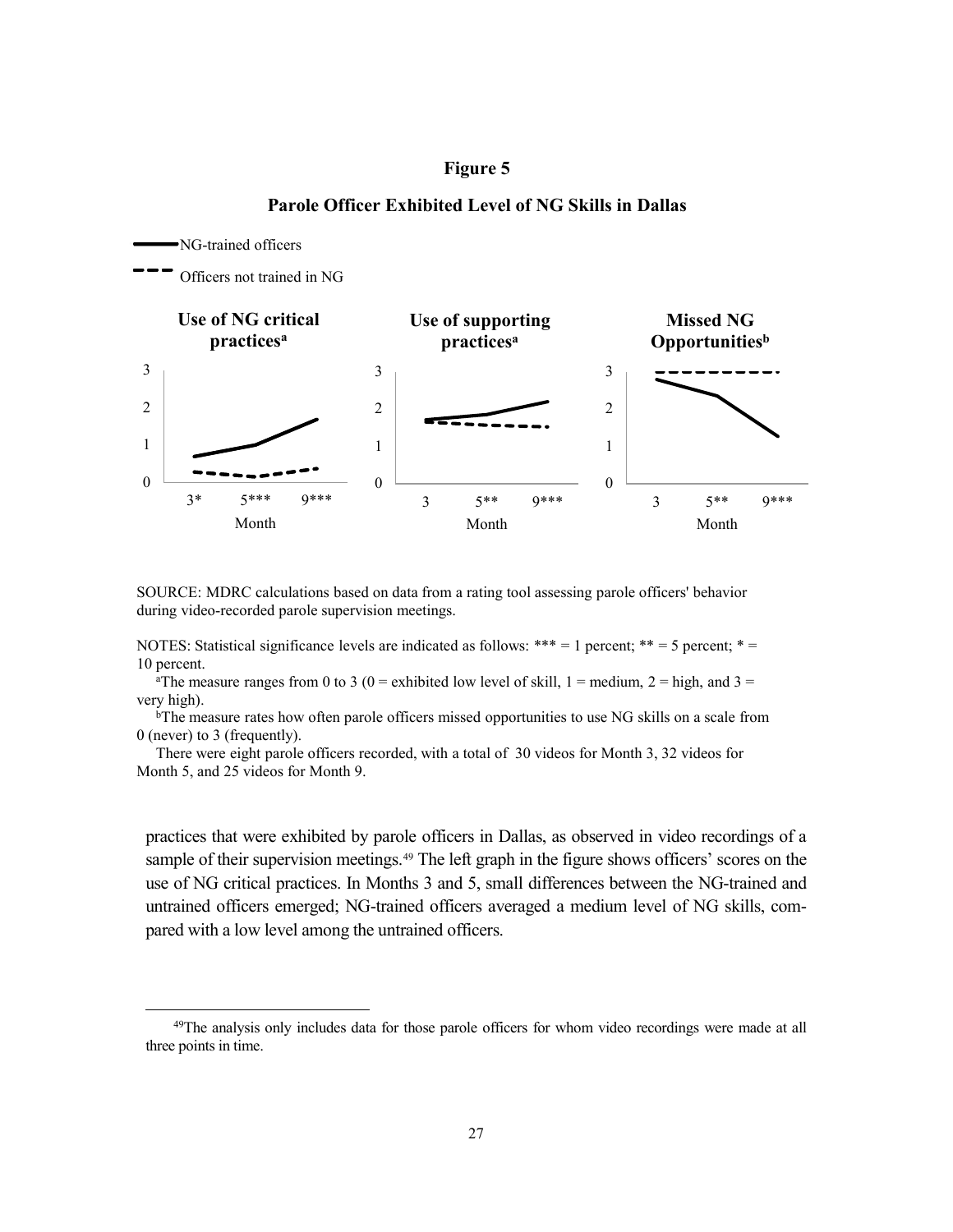NG-trained parole officers exhibited even greater improvement in NG skills by Month 9, when they exhibited a high level of NG critical skills, compared with an unchanged, low level among business-as-usual officers. The introduction of NG coaching in Month 7 may have been important to this change. In follow-up interviews, officers attributed some improvements in their NG skills to the coaching. The coach, they said, provided them with specific, actionable feedback about how they could improve their use of NG skills. One officer said, "you may think you're doing everything right but you're really not. But that doesn't mean that it's bad, you just realize next time I could talk to [the parolee] about this or that. [The coach] doesn't make it seem like we're doing a bad job, she lets us know that there was more that could've been said or done." These findings suggest that the NG training may have affected officers' supervision practices and that the introduction of coaching may have accelerated this change.

The difference between the two groups of officers in their use of supporting practices also expanded over time, though to a lesser extent. As the middle graph of Figure 5 shows, both sets of officers exhibited a high level of skill in supporting practices early in the follow-up period, and, by Month 9, NG-trained officers had reached just above a high level of skill in those practices. The fairly high ratings for all officers throughout the study period may reflect the training in motivational interviewing that they received as part of the introduction of the Texas Risk Assessment System.

The pattern of results for missed opportunities to use NG strategies reflects, in mirror image, the pattern in use of NG critical and supporting practices. As the right graph in Figure 5 shows, while both sets of officers frequently missed opportunities early in the follow-up period, NG-trained officers missed fewer opportunities over time, especially after coaching started. Overall, it appears that NG-trained officers in Dallas did improve in their use of NG techniques over time, particularly after coaching was introduced.

#### *Practicing NG in Denver*

As noted above the implementation of NG in Denver came at a time of flux for the parole agency. There were statewide changes that restricted parole officers' discretion on parole revocations, which officers described as having had an effect on officer morale and receptiveness to new initiatives. Additionally, the introduction of the Effective Practices in Community Supervision (EPICS) curriculum at the same time meant that both NG group and comparison group parole officers were receiving similar training and coaching, which may have limited the difference that NG could make over and above the difference that EPICS might have also been making.

● **NG-trained parole officers in Denver described NG as having had a limited influence on their supervision practices, an assessment that is consistent with video observations of their supervision meetings.**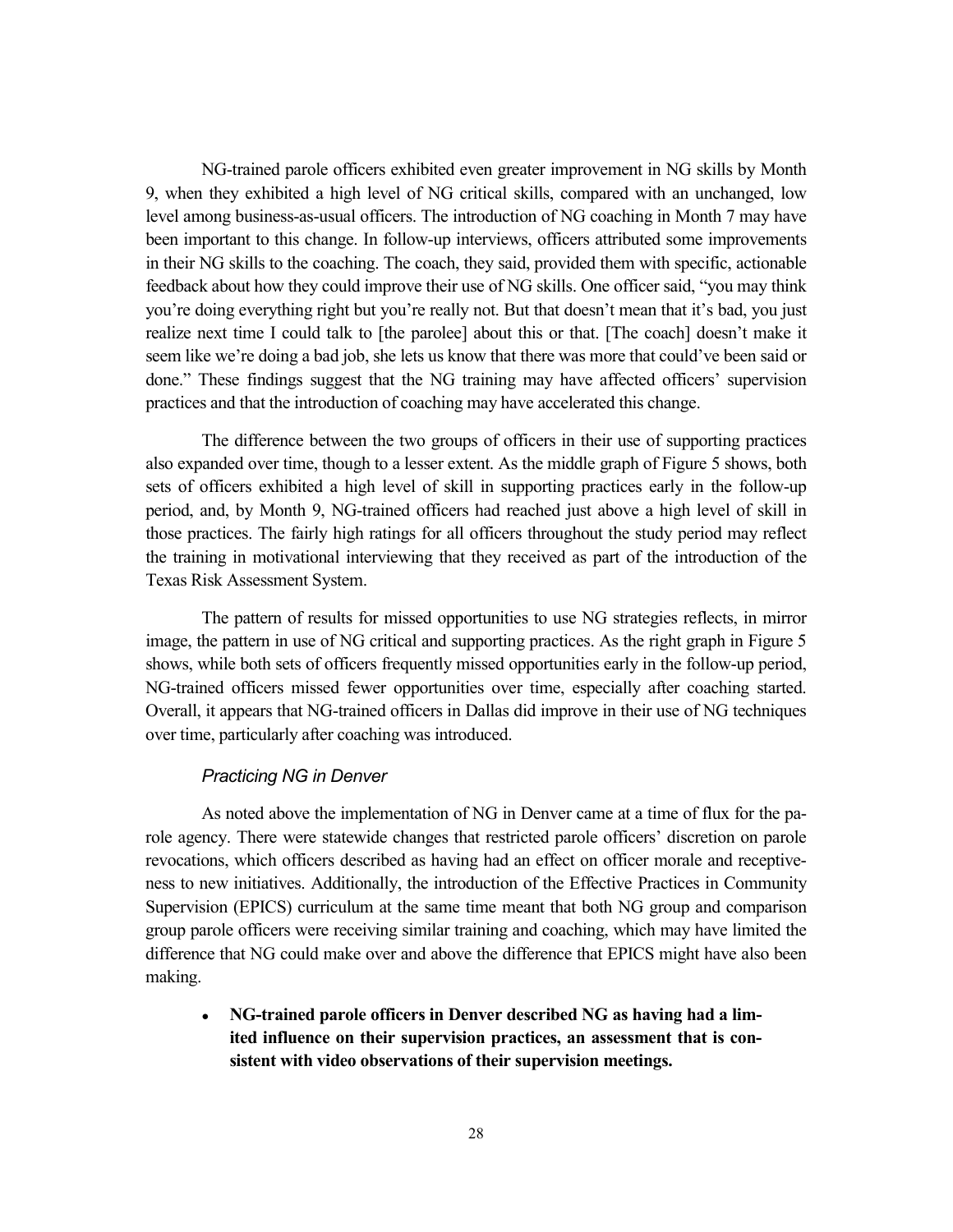In interviews, NG-trained parole officers gave two primary reasons why the curriculum had made little difference to their supervision practices. First, they found it difficult to use NG strategies given the limited amount of time they had to meet with parolees. In Denver, the average amount of time that parolees wait for their appointments factors into officers' performance assessments, which gives officers incentive to rush through meetings if another parolee is waiting. Second, some officers said that NG did not change their supervision practices because it was similar to their approach before the training. They noted that they had received EPICS training and training in motivational interviewing before the NG training.

Video observations also suggest that NG made little difference to parole officers' supervision practices in Denver. The left graph in Figure 6 shows the skills in using NG practices that were exhibited by parole officers in Denver, as observed in the video recordings of a sample of their supervision meetings. As the left graph in the figure shows, parole officers in both groups exhibited a medium level of skill in using NG critical practices in Months 2 and 4 of the study period.[50](#page-37-0) The study team was not able to collect video data from most parole officers in Denver during the third round of video collection; however, interviews and the few videos that were collected suggest that parole officers' use of NG practices had not substantially changed by Month 9.

As the middle graph in Figure 6 shows, both NG-trained group and business-as-usual parole officers exhibited a high level of skill in supporting practices. It may be that the universal training in EPICS and motivational interviewing gave all officers in Denver a strong foundation in supporting practices. In interviews, the officers who had not been trained in NG described taking a parolee-driven approach in their meetings, including asking open-ended questions, learning about the parolee's life, and finding ways to connect with the parolee. In addition, NGtrained officers in Denver said they found it easiest to use the skills from the NG training that were most related to motivational interviewing, perhaps because they already had a background in it. This finding may help to explain why the officers who received the NG training looked very similar to those who did not in their use of both NG critical and supporting practices.

### *Practicing NG in Des Moines*

The parole department in Des Moines has long had a parolee-focused, less surveillanceoriented culture of parole supervision, and it was not undergoing reform. The supervision

<span id="page-37-0"></span><sup>&</sup>lt;sup>50</sup>Because the study team was not able to collect video data from most parole officers in Denver during the third round of video collection (in Month 9), Figure 6 shows measures from the first and second rounds only (Months 2 and 4).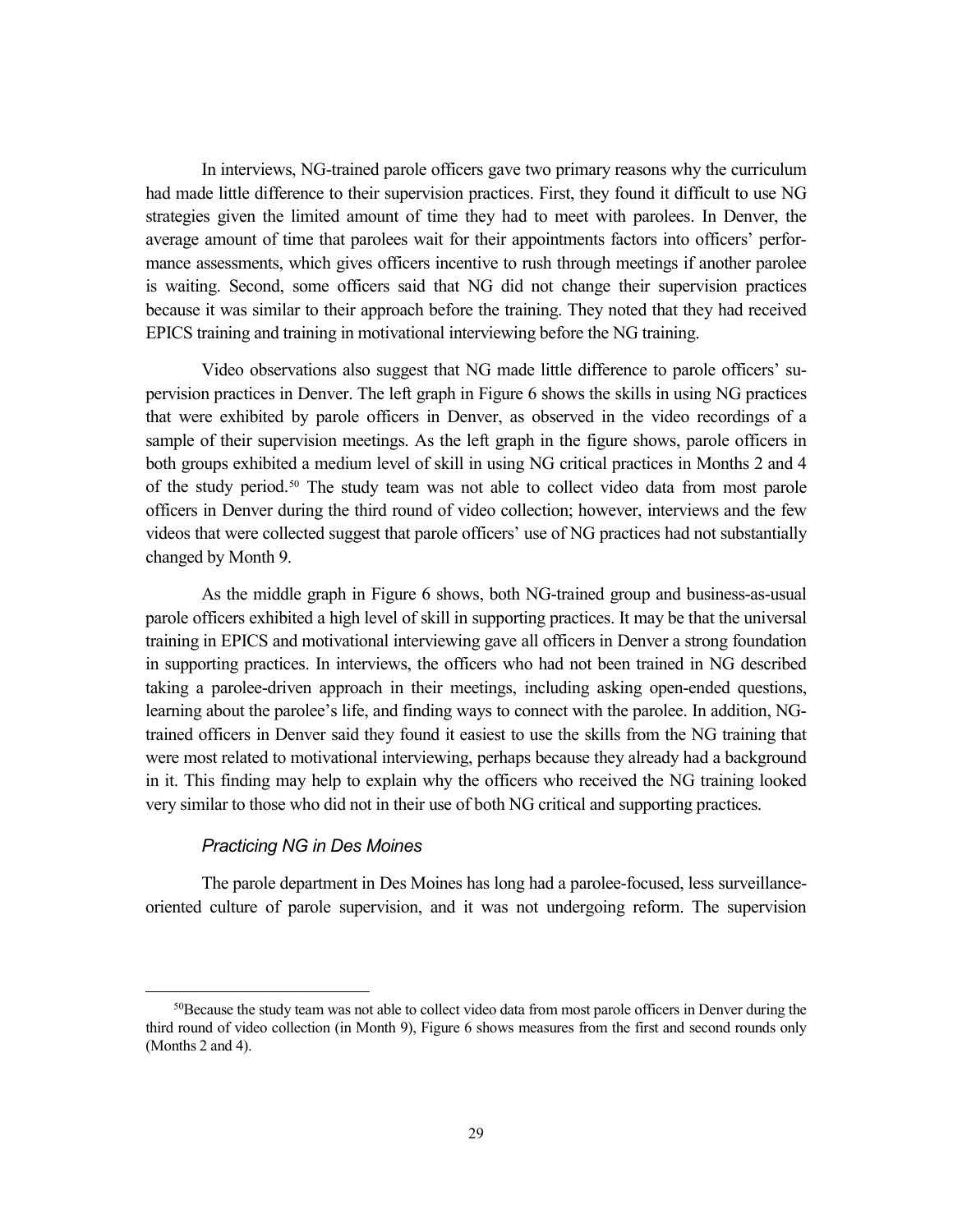### **Figure 6**

### **Parole Officer Exhibited Level of NG Skills in Denver**

NG-trained officers

Officers not trained in NG



SOURCE: MDRC calculations based on data from a rating tool assessing parole officers' behavior during video-recorded parole supervision meetings.

NOTES: Statistical significance levels are indicated as follows: \*\*\* = 1 percent; \*\* = 5 percent; \* = 10 percent.

<sup>a</sup>The measure ranges from 0 to 3 (0 = exhibited a low level of skill, 1 = medium, 2 = high, and 3 = very high).

bThe measure rates how often parole officers missed opportunities to use NG skills on a scale from 0 (never) to 3 (frequently).

There were seven parole officers recorded, with a total of 22 videos in Month 2 and 26 videos in Month 4.

culture in Des Moines meant that although the NG curriculum was relatively easy for parole officers there to absorb, it was also difficult to make much difference in the way parole officers were conducting supervision.

● **In Des Moines, the parole officers who were trained in NG and those who were not described taking similar approaches in their meetings with parolees, and both exhibited a medium level of skill in NG critical practices.**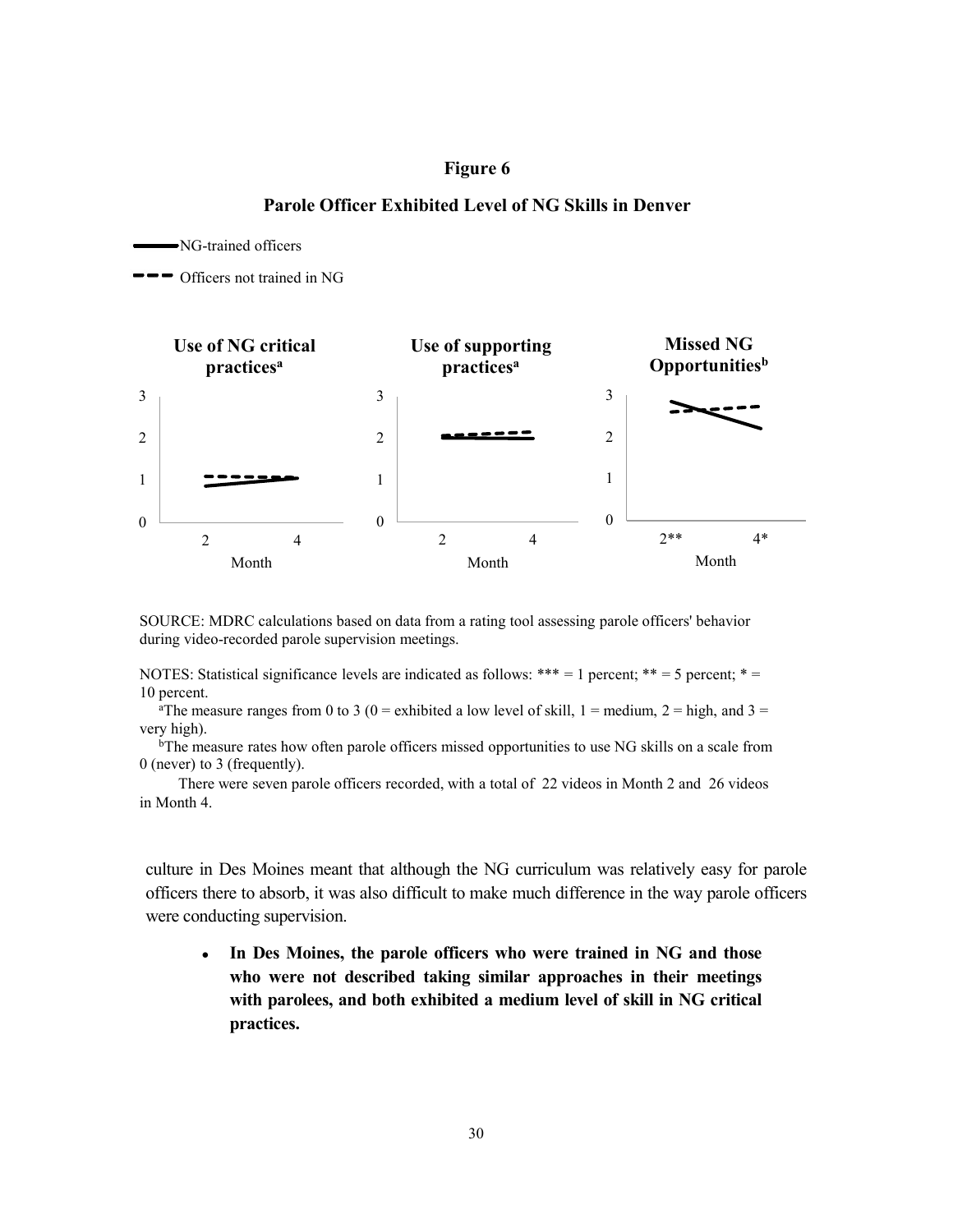In interviews, both NG-trained and business-as-usual parole officers emphasized the importance of understanding the parolee's situation, using motivational interviewing techniques, role-playing, and using strengths-based approaches. Describing his approach with parolees, one comparison group officer said, "my goal is to make them feel heard and like someone is understanding." The similar responses to questions about supervision techniques between the groups likely reflect the training that officers in Des Moines received before NG. One officer said, "motivational interviewing is second nature for most [parole officers]. We were doing that pre-NG. They've been preaching that, evidence-based practices, and core correctional practices for three years."

The graphs in Figure 7 show the skills in using NG practices that were exhibited by parole officers in Des Moines, as observed in the video recordings of a sample of their supervision meetings. Video data were only collected in Des Moines during the first two rounds of data collection. In both time periods, officers in both groups exhibited a medium level of skill in NG critical practices, and they exhibited a high level of skill in supporting practices. As in the other two sites, it appears that officers in Iowa were able to implement supporting practices well, probably because they already had a strong basis in them, but they had more trouble incorporating NG critical practices. Officers in both groups in Des Moines missed some, but not all, opportunities to use NG critical practices.

# **Conclusion**

Despite an increasing emphasis on reentry services for individuals leaving prison, recidivism rates remain high, and policymakers are searching for ways to help parolees make more successful transitions back into their communities. One strategy is to harness the reach of the parole system by incorporating interventions into the parole supervision process. The NG curriculum is designed to improve parolee outcomes by training parole officers to have more productive interactions with parolees and by offering additional supportive services aligned with the risks and needs of the individual. The implementation study described in this paper shows that while it is possible to change the way parole officers approach supervision, there are a number of challenges to successfully applying this strategy.

A parole agency's supervision culture and parole officer training can affect both the implementation of an intervention such as NG and the likelihood that it will lead to real change in parole officer behavior. For example, if parole officers in a site are already receiving a good deal of training in practices such as motivational interviewing and if the supervision culture is already focused on parolee support and rehabilitation, it may be unlikely that additional training in a curriculum such as NG will result in change. This scenario appears to have been the case in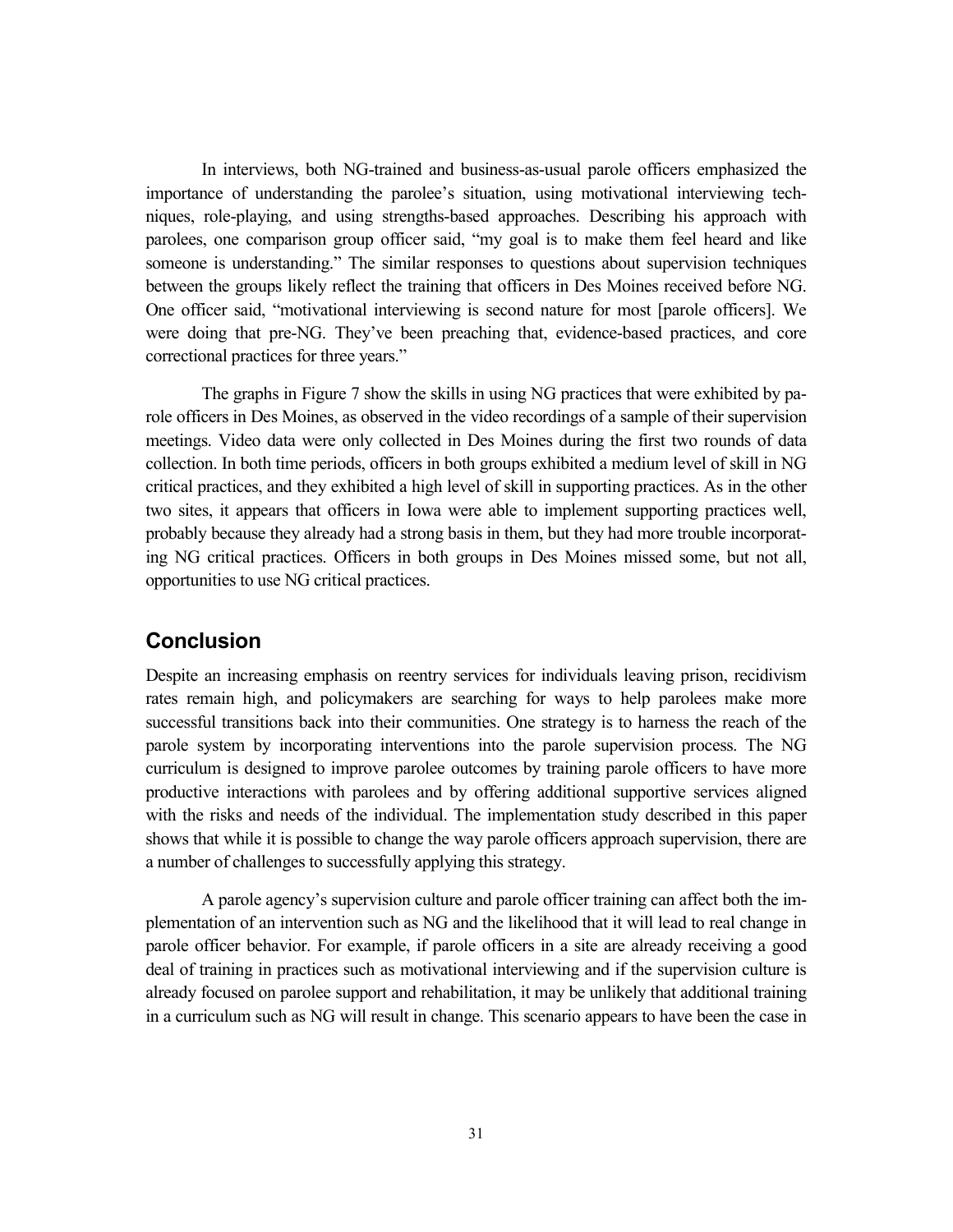### **Figure 7**



**Parole Officer Exhibited Level of NG Skills in Des Moines**

SOURCE: MDRC calculations based on data from a rating tool assessing parole officers' behavior during video-recorded parole supervision meetings.

NOTES: Statistical significance levels are indicated as follows: \*\*\* = 1 percent; \*\* = 5 percent; \* = 10 percent.

<sup>a</sup>The measure ranges from 0 to 3 (0 = exhibited a low level of skill, 1 = medium, 2 = high, and 3 = very high).

<sup>b</sup>The measure rates how often parole officers missed opportunities to use NG skills on a scale from 0 (never) to 3 (frequently).

There were 10 parole officers recorded, with a total of 37 videos for Month 1 and 33 videos for Month 5.

Des Moines, where even the officers who had not been trained in NG exhibited skill in NGrelated strategies at medium to high levels, similar to the officers who were trained in the curriculum.

In contrast, parole officers in Dallas started out with the lowest levels of skill and least amount of experience. In that site, the supervision practices of NG-trained parole officers did appear to change over time to become more consistent with the NG curriculum.

The results in Dallas also suggest that coaching may be important to successfully implementing an intervention that involves changing parole officers' skills and practices. While the NG-trained parole officers exhibited small changes in their supervision practices early in the study period, there were more noticeable changes once coaching was introduced. It is not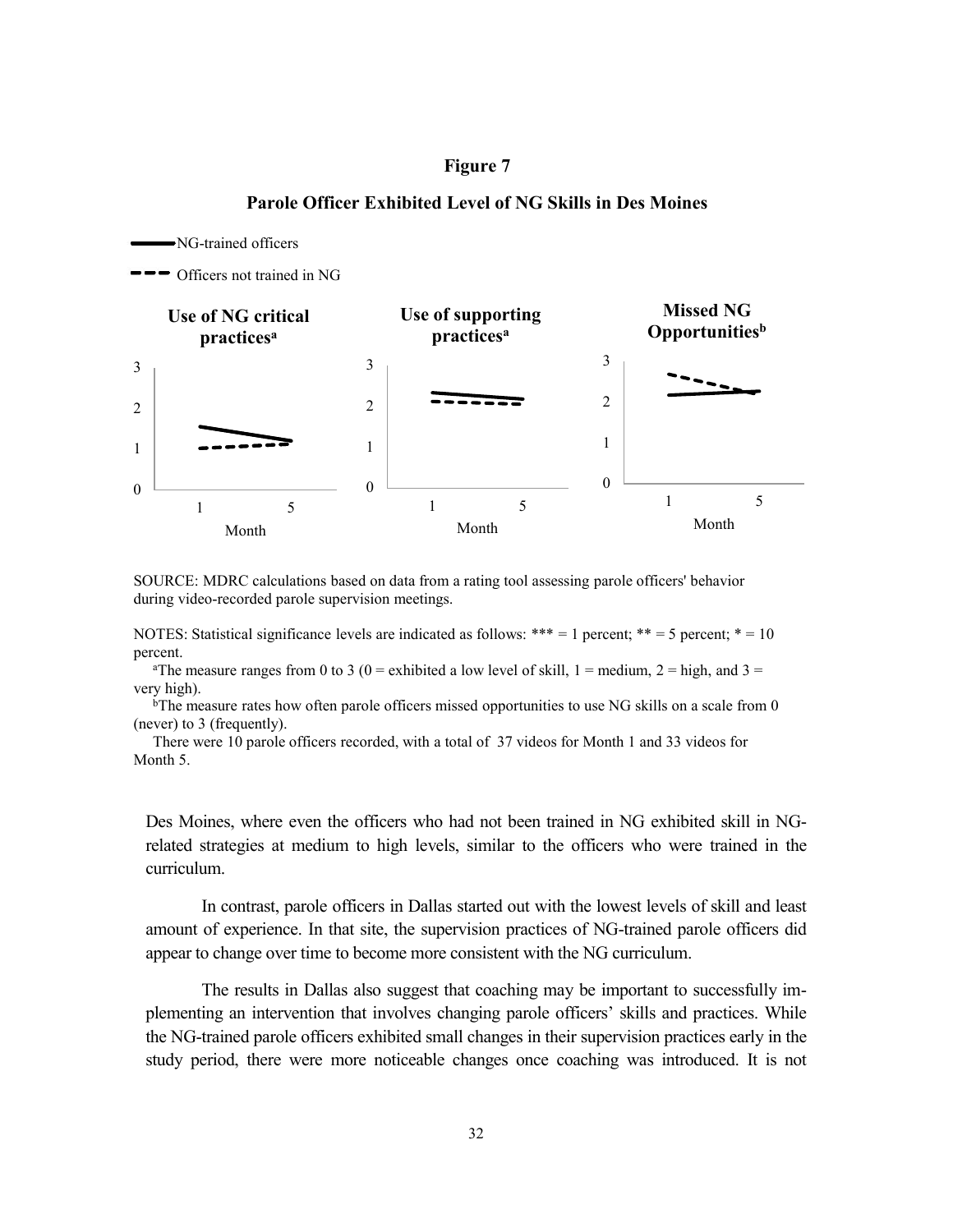surprising that the implementation of some strategies, such as changing the way a parole officer responds to a comment from a parolee, requires ongoing practice and reinforcement. However, the other two sites engaged coaches for the entire study period, suggesting that the presence of a coach itself is not a guarantee for change in parole officer practice, particularly when parole officers are already familiar with the skills. An intervention such as NG might make the most difference in settings where the supervision culture is most focused on enforcement and where officers have had less exposure to related training.

This implementation study focused on whether the NG training and coaching was associated with changes in parole officer practices. But ultimately, the goal of the intervention is to affect *parolee* outcomes. In all of the sites, the frequency of supervision meetings was low, with officers conducting about one meeting with each parolee per month. The NG curriculum provides guidance for the frequency of meetings, which is higher than what actually took place; but in practice, parole officers do not have discretion to meet with parolees more often than what agency policy prescribes. Given this reality, and the small differences observed in parole officer practices, the intensity with which individual parolees experienced the NG intervention was low. Without significant increases in the number of officer-parolee meetings, it may not be realistic for an approach such as NG to be successful at improving parolee outcomes, though increases in reporting requirements may pose other challenges for parolees.

Overall, this study shows that parole officers are amenable to training and coaching to help them improve their supervision practices and that these strategies may be effective at improving officers' interactions with parolees, especially when prior experience and receipt of similar trainings is limited. However, it would likely be difficult to make a difference in parolee outcomes without addressing other characteristics of parole supervision, such as caseload sizes and frequency of meetings. Nonetheless, given the wide reach of parole supervision, it is worth considering how the parole system could be leveraged and made more effective in improving parolee outcomes.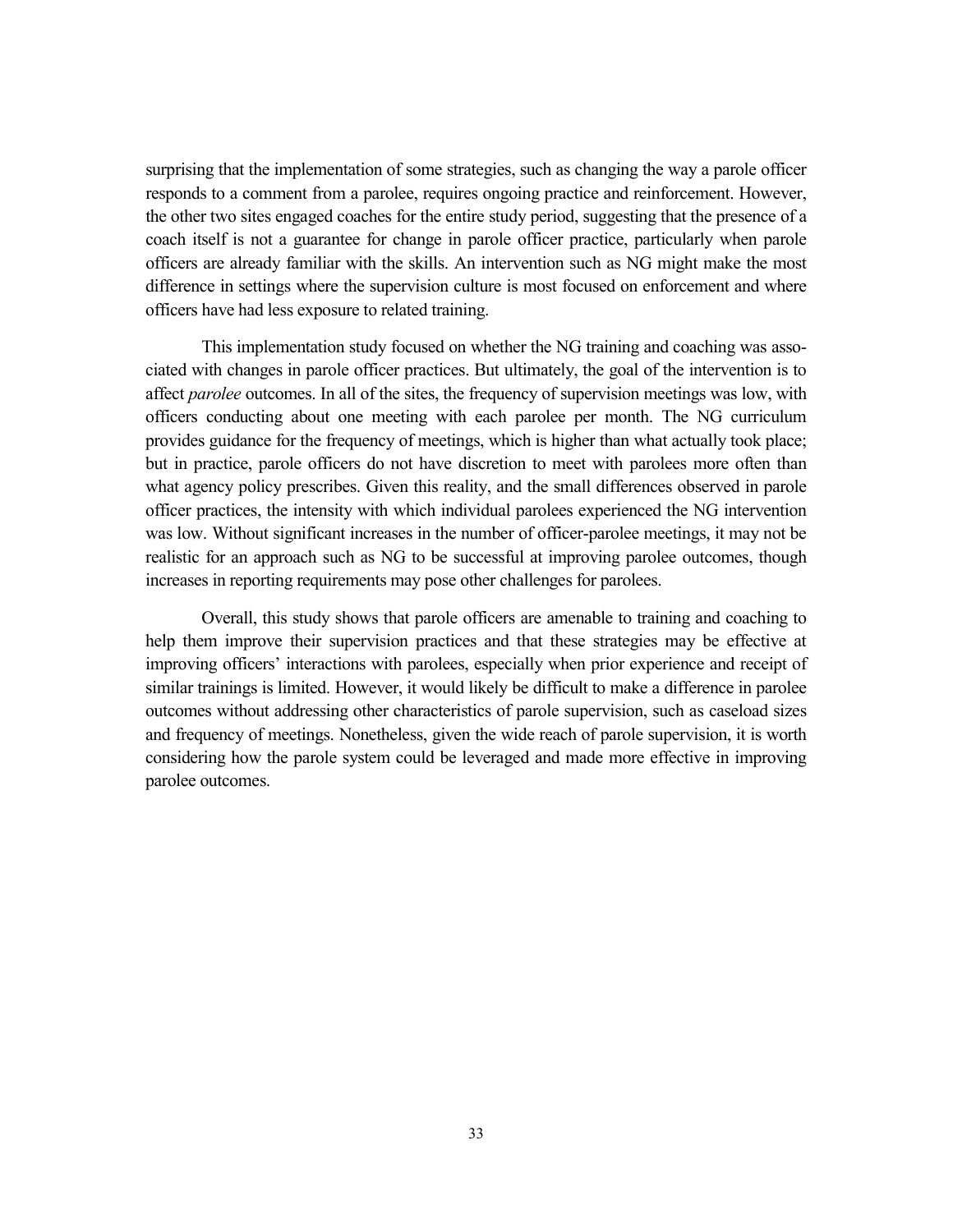# **References**

- Andrews, D. A., and Kiessling, J. J. 1980. "Program Structure and Effective Correctional Practices: A Summary of the CaVIC Research." Pages 441-463 in Robert R. Ross and Paul Gendreau (eds.), *Effective Correctional Treatment.* Toronto, Canada: Butterworth.
- Andrews, Donald A., and James Bonta. 2010. "Rehabilitating Criminal Justice Policy and Practice." *Psychology, Public Policy, and Law* 16, 1: 39-55.
- Blasko, Brandy L., Peter D. Friedmann, Anne Giuranna Rhodes, and Faye S. Taxman. 2015. "The Parolee-Parole Officer Relationship as a Mediator of Criminal Justice Outcomes." *Criminal Justice and Behavior* 42, 7: 722-740.
- Bonta, James, Guy Bourgon, Tanya Rugge, Terri-Lynne Scott, Annie K. Yessine, Leticia Gutierrez, and Jobina Li. 2011. "An Experimental Demonstration of Training Probation Officers in Evidence-Based Community Supervision." *Criminal Justice and Behavior* 38, 11: 1127-1148.
- Bonta, James, Tanya Rugge, Terri-Lynne Scott, Guy Bourgon, and Annie K. Yessine. 2008. "Exploring the Black Box of Community Supervision." *Journal of Offender Rehabilitation* 47, 3: 248-270.
- Bourgon, Guy, Jim Bonta, Tanya Rugge, and Leticia Gutierrez (2010). "Technology Transfer: The Importance of Ongoing Clinical Supervision in Translating 'What Works' to Everyday Community Supervision." Pages 88-106 in Fergus McNeill, Peter Raynor, and Chris Trotter (eds.), *Offender Supervision: New Directions in Theory, Research and Practice.* Abingdon, UK: Willan Publishing.
- Carson, E. Ann, and Elizabeth Anderson. 2016. "Prisoners in 2015*.*" Washington, DC: U.S. Department of Justice, Office of Justice Programs, Bureau of Justice Statistics.
- Dowden, Craig, and Don A. Andrews. 2004. "The Importance of Staff Practice in Delivering Effective Correctional Treatment: A Meta-Analytic Review of Core Correctional Practice." *International Journal of Offender Therapy and Comparative Criminology* 48, 2: 203-214.
- Durose, Matthew R., Alexia D. Cooper, and Howard N. Snyder. 2014. "Recidivism of Prisoners Released in 30 States in 2005: Patterns from 2005 to 2010." Washington, DC: U.S. Department of Justice, Office of Justice Programs, Bureau of Justice Statistics.
- Fulton, Betsy, Amy Stichman, Lawrence Travis, and Edward Latessa. 1997. "Moderating Probation and Parole Officer Attitudes to Achieve Desired Outcomes." *The Prison Journal*  77, 3: 295‐312.
- Hughes, Timothy A., and Doris James Wilson. Accessed 2017. "Reentry Trends in the U.S." Wahsington, DC: U.S. Department of Justice, Office of Justice Programs, Bureau of Justice Statistics. Website: www.bjs.gov/content/reentry/reentry.cfm.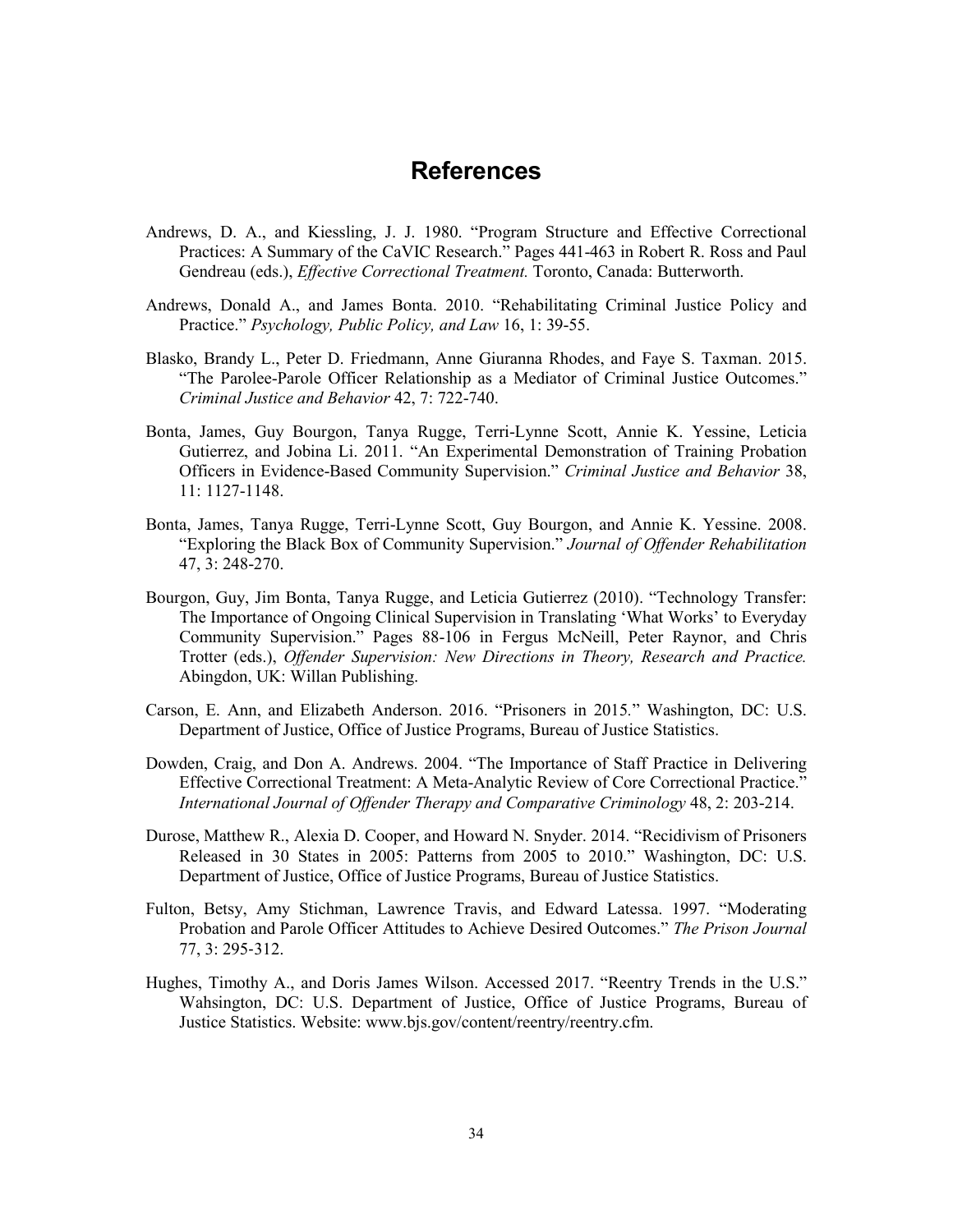- Kaeble, Danielle, and Thomas P. Bonczar. 2016. "Probation and Parole in the United States, 2015." Washington, DC: U.S. Department of Justice, Office of Justice Programs, Bureau of Justice Statistics.
- Latessa, Edward J., Paula Smith, Myrinda Schweitzer, and Ryan Labrecque. 2013. *Evaluation of the Effective Practices in Community Supervision Model (EPICS) in Ohio*. Cincinnati, OH: University of Cincinnati School of Criminal Justice.
- Lowenkamp, Christopher T., Alexander M. Holsinger, Anthony W. Flores, Igor Koutsenok, and Natalie Pearl. 2013. "Changing Probation Officer Attitudes: Training Experience, Motivation, and Knowledge." *Federal Probation,* 77, 2: 54-58.
- Lowenkamp, Christopher T., Dana Hubbard, Matthew D. Makarios, and Edward J. Latessa. 2009. "A Quasi-Experimental Evaluation of Thinking for a Change: A 'Real World' Application." *Criminal Justice and Behavior* 36, 2:137-146.
- Lowenkamp, Christopher T., Edward J. Latessa, and Paula Smith. 2006. "Does Correctional Program Quality Really Matter? The Impact of Adhering to the Principles of Effective Intervention." *Criminology and Public Policy,* 5, 3: 575-594.
- Marijuana Treatment Project Research Group. 2004. "Brief Treatments for Cannabis Dependence: Findings from a Randomized Multisite Trial." *Journal of Consulting and Clinical Psychology* 72, 3:455-466.
- Maruna, Shadd. 2001. *Making Good: How Ex-Convicts Reform and Rebuild Their Lives*. Washington, DC: American Psychological Association.
- McMurran, Mary. 2009. "Motivational Interviewing with Offenders: A Systematic Review." *Legal and Criminological Psychology* 14, 1: 83-100.
- Phillips, Noelle. 2016. *The Denver Post*. "Colorado Has Reduced Its Prison Population, but at What Cost to Public Safety?" Website: www.denverpost.com/2016/03/19/colorado-hasreduced-its-prison-population-but-at-what-cost-to-public-safety.
- Polaschek, Devon L.L. 2012. "An Appraisal of the Risk-Need-Responsivity (RNR) Model of Offender Rehabilitation and Its Application in Correctional Treatment." *Legal and Criminological Psychology* 17, 1: 1-17.
- Robinson, Charles R., Scott VanBenschoten, Melissa Alexander, and Christopher T. Lowenkamp. 2011. "A Random (Almost) Study of Staff Training Aimed at Reducing Re-Arrest (STARR): Reducing Recidivism Through Intentional Design." *Federal Probation* 75, 2: 57-63.
- Skeem, Jennifer L., Jennifer Eno Louden, Devon Polaschek, and Jacqueline Camp. 2007. "Assessing Relationship Quality in Mandated Community Treatment: Blending Care with Control." *Psychological Assessment* 19, 4: 397.
- Texas Department of Criminal Justice, Parole Division. 2016. "Policy and Operating Procedure." No. PD/POP-3.2.34. Austin, TX: Texas Department of Criminal Justice, Parole Division.